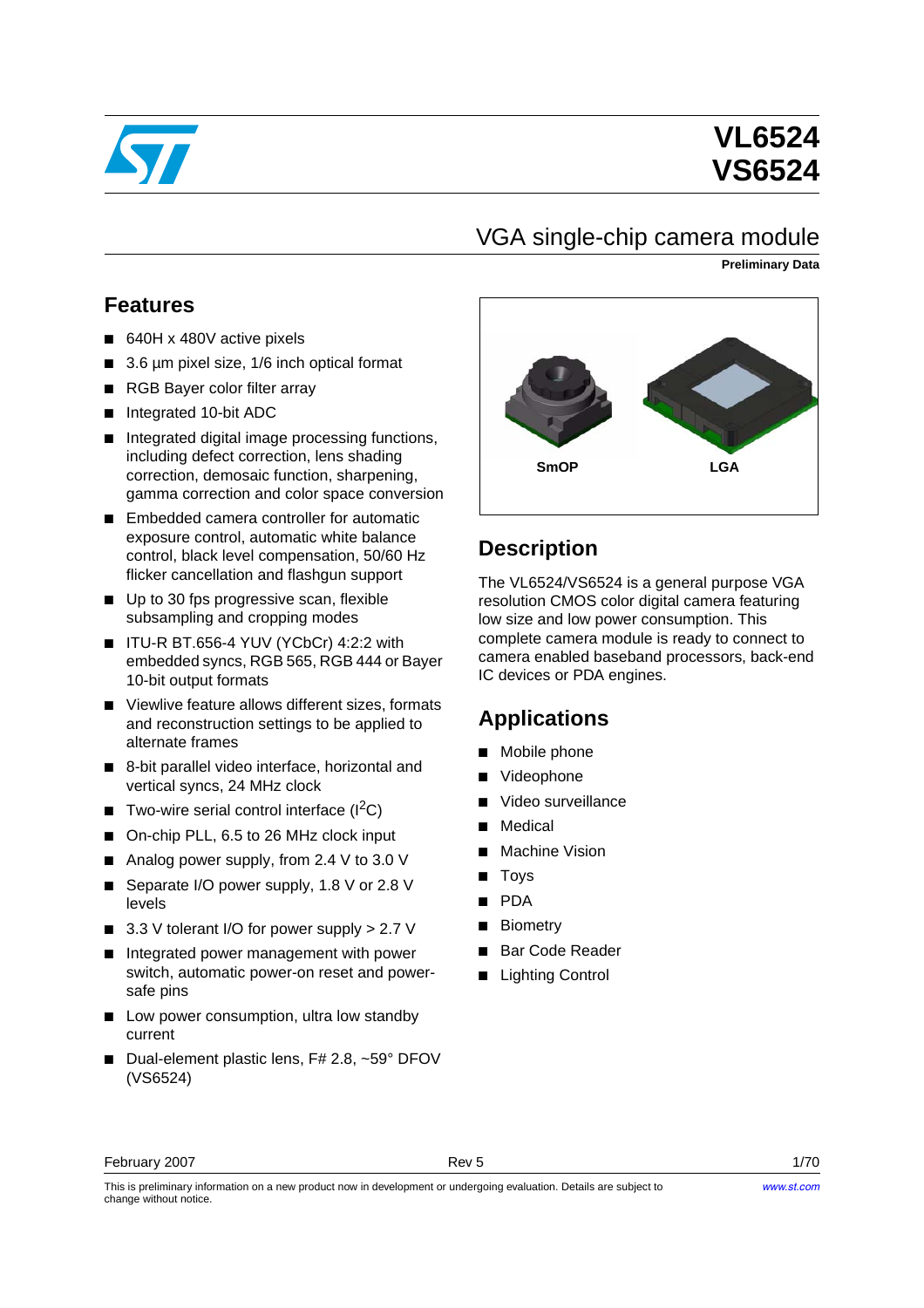# **Contents**

| 1              |     |       |
|----------------|-----|-------|
|                | 1.1 |       |
| $\overline{2}$ |     |       |
| 3              |     |       |
|                | 3.1 |       |
|                |     | 3.1.1 |
|                | 3.2 |       |
| 4              |     |       |
|                | 4.1 |       |
| 5              |     |       |
|                | 5.1 |       |
|                | 5.2 |       |
|                | 5.3 |       |
|                | 5.4 |       |
| 6              |     |       |
|                | 6.1 |       |
|                |     | 6.1.1 |
|                |     | 6.1.2 |
|                | 6.2 |       |
|                |     | 6.2.1 |
|                | 6.3 | 21    |
|                |     | 6.3.1 |
|                | 6.4 |       |
| 7              |     |       |
|                | 7.1 |       |
|                | 7.2 |       |
|                |     | 7.2.1 |

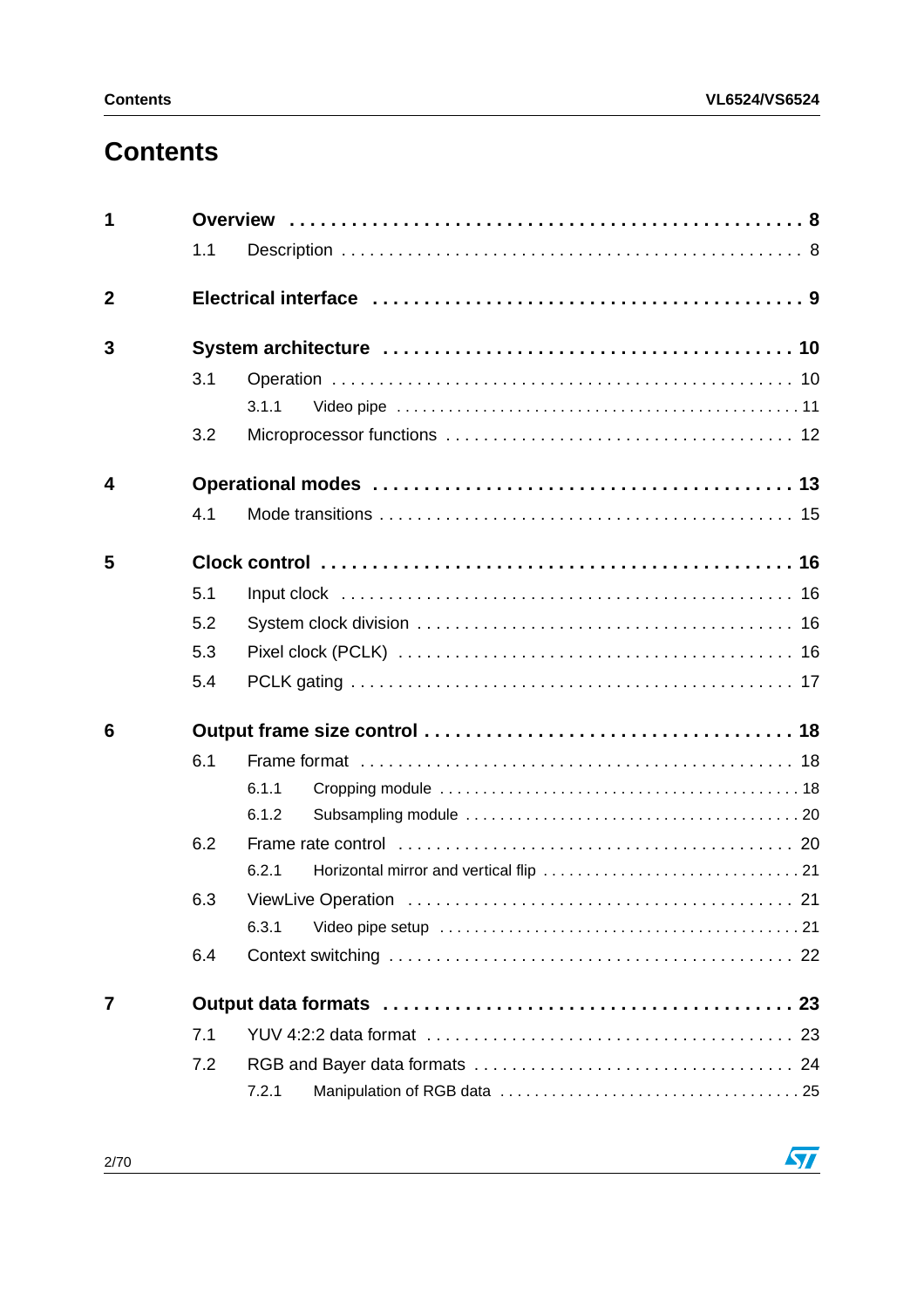| 8<br>8.1<br>8.1.1<br>8.1.2<br>8.1.3<br>8.2<br>8.2.1<br>8.2.2<br>9<br>9.1<br>9.2<br>Host communication - I <sup>2</sup> C control interface  32<br>10<br>10.1<br>10.1.1<br>10.1.2<br>10.1.3<br>10.1.4<br>10.1.5<br>10.1.6<br>10.1.7<br>10.1.8<br>10.1.9<br>10.1.10<br>10.1.11<br>10.1.12<br>11<br>11.1<br>11.1.1 |  | 7.2.2 |                                                             |
|-----------------------------------------------------------------------------------------------------------------------------------------------------------------------------------------------------------------------------------------------------------------------------------------------------------------|--|-------|-------------------------------------------------------------|
|                                                                                                                                                                                                                                                                                                                 |  |       |                                                             |
|                                                                                                                                                                                                                                                                                                                 |  |       |                                                             |
|                                                                                                                                                                                                                                                                                                                 |  |       |                                                             |
|                                                                                                                                                                                                                                                                                                                 |  |       |                                                             |
|                                                                                                                                                                                                                                                                                                                 |  |       |                                                             |
|                                                                                                                                                                                                                                                                                                                 |  |       |                                                             |
|                                                                                                                                                                                                                                                                                                                 |  |       | Horizontal synchronization signal (HSYNC)  29               |
|                                                                                                                                                                                                                                                                                                                 |  |       |                                                             |
|                                                                                                                                                                                                                                                                                                                 |  |       |                                                             |
|                                                                                                                                                                                                                                                                                                                 |  |       |                                                             |
|                                                                                                                                                                                                                                                                                                                 |  |       |                                                             |
|                                                                                                                                                                                                                                                                                                                 |  |       |                                                             |
|                                                                                                                                                                                                                                                                                                                 |  |       |                                                             |
|                                                                                                                                                                                                                                                                                                                 |  |       |                                                             |
|                                                                                                                                                                                                                                                                                                                 |  |       | Detailed overview of the message format 33                  |
|                                                                                                                                                                                                                                                                                                                 |  |       |                                                             |
|                                                                                                                                                                                                                                                                                                                 |  |       |                                                             |
|                                                                                                                                                                                                                                                                                                                 |  |       |                                                             |
|                                                                                                                                                                                                                                                                                                                 |  |       |                                                             |
|                                                                                                                                                                                                                                                                                                                 |  |       |                                                             |
|                                                                                                                                                                                                                                                                                                                 |  |       |                                                             |
|                                                                                                                                                                                                                                                                                                                 |  |       |                                                             |
|                                                                                                                                                                                                                                                                                                                 |  |       |                                                             |
|                                                                                                                                                                                                                                                                                                                 |  |       |                                                             |
|                                                                                                                                                                                                                                                                                                                 |  |       | Multiple location read stating from the current location 39 |
|                                                                                                                                                                                                                                                                                                                 |  |       |                                                             |
|                                                                                                                                                                                                                                                                                                                 |  |       |                                                             |
|                                                                                                                                                                                                                                                                                                                 |  |       |                                                             |
| 11.2                                                                                                                                                                                                                                                                                                            |  |       |                                                             |
| 11.3                                                                                                                                                                                                                                                                                                            |  |       |                                                             |
| 11.4                                                                                                                                                                                                                                                                                                            |  |       |                                                             |

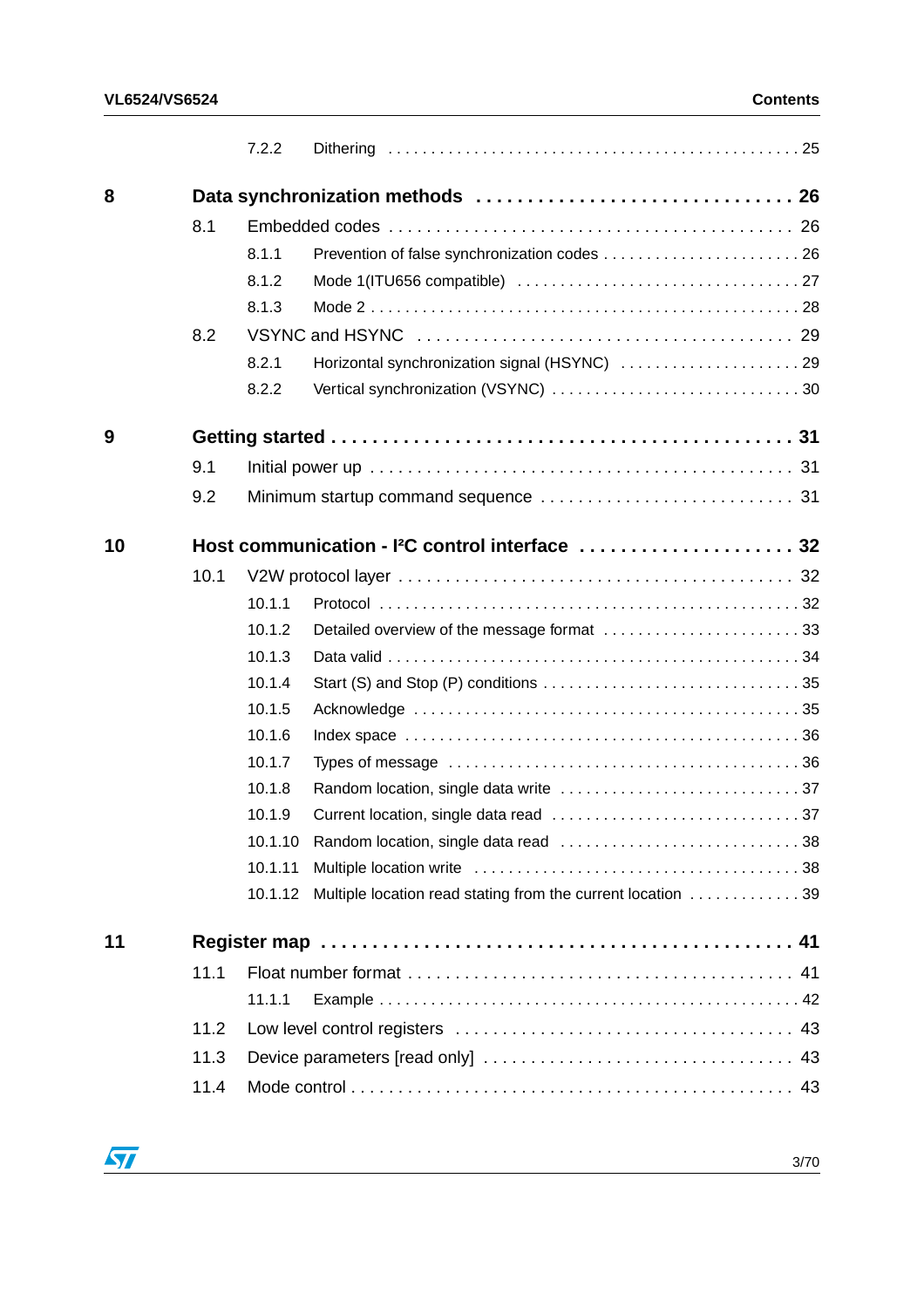$\overline{\mathbf{57}}$ 

|    | 11.5  |                                                                                                                                                                                                                                         |
|----|-------|-----------------------------------------------------------------------------------------------------------------------------------------------------------------------------------------------------------------------------------------|
|    | 11.6  |                                                                                                                                                                                                                                         |
|    | 11.7  |                                                                                                                                                                                                                                         |
|    | 11.8  |                                                                                                                                                                                                                                         |
|    | 11.9  |                                                                                                                                                                                                                                         |
|    | 11.10 |                                                                                                                                                                                                                                         |
|    | 11.11 |                                                                                                                                                                                                                                         |
|    |       |                                                                                                                                                                                                                                         |
|    |       |                                                                                                                                                                                                                                         |
|    |       |                                                                                                                                                                                                                                         |
|    |       |                                                                                                                                                                                                                                         |
|    |       |                                                                                                                                                                                                                                         |
|    |       |                                                                                                                                                                                                                                         |
|    |       |                                                                                                                                                                                                                                         |
|    |       |                                                                                                                                                                                                                                         |
|    |       |                                                                                                                                                                                                                                         |
|    | 11.21 |                                                                                                                                                                                                                                         |
|    |       |                                                                                                                                                                                                                                         |
|    |       |                                                                                                                                                                                                                                         |
|    |       |                                                                                                                                                                                                                                         |
| 12 |       |                                                                                                                                                                                                                                         |
|    | 12.1  |                                                                                                                                                                                                                                         |
|    | 12.2  |                                                                                                                                                                                                                                         |
| 13 |       |                                                                                                                                                                                                                                         |
|    | 13.1  |                                                                                                                                                                                                                                         |
|    | 13.2  |                                                                                                                                                                                                                                         |
|    | 13.3  |                                                                                                                                                                                                                                         |
|    | 13.4  |                                                                                                                                                                                                                                         |
|    |       | External clock (and successive contracts) and the set of the set of the set of the set of the set of the set of the set of the set of the set of the set of the set of the set of the set of the set of the set of the set of<br>13.4.1 |
|    |       | 13.4.2                                                                                                                                                                                                                                  |
|    |       | 13.4.3                                                                                                                                                                                                                                  |
|    |       | 13.4.4                                                                                                                                                                                                                                  |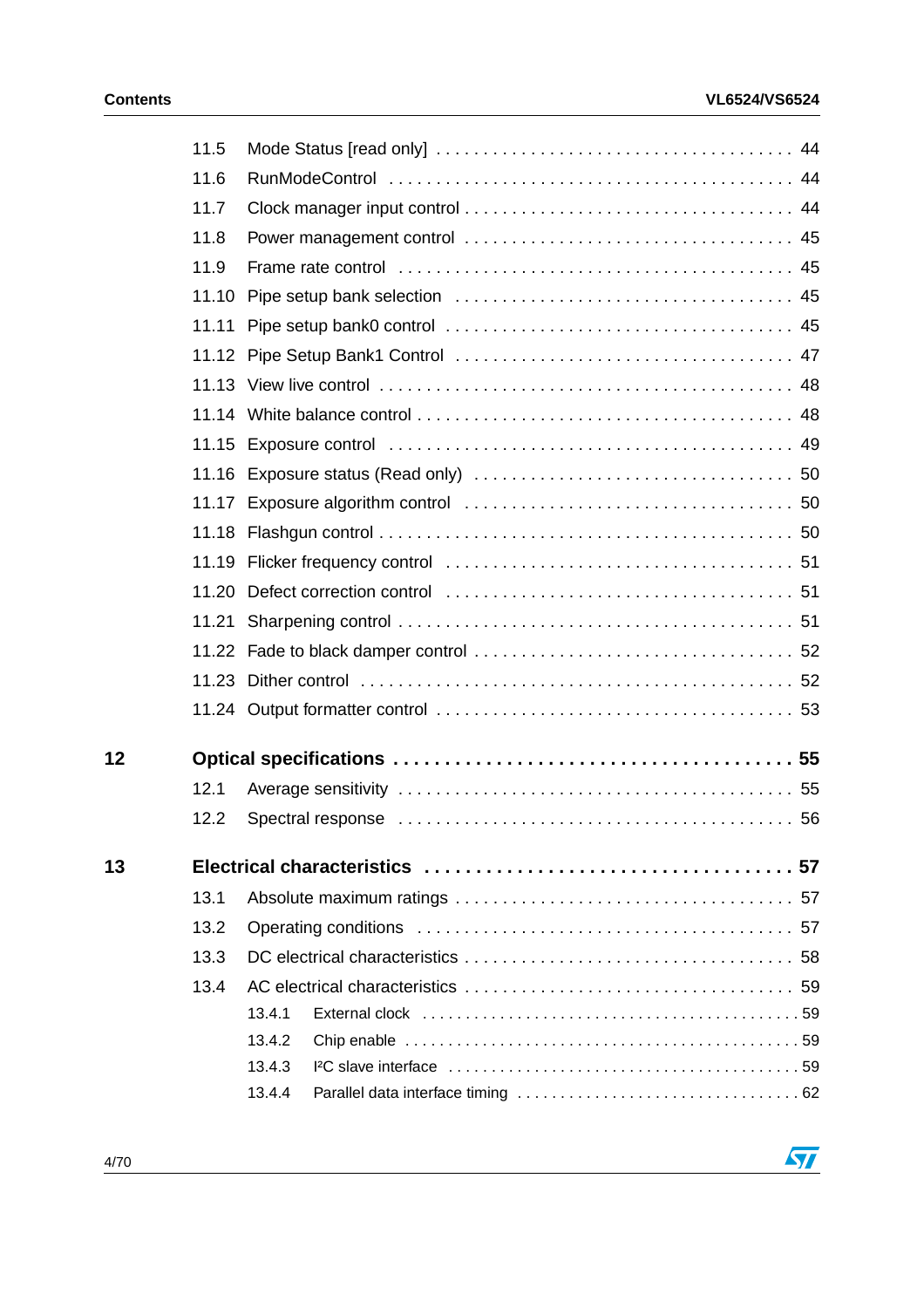| 14 |  |  |
|----|--|--|
|    |  |  |
|    |  |  |
| 15 |  |  |
| 16 |  |  |

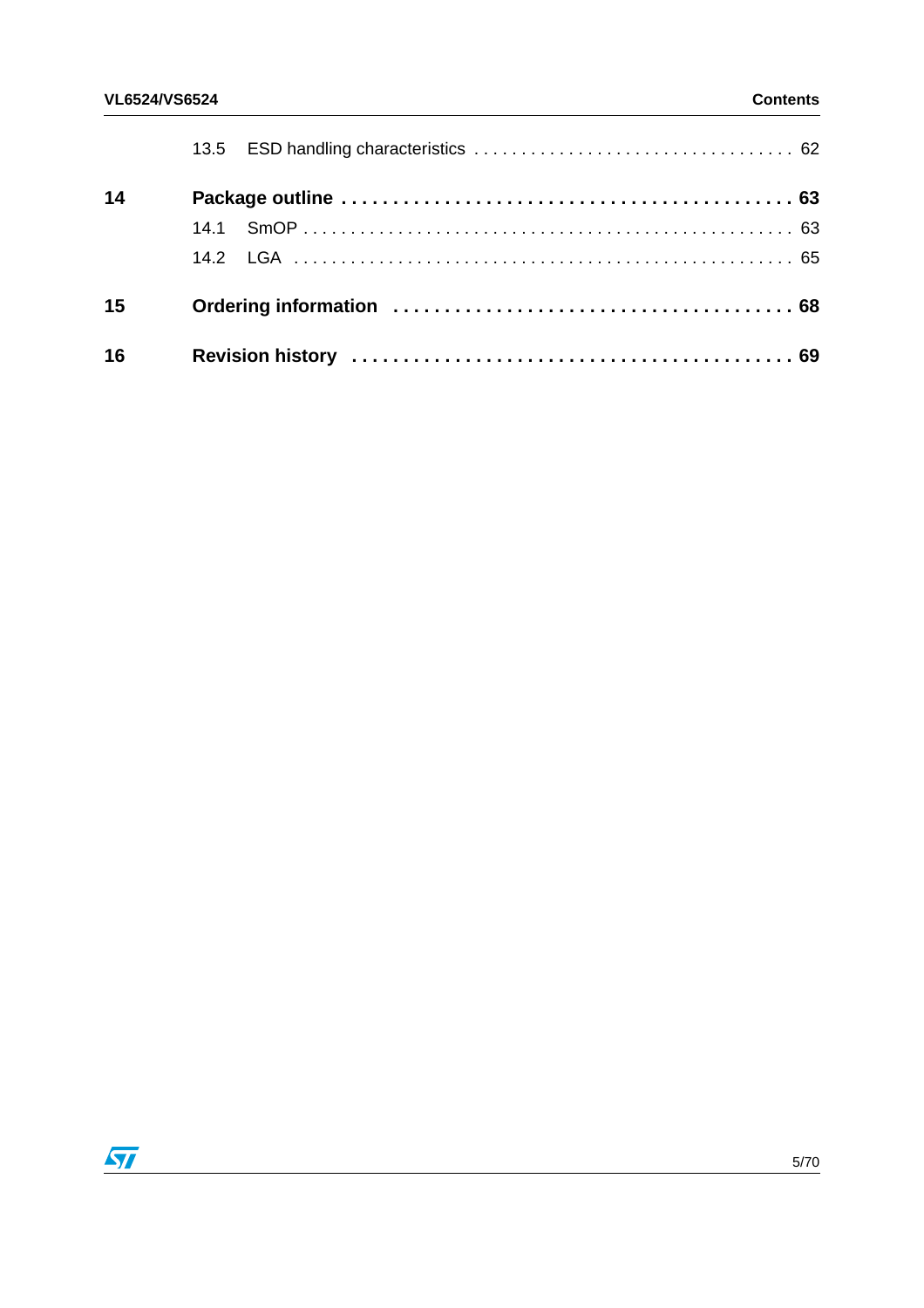# **List of tables**

| Table 1.  |                                                                 |  |
|-----------|-----------------------------------------------------------------|--|
| Table 2.  |                                                                 |  |
| Table 3.  | ITU656 embedded synchronization code definition (even frames)27 |  |
| Table 4.  |                                                                 |  |
| Table 5.  |                                                                 |  |
| Table 6.  |                                                                 |  |
| Table 7.  |                                                                 |  |
| Table 8.  |                                                                 |  |
| Table 9.  |                                                                 |  |
| Table 10. |                                                                 |  |
| Table 11. |                                                                 |  |
| Table 12. |                                                                 |  |
| Table 13. |                                                                 |  |
| Table 14. |                                                                 |  |
| Table 15. |                                                                 |  |
| Table 16. |                                                                 |  |
| Table 17. |                                                                 |  |
| Table 18. |                                                                 |  |
| Table 19. |                                                                 |  |
| Table 20. |                                                                 |  |
| Table 21. |                                                                 |  |
| Table 22. |                                                                 |  |
| Table 23. |                                                                 |  |
| Table 24. |                                                                 |  |
| Table 25. |                                                                 |  |
| Table 26. |                                                                 |  |
| Table 27. |                                                                 |  |
| Table 28. |                                                                 |  |
| Table 29. |                                                                 |  |
| Table 30. |                                                                 |  |
| Table 31. |                                                                 |  |
| Table 32. |                                                                 |  |
| Table 33. |                                                                 |  |
| Table 34. |                                                                 |  |
| Table 35. |                                                                 |  |
| Table 36. |                                                                 |  |
| Table 37. |                                                                 |  |
| Table 38. |                                                                 |  |
| Table 39. |                                                                 |  |
| Table 40. |                                                                 |  |
| Table 41. |                                                                 |  |
| Table 42. |                                                                 |  |
| Table 43. |                                                                 |  |
| Table 44. |                                                                 |  |

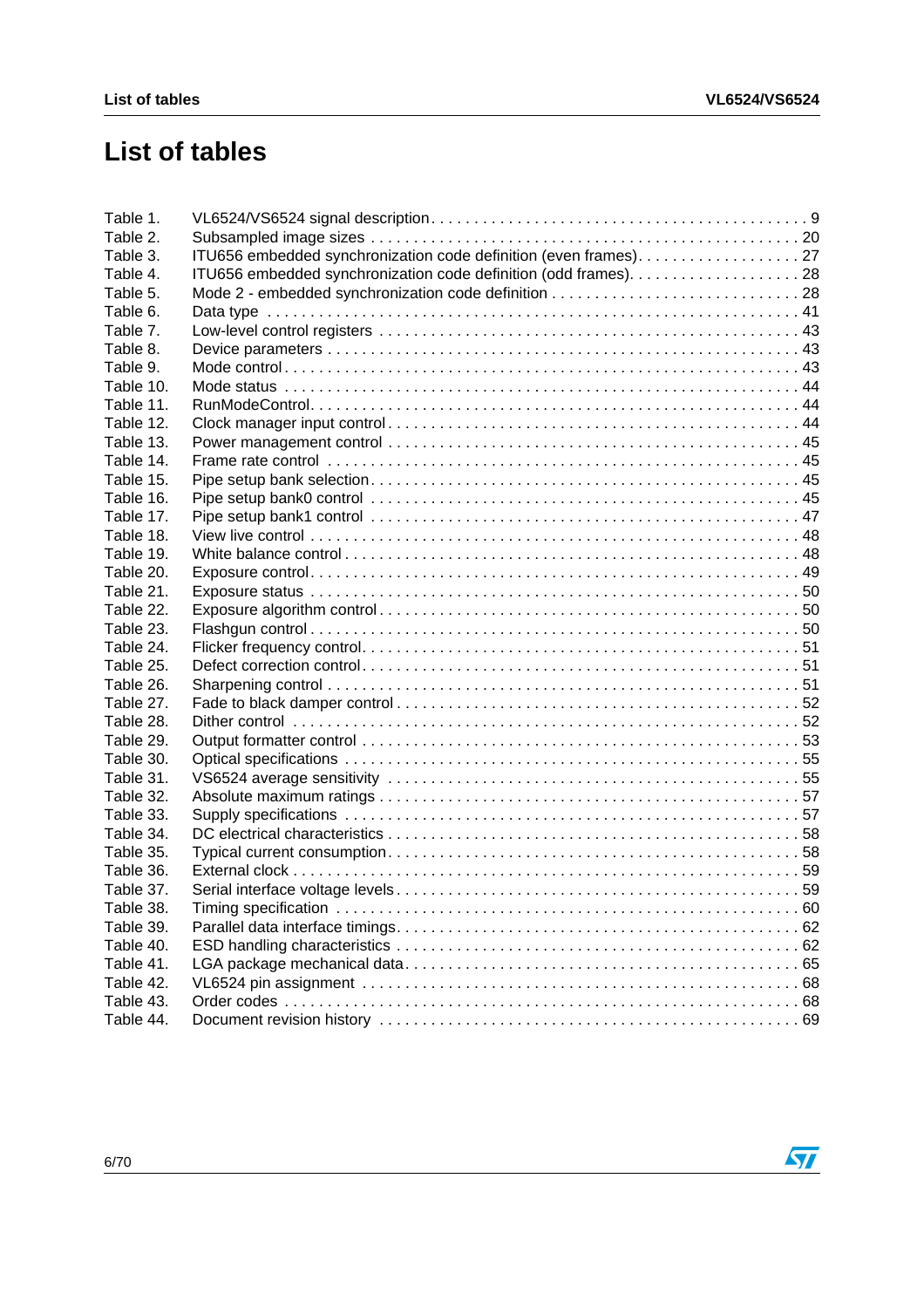# **List of figures**

| Figure 1.  |  |
|------------|--|
| Figure 2.  |  |
| Figure 3.  |  |
| Figure 4.  |  |
| Figure 5.  |  |
| Figure 6.  |  |
| Figure 7.  |  |
| Figure 8.  |  |
| Figure 9.  |  |
| Figure 10. |  |
| Figure 11. |  |
| Figure 12. |  |
| Figure 13. |  |
| Figure 14. |  |
| Figure 15. |  |
| Figure 16. |  |
| Figure 17. |  |
| Figure 18. |  |
| Figure 19. |  |
| Figure 20. |  |
| Figure 21. |  |
| Figure 22. |  |
| Figure 23. |  |
| Figure 24. |  |
| Figure 25. |  |
| Figure 26. |  |
| Figure 27. |  |
| Figure 28. |  |
| Figure 29. |  |
| Figure 30. |  |
| Figure 31. |  |
| Figure 32. |  |
| Figure 33. |  |
| Figure 34. |  |
| Figure 35. |  |
| Figure 36. |  |
| Figure 37. |  |
| Figure 38. |  |

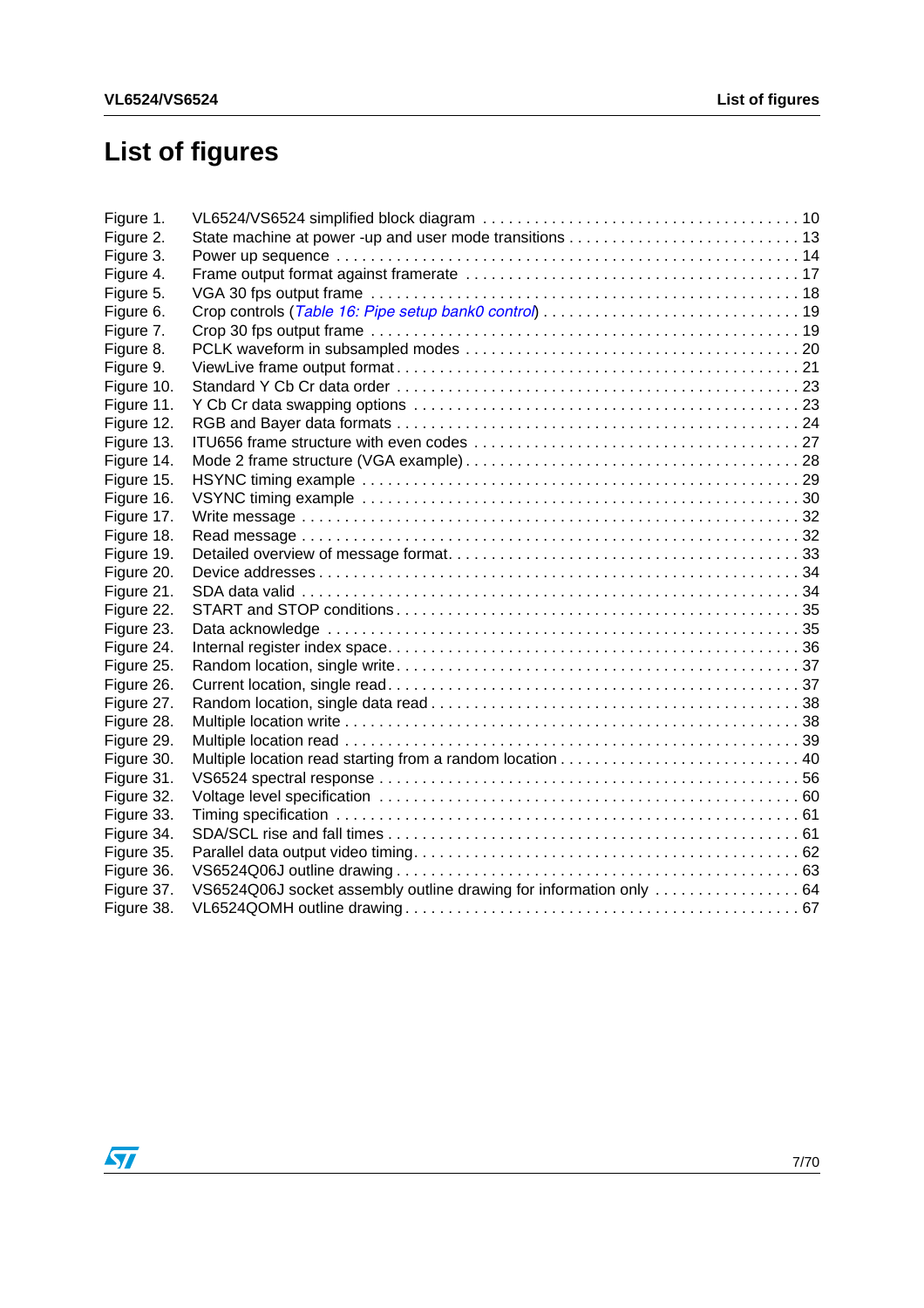## <span id="page-7-0"></span>**1 Overview**

## <span id="page-7-1"></span>**1.1 Description**

The VL6524/VS6524 is a VGA resolution CMOS imaging device designed for low power systems.

Video data is output from the VS6524 over an 8-bit parallel bus in RGB, YCbCr or bayer formats and is controlled via an I²C interface.

The VL6524/VS6524 requires an analogue power supply of between 2.4 V to 3.0 V and a digital supply of either 1.8 V or 2.8 V (dependant on interface levels required). An input clock is required in the range 6.5 MHz to 26 MHz.

The device contains an embedded video processor and delivers fully color processed images at up to 30 frames per second. The video processor integrates a wide range of image enhancement functions, designed to ensure high image quality, these include:

- Automatic exposure control
- Automatic white balance
- Lens shading compensation
- Defect correction algorithms
- Demosaic (Bayer to RGB conversion)
- **Matrix compensation**
- Sharpening
- Gamma correction
- **Flicker cancellation**

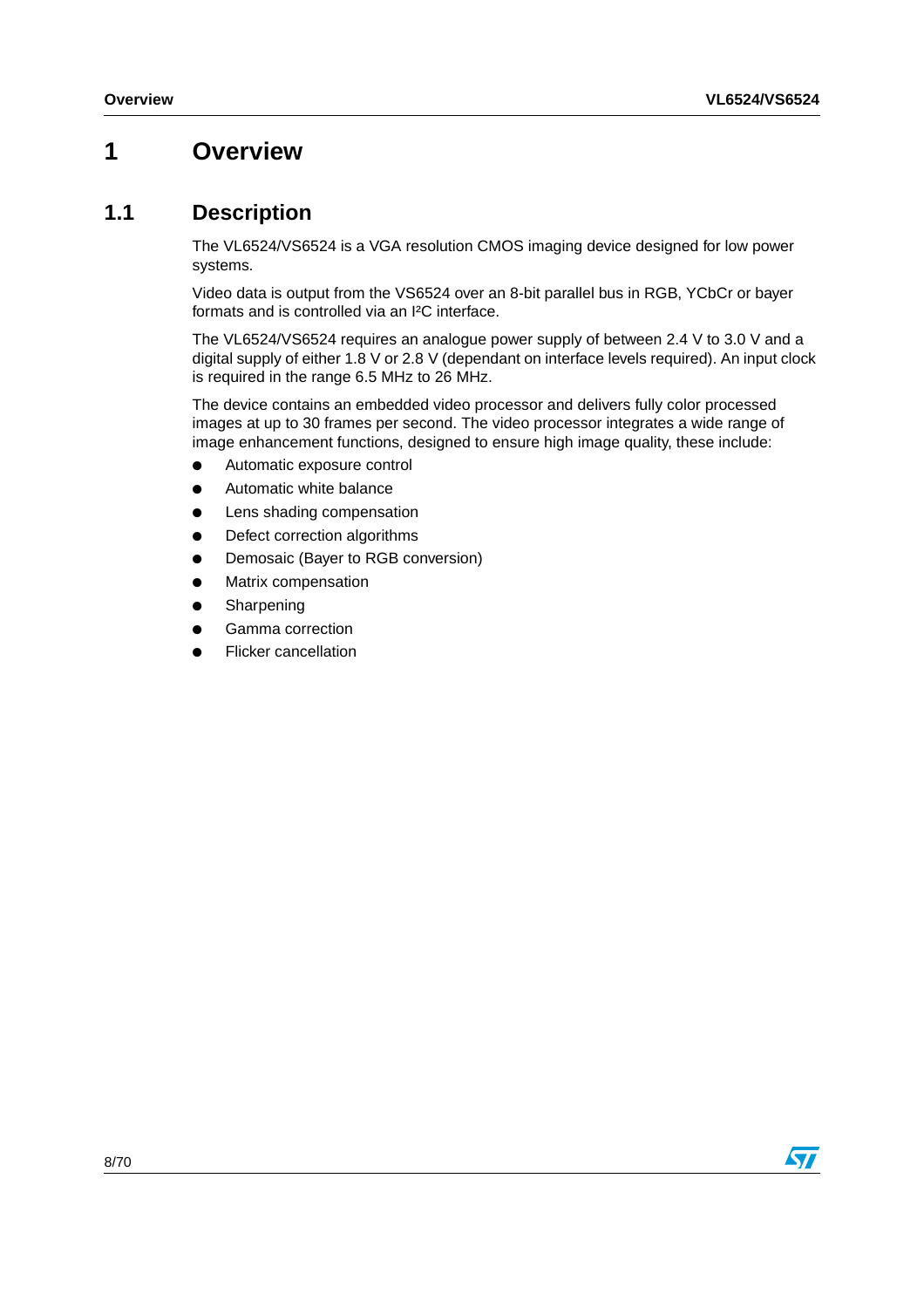# <span id="page-8-0"></span>**2 Electrical interface**

The device has 20 electrical connections as listed in *[Table 1](#page-8-1)*. The physical orientation of the pins on the device is shown in *[Figure 36 on page 63](#page-62-2)*.

| Pad socket     | Pad name        | <b>VO</b>  | <b>Description</b>                |
|----------------|-----------------|------------|-----------------------------------|
| 1              | <b>GND</b>      | <b>PWR</b> | Analogue ground                   |
| $\overline{2}$ | D <sub>02</sub> | <b>OUT</b> | Data output D2                    |
| 3              | D <sub>03</sub> | <b>OUT</b> | Data output D3                    |
| 4              | <b>HSYNC</b>    | <b>OUT</b> | Horizontal synchronization output |
| 5              | <b>VSYNC</b>    | <b>OUT</b> | Vertical synchronization output   |
| 6              | D07             | <b>OUT</b> | Data output D7                    |
| $\overline{7}$ | D <sub>06</sub> | <b>OUT</b> | Data output D6                    |
| 8              | D <sub>05</sub> | <b>OUT</b> | Data output D5                    |
| 9              | D <sub>04</sub> | <b>OUT</b> | Data output D4                    |
| 10             | <b>CLK</b>      | IN         | Clock input - 6.5 MHz to 26 MHz   |
| 11             | <b>GND</b>      | <b>PWR</b> | Digital ground                    |
| 12             | <b>FSO</b>      | <b>OUT</b> | Flash output                      |
| 13             | <b>CE</b>       | IN         | Chip enable signal active HIGH    |
| 14             | <b>SCL</b>      | IN         | <sup>2</sup> C clock input        |
| 15             | <b>SDA</b>      | I/O        | <sup>2</sup> C data line          |
| 16             | <b>AVDD</b>     | <b>PWR</b> | Analogue supply 2.4 V to 3.0 V    |
| 17             | D <sub>01</sub> | <b>OUT</b> | Data output D1                    |
| 18             | <b>D00</b>      | <b>OUT</b> | Data output D0                    |
| 19             | <b>PCLK</b>     | <b>OUT</b> | Pixel qualification clock         |
| 20             | <b>VDD</b>      | <b>PWR</b> | Digital supply 1.8 V OR 2.8 V     |

<span id="page-8-1"></span>Table 1. **Table 1. VL6524/VS6524 signal description**

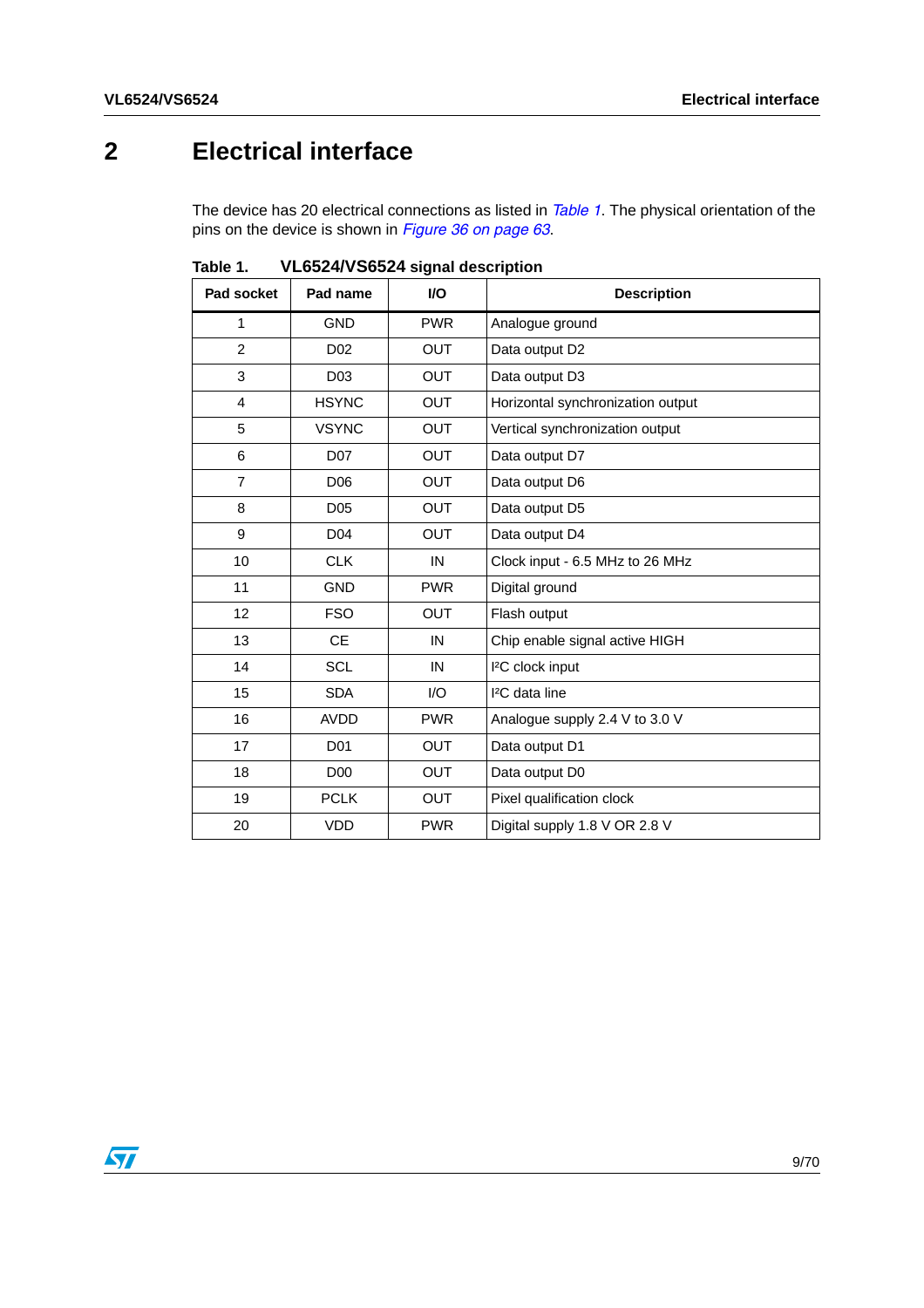## <span id="page-9-0"></span>**3 System architecture**

The VL6524/VS6524 consists of the following main blocks:

- VGA-sized pixel array
- Video timing generator
- Video pipe
- Statistics gathering unit
- Clock generator
- Microprocessor

A simplified block diagram is shown in *[Figure 1](#page-9-2)*.

<span id="page-9-2"></span>



## <span id="page-9-1"></span>**3.1 Operation**

A video timing generator controls a VGA-sized pixel array to produce raw images at up to 30 frames per second. The analogue pixel information is digitized and passed into the video pipe. The video pipe contains a number of different functions (explained in detail later). At the end of the video pipe data is output to the host system over an 8-bit parallel interface along with qualification signals.

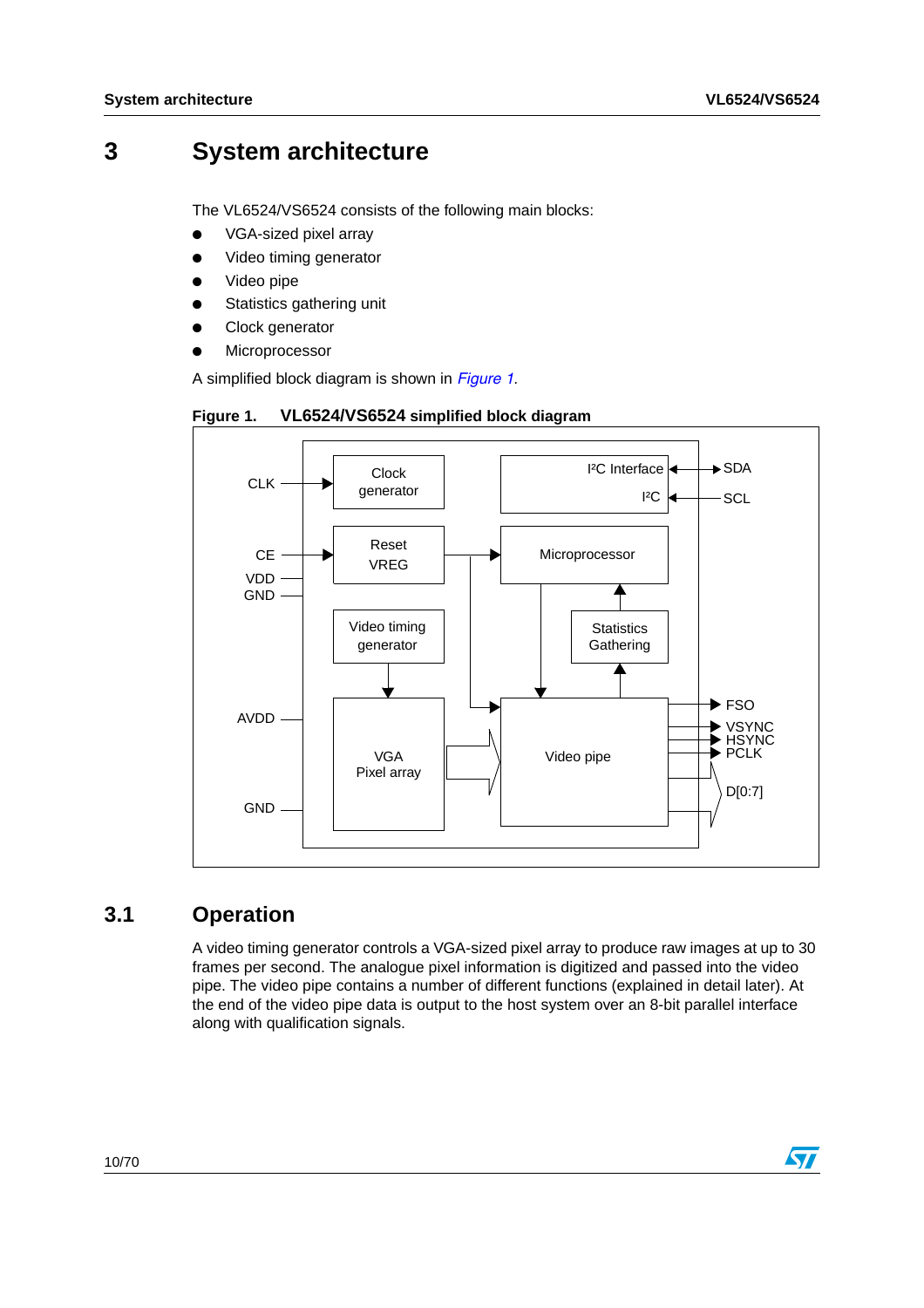The whole system is controlled by an embedded microprocessor that is running firmware stored in an internal ROM. The external host communicates with this microprocessor over an I²C interface. The microprocessor does not handle the video data itself but is able to control all the functions within the video pipe. Real-time information about the video data is gathered by a statistics engine and is available to the microprocessor. The processor uses this information to perform real-time image control tasks such as automatic exposure control.

### <span id="page-10-0"></span>**3.1.1 Video pipe**

The main functions contained within the VL6524/VS6524 video processing pipe are as follows.

**Gain and offset:** This function is used to apply gain and offset to data coming from the sensor array. The required gain and offset values result from the automatic exposure and white balance functions from the microprocessor.

**Anti-vignette:** This function is used to compensate for the radial roll-off in intensity caused by the lens. By default the anti-vignette setting matches the lens used in this module and does not need to be adjusted.

**Crop:** This function allows the user to select an arbitrary Window Of Interest (WOI) from the VGA-sized pixel array. It is fully accessible to the user.

**Defect correction:** This function runs a defect correction filter over the data in order to remove defects from the final output. This function has been optimized to attain the minimum level of defects from the system and does not need to be adjusted.

**Demosaic:** This module performs an interpolation on the Bayer data from the sensor array to produce an RGB image. It also applies an anti-alias filter.

**Subsampler:** This module allows the image to be sub-sampled in the X and Y directions by 2, 3, 4, 5 or 6.

**Matrix:** This function performs a color-space conversion from the sensor RGB data to standard RGB color space.

**Sharpening:** This module increases the high frequency content of the image in order to compensate for the low-pass filtering effects of the previous modules.

**Gamma:** This module applies a programmable gain curve to the output data. It is user adiustable.

**YUV conversion:** This module performs color space conversion from RGB to YUV. It is used to control the contrast and color saturation of the output image as well as the fade to black feature.

**Dither:** This module is used to reduce the contouring effect seen in RGB images with truncated data.

**Output formatter:** This module controls the embedded codes which are inserted into the data stream to allow the host system to synchronize with the output data. It also controls the optional HSYNC and VSYNC output signals.

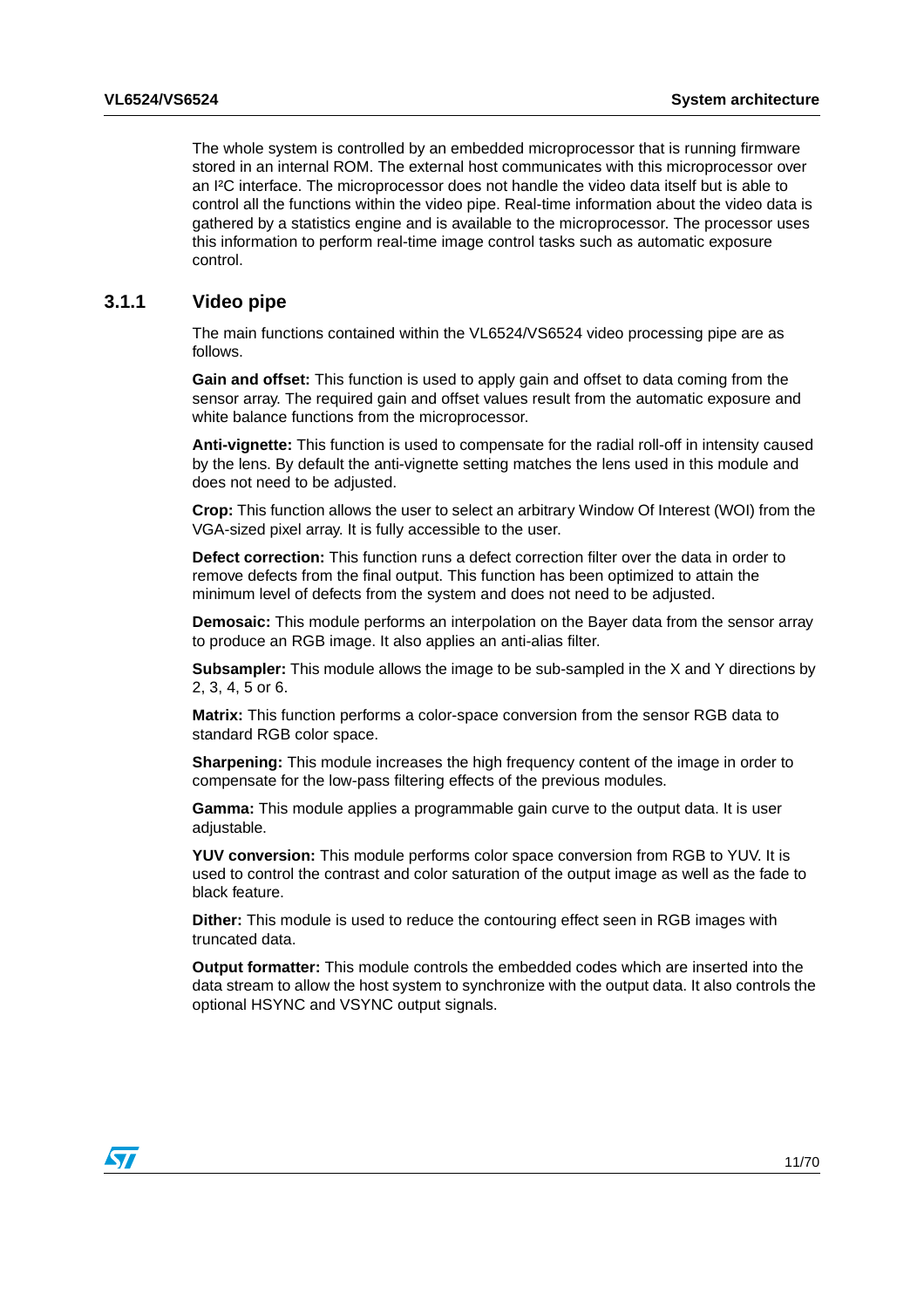## <span id="page-11-0"></span>**3.2 Microprocessor functions**

The microprocessor inside the VL6524/VS6524 performs the following tasks:

**Host communication:** handles the I²C communication with the host processor.

**Video pipe configuration**: configures the video pipe modules to produce the output required by the host.

**Automatic exposure control**: In normal operation the VL6524/VS6524 determines the appropriate exposure settings for a particular scene and outputs correctly exposed images.

**Flicker cancellation:** The 50/60Hz flicker frequency present in the lighting (due to fluorescent lighting) can be cancelled by the system.

**Automatic white balance:** The microprocessor adjusts the gains applied to the individual color channels in order to achieve a correctly color balanced image.

**Dark calibration:** The microprocessor uses information from special dark lines within the pixel array to apply an offset to the video data and ensure a consistent 'black' level.

**Active noise management:** The microprocessor is able to modify certain video pipe functions according to the current exposure settings determined by the automatic exposure controller. The main purpose of this is to improve the noise level in the system under low lighting conditions. Functions that require a reduction in strength under low lighting conditions (e.g. sharpening) are controlled by 'dampers'. Functions that require an increase in strength under low lighting conditions are controlled by 'promoters'. The fade to black operation is also controlled by the microprocessor

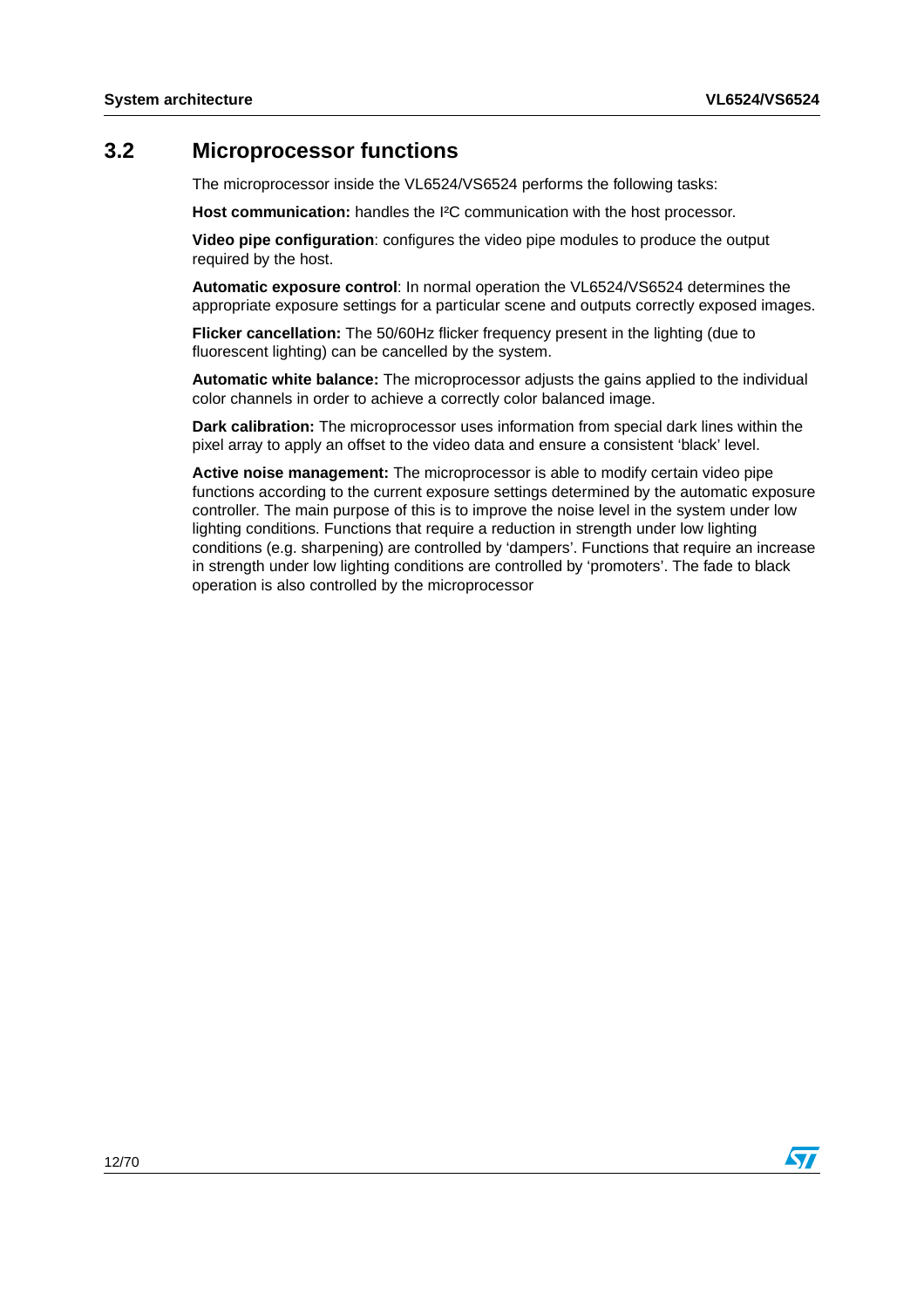## <span id="page-12-0"></span>**4 Operational modes**

The VL6524/VS6524 has a number of operational modes. The STANDBY mode is entered and exited by driving the hardware CE signal. Transitions between all other modes are initiated by I²C transactions from the host system or automatically after time-outs.

<span id="page-12-1"></span>**Figure 2. State machine at power -up and user mode transitions**



**Power Down/Up:** The power down state is entered from all other modes when CE is pulled low or the supplies are removed.

During the power-down state  $(CE = logic 0)$ 

- The internal digital supply of the VL6524/VS6524 is shut down by an internal switch mechanism. This method allows a very low power-down current value.
- The device inputs / outputs are fail-safe, and consequently can be considered high impedance.

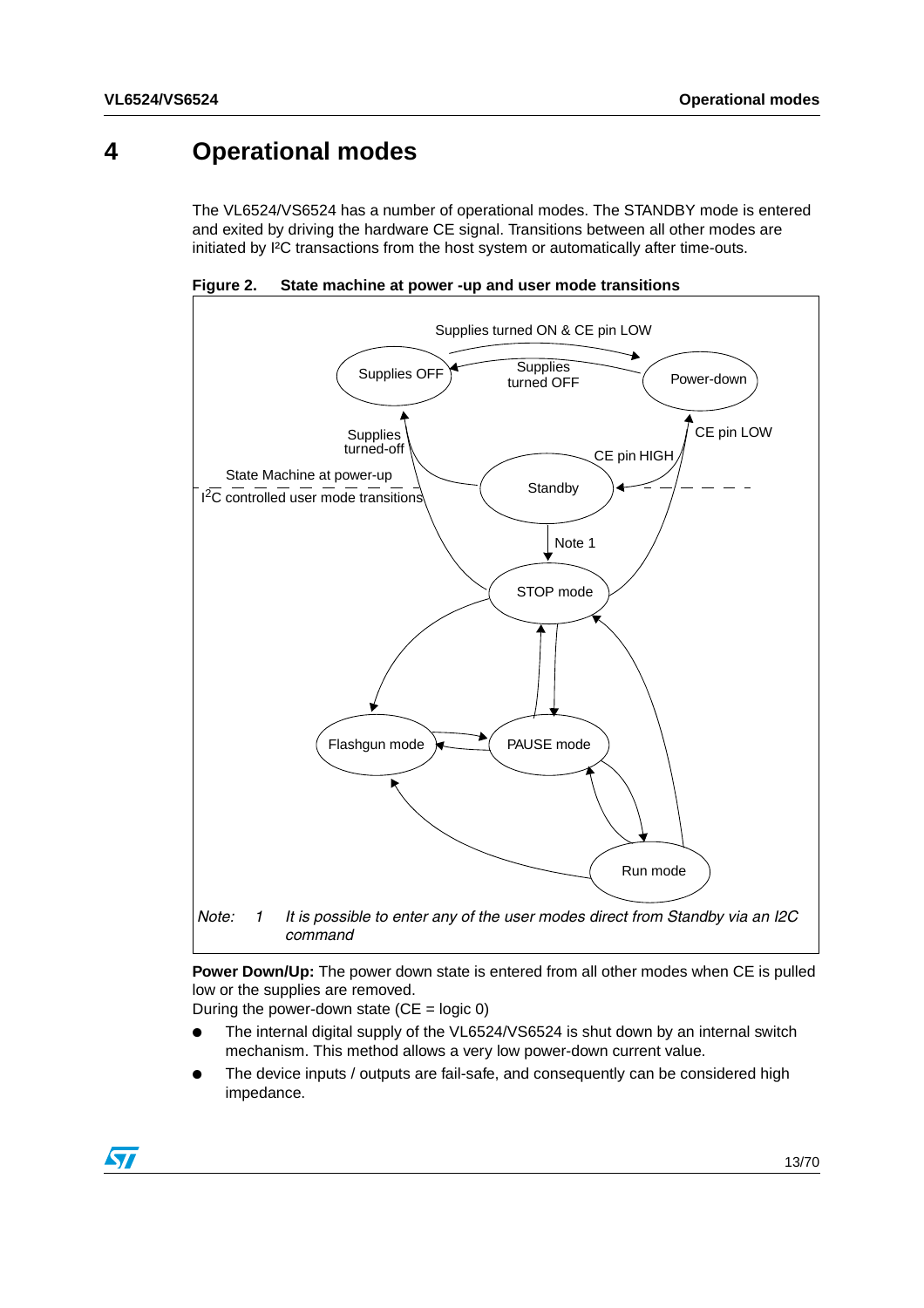During the power-up sequence  $(CE = logic 1)$ 

- The digital supplies must be on and stable.
- The internal digital supply of the VL6524/VS6524 is enabled by an internal switch mechanism.
- All internal registers are reset to default values by an internal power on reset cell.



### <span id="page-13-0"></span>**Figure 3. Power up sequence**

**STANDBY mode:** The VL6524/VS6524 enters STANDBY mode when the CE pin on the device is pulled HIGH. Power consumption is very low, most clocks inside the device are switched off.

In this state I²C communication is possible when CLK is present and when the microprocessor is enabled by writing the value 0x06 to the *MicroEnable* register 0xC003 (*[Table 7 on page 43](#page-42-3)*).

All registers are reset to their default values. The device I/O pins have a very highimpedance.

*Note: On exit from STANDBY mode, the VL6524/VS6524 is in a transient mode called UNINITIALISED, this mode is not a user mode.*

> **STOP mode:** This is a low power mode. The analogue section of the VL6524/VS6524 is switched off and all registers are accessed over the I²C interface. A run command received in this state automatically sets a transition through the PAUSE state to the run mode.

> **PAUSE mode:** In this mode all VL6524/VS6524 clocks are running and all registers are accessible but no data is output from the device. The device is ready to start streaming but is halted. This mode is used to set up the required output format before outputting any data.

### *Note: The PowerManagement register bTimeToPowerdown can be adjusted in PAUSE mode but has no effect until the next RUN to PAUSE transition [\(Table 13 on page 45\)](#page-44-4).*

**RUN mode:** This is the fully operational mode.

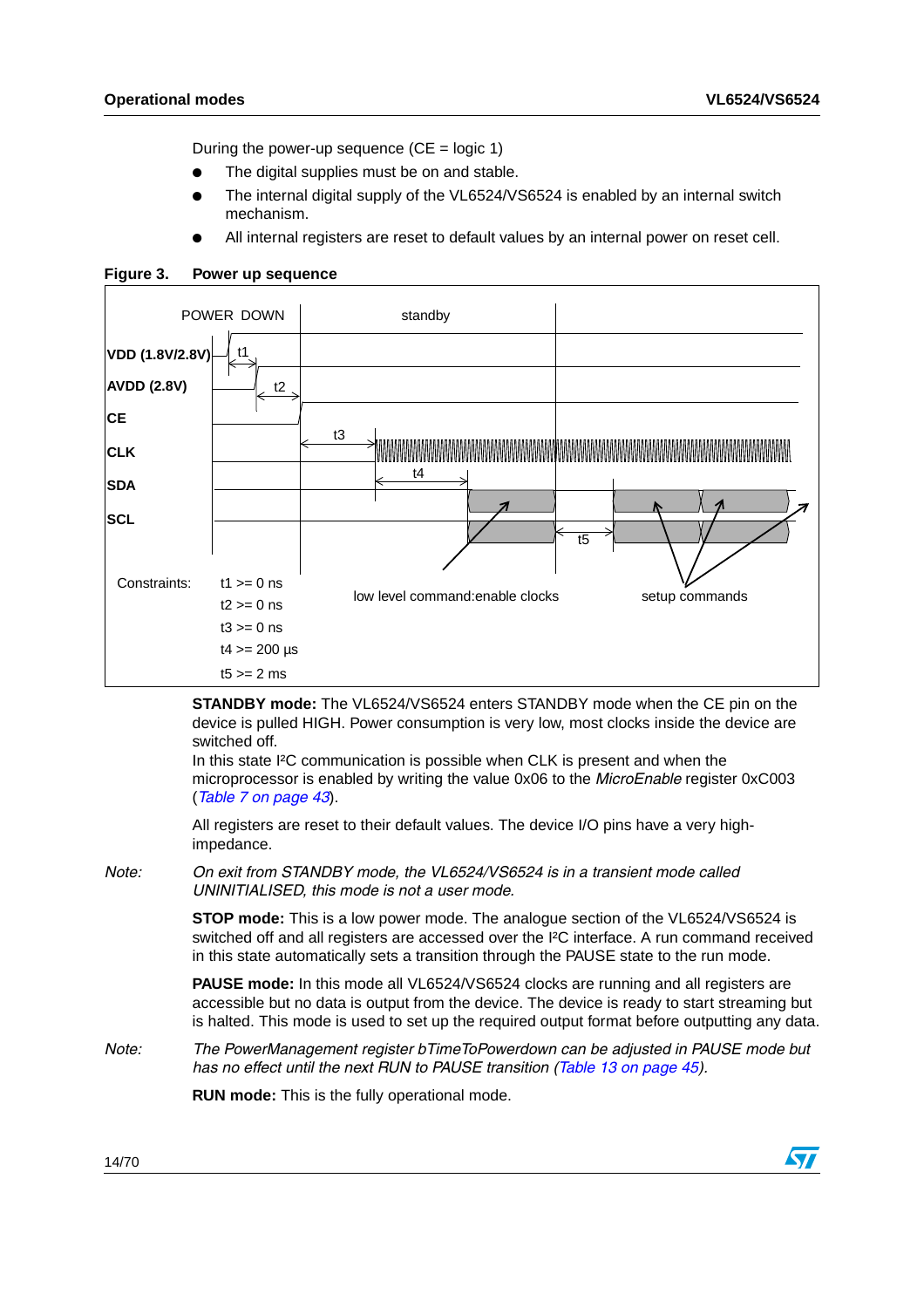**ViewLive:** this feature allows different sizes, formats and reconstruction settings to be applied to alternate frames of data, while in run mode.

**FLASHGUN mode:** In flashgun mode, the array is configured for use with an external flashgun. A flash is triggered and a single frame of data is output and the device automatically switches to Pause Mode.

### <span id="page-14-0"></span>**4.1 Mode transitions**

Transitions between operating modes are normally controlled by the host by writing to the *mode control* register (*[Section 11.4 on page 43](#page-42-2)*). Some transitions can occur automatically after a time out. If there is no activity in the PAUSE state then an automatic transition to the STOP state occurs. This function is controlled by the *power management control* register (*[Section 11.8 on page 45](#page-44-0)*). Writing 0xFF disables the automatic transition to STOP mode.

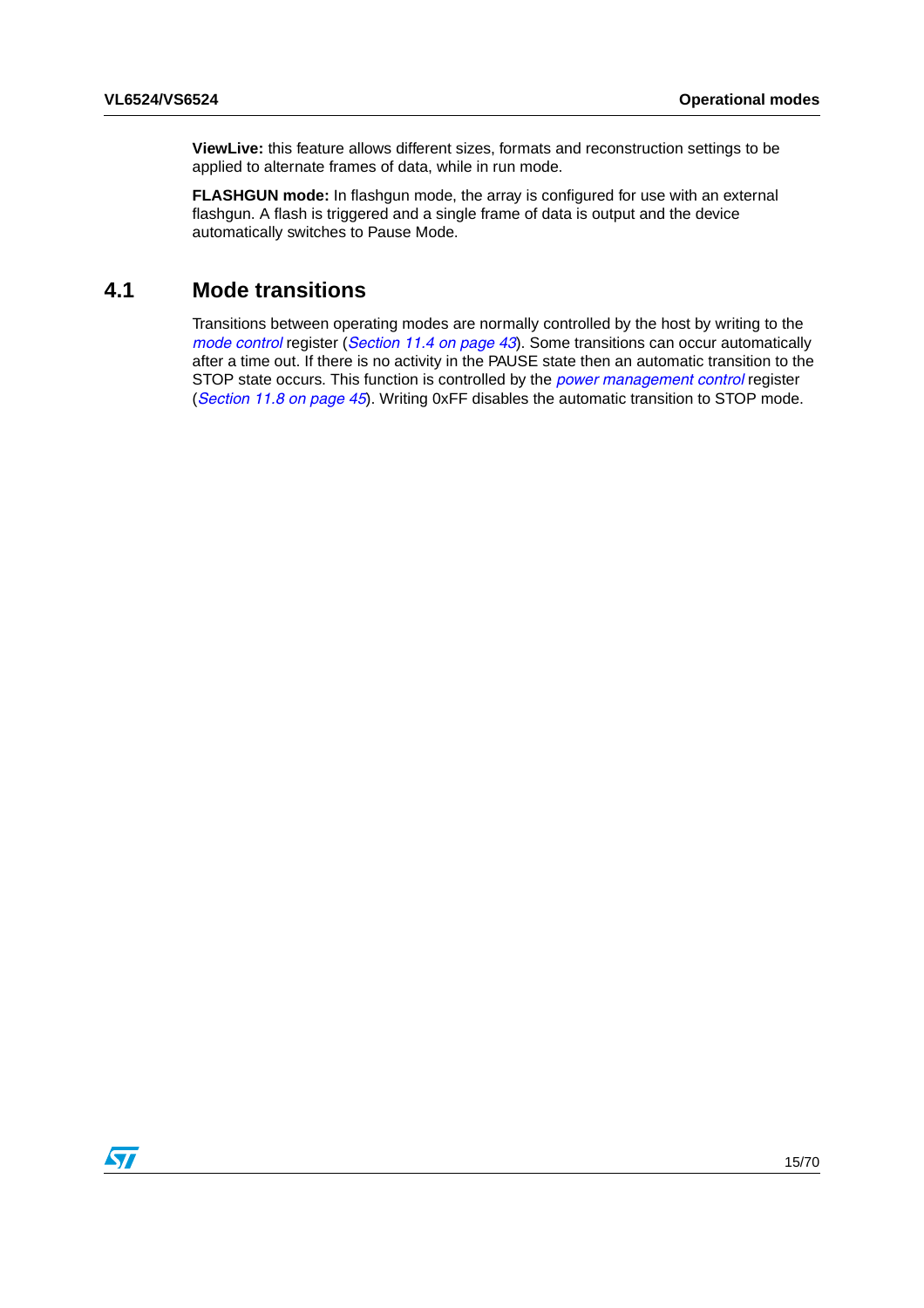## <span id="page-15-0"></span>**5 Clock control**

## <span id="page-15-1"></span>**5.1 Input clock**

The VL6524/VS6524 contains an internal PLL allowing it to produce accurate frame rates from a wide range of input clock frequencies. The allowable input range is from 6.5 MHz to 26 MHz. The input clock frequency must be programmed in the *uwExtClockFreqNum (MSB)*, *uwExtClockFreqNum (LSB)* and *bExtClockFreqDen* registers (*[Table 12: Clock](#page-43-5)  [manager input control on page 44](#page-43-5)*). To program an input frequency of 6.5 MHz, the numerator can be set to 13 and the denominator to 2. The default input frequency is 12 MHz.

## <span id="page-15-2"></span>**5.2 System clock division**

It is possible to set an overall system clock division of 2 in the *bEnableGlobalSystemClockDivision* register (*[Table 12: Clock manager input control on](#page-43-5)  [page 44](#page-43-5)*). This results in a PCLK of 12MHz and a maximum frame rate of 15fps VGA.

## <span id="page-15-3"></span>**5.3 Pixel clock (PCLK)**

All data output from the VL6524/VS6524 is qualified by the PCLK output. The PCLK frequency is 24 MHz (equivalent to a 12 MHz pixel rate as each pixel is represented by 2 bytes of data). For frame rates less than 30 fps the PCLK frequency is not reduced, instead additional interframe lines are added into the output data stream.

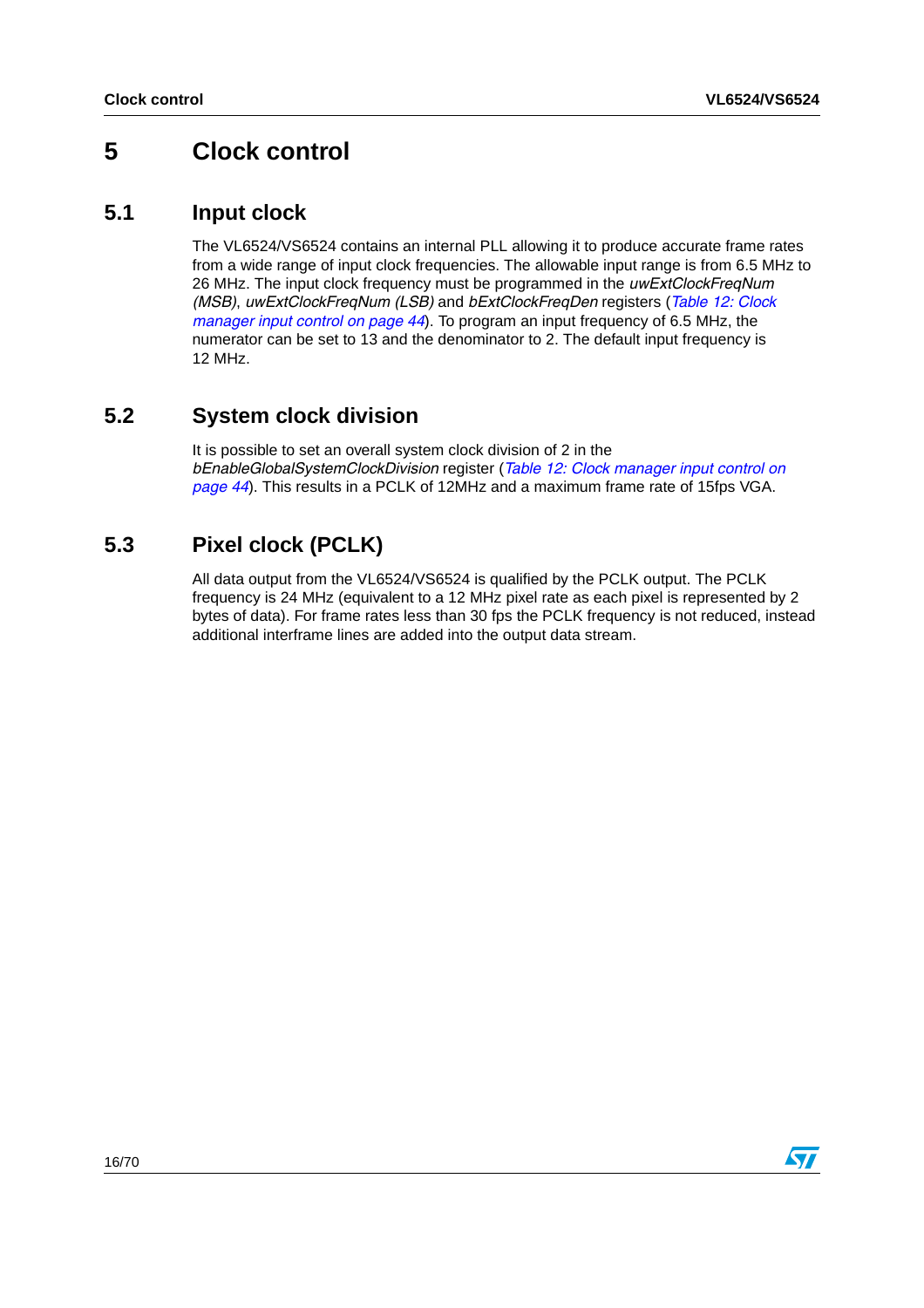

### <span id="page-16-1"></span>**Figure 4. Frame output format against framerate**

Similarly when using sub-sampled output modes the PCLK frequency is not reduced but instead pairs of PCLKs are 'dropped', see *[Section 6.1.2: Subsampling module](#page-19-0)* for details.

The PCLK edge used to qualify the output data is fully programmable. It is also possible to program the state of the PCLK line (high or low) for the times when it is inactive.

## <span id="page-16-0"></span>**5.4 PCLK gating**

By default the PCLK output from the VL6524/VS6524 is *not* continuous. The PCLK qualifies all video data (and embedded codes if selected) on each video line and each interframe line but does *not* qualify the interline blanking data. In non-subsampled modes the PCLK is continuous *during* the video data output. The operation of the PCLK can be controlled using the *bPClkSetup* register (*[Table 29: Output formatter control on page 53](#page-52-1)*).

 $\overline{\mathbf{S}}$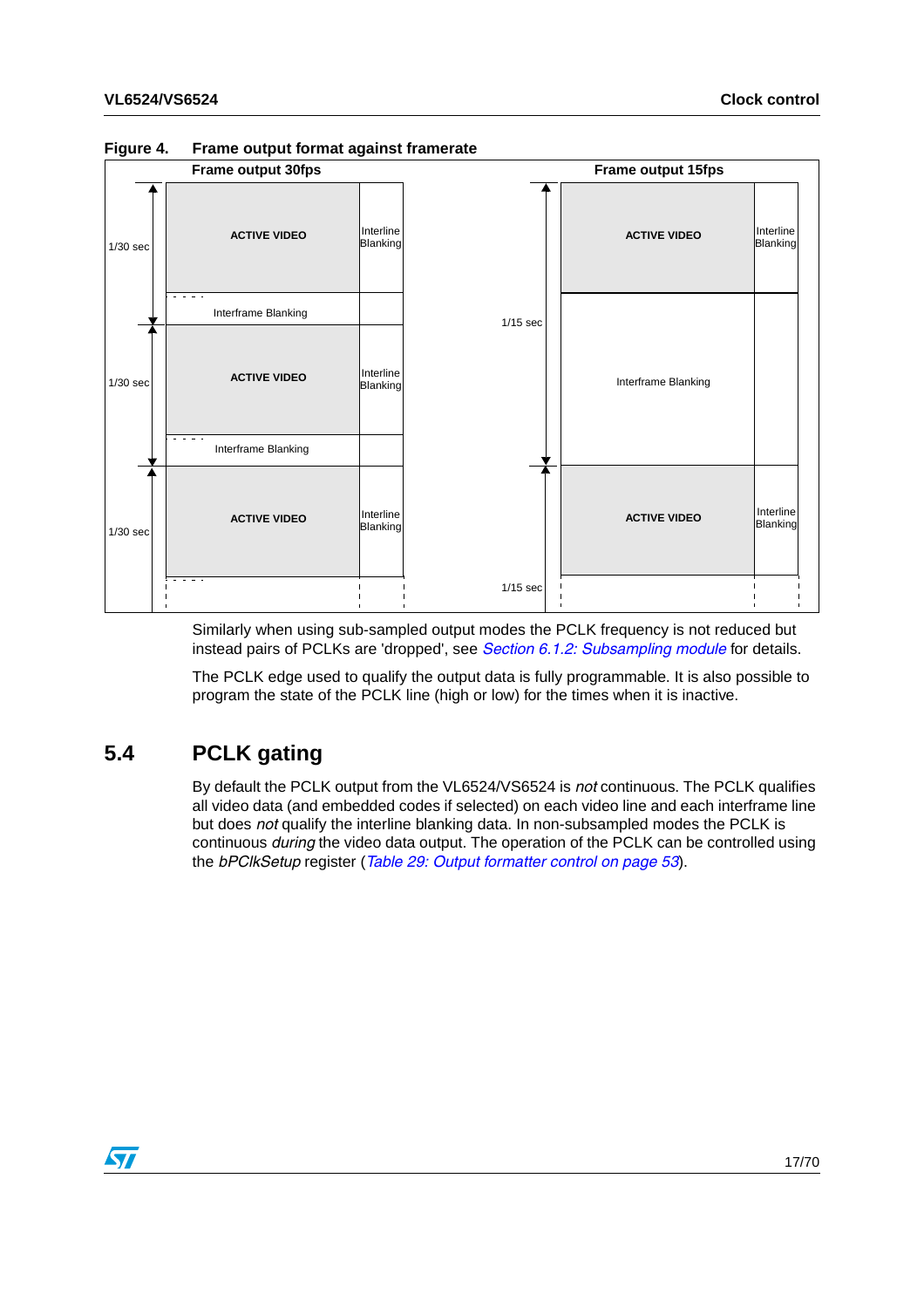## <span id="page-17-0"></span>**6 Output frame size control**

## <span id="page-17-1"></span>**6.1 Frame format**

An output frame consists of a number of active lines and a number of interframe lines. Each line consists of embedded line codes (if selected), active pixel data and interline blank data. Note that by default the interline blanking data is *not* qualified by the PCLK and therefore is not captured by the host system.

The default 30 fps VGA output frame is shown in *[Figure 5](#page-17-3)*.

<span id="page-17-3"></span>

| Figure 5. | VGA 30 fps output frame |  |
|-----------|-------------------------|--|
|-----------|-------------------------|--|



If embedded codes are enabled then 8 additional clocks are required in every line to qualify the codes and 8 fewer interline clocks are output leaving the total constant at 1460 clocks per line.

By default the PCLK output does not qualify the line blanking data and so each line contains only 1280 clocks (or 1288 if embedded codes are enabled).

The values which are output during line and frame blanking are an alternating pattern of 0x10 and 0x80 by default. These values can be changed by writing to the BlankData\_MSB and BlankData\_LSB registers in the *Output formatter control* bank (*[Table 29 on page 53](#page-52-1)*).

### <span id="page-17-2"></span>**6.1.1 Cropping module**

The VL6524/VS6524 contains a cropping module which can be used to define a window of interest within the full VGA array size. The user can set a start location and the required output size. *[Figure 6](#page-18-0)* shows the example with pipe setup bank0.

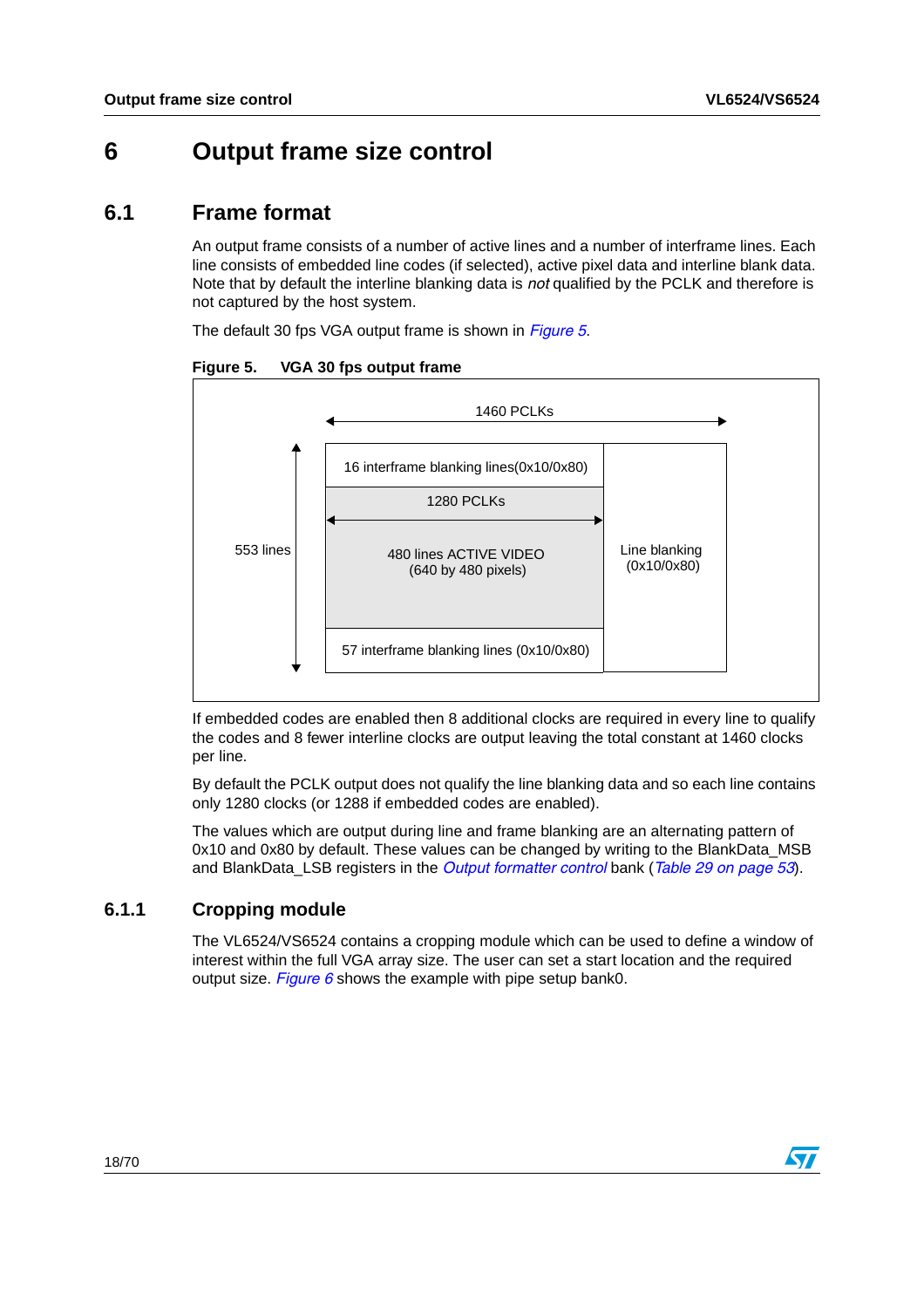

<span id="page-18-0"></span>**Figure 6. Crop controls (***[Table 16: Pipe setup bank0 control](#page-44-7)***)**

Complete lines which fall outside the window of interest are replaced in the output data frame with lines of blanking data thus the overall frame length is *not* reduced.

The portion of the output line which contains video data is reduced in length to contain only those pixels defined by the window of interest. However the *overall* line length remains unchanged as the number of interline clocks increases by the same amount.



<span id="page-18-1"></span>**Figure 7. Crop 30 fps output frame**

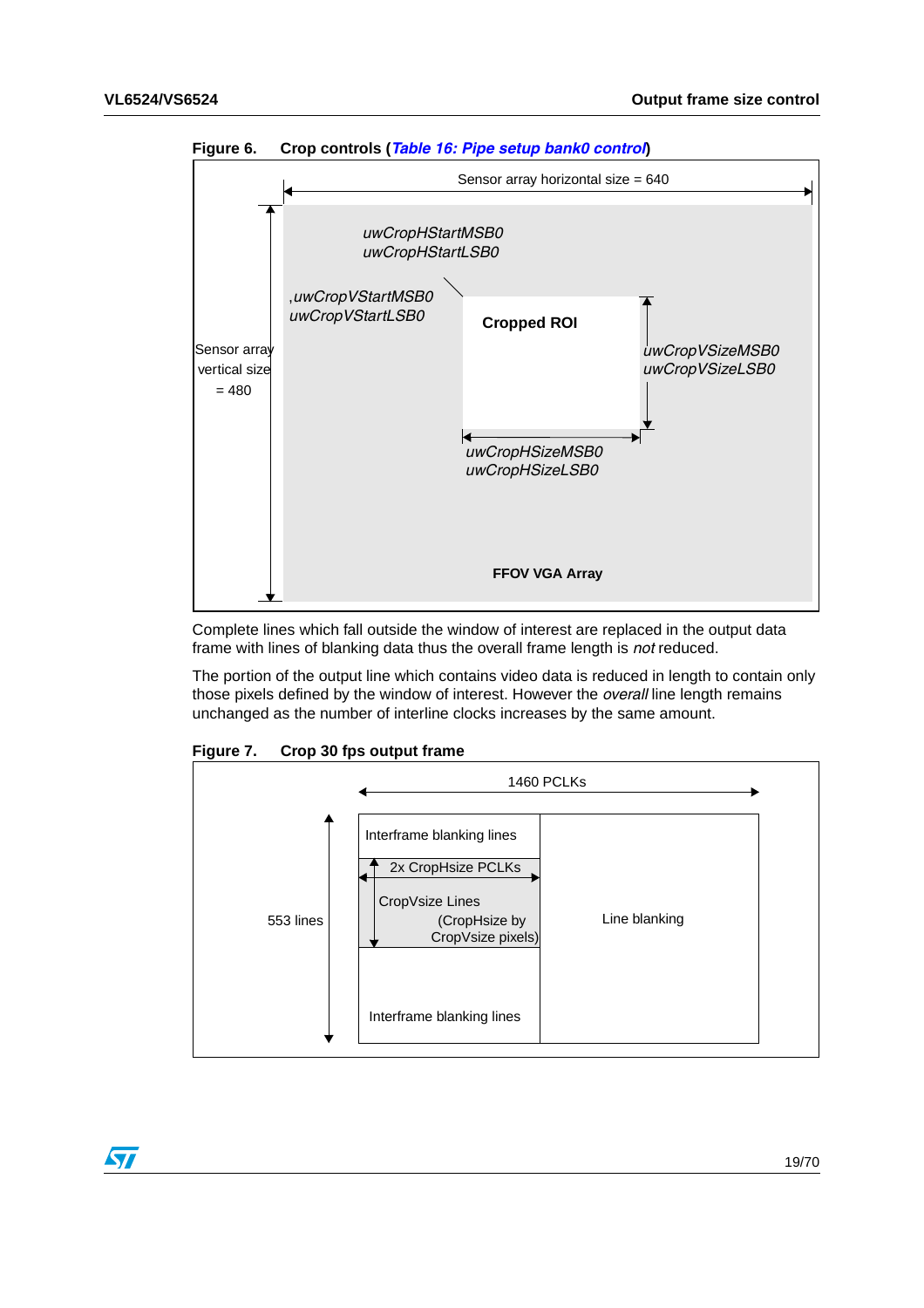### <span id="page-19-0"></span>**6.1.2 Subsampling module**

The VL6524/VS6524 has a built in sub-sampler which can divide the image by 1, 2, 3, 4, 5, or 6.

Using the sub-sampler gives output images with reduced resolution but the same field of view as the full VGA image or the region of interest defined in the cropping module. *[Table 2](#page-19-2)* lists the available image sizes.

| Subsample ratio | Image format             | Image dimensions |
|-----------------|--------------------------|------------------|
| 1 (default)     | <b>VGA</b>               | 640 by 480       |
| 2               | QVGA                     | 320 by 240       |
| 3               | $\overline{\phantom{0}}$ | 213 by 160       |
| 4               | QQVGA                    | 160 by 120       |
| 5               | <b>SQCIF</b>             | 128 by 96        |
| 6               | $\overline{\phantom{0}}$ | 106 by 80        |

<span id="page-19-2"></span>Table 2. **Subsampled image sizes** 

Subsampled images are produced by 'dropping' PCLKs so that only certain pixels are qualified in the output data stream. The figure below indicates a portion of the PCLK waveform for VGA and QVGA images. The effect of this is that the *time* taken to readout one line of the image remains constant in all subsampled modes - it is just the number of clocks that changes.

<span id="page-19-3"></span>



It is possible to use the crop module and the sub-sampler together to achieve almost any required image size. When using the crop *and* subsampling functions together then the number of lines in a frame must be an integer multiple of the subsample ratio.

## <span id="page-19-1"></span>**6.2 Frame rate control**

The VL6524/VS6524 features an extremely flexible frame rate controller. Using registers *uwDesiredFrame Rate\_Num (MSB)*, *uwDesiredFrame Rate\_Num (LSB)* and *bDesiredFrameRate\_ Den* any desired frame rate between 1 and 30 fps can be selected (see *[Table 14 on page 45](#page-44-5)* for register description). To program a required frame rate of 7.5 fps the numerator can be set to 15 and the denominator to 2. The default frame rate is 30 fps.

Slower frame rates are achieved by adding interframe lines. This results in a longer frame period and therefore a longer period over which integration is possible. Due to the longer

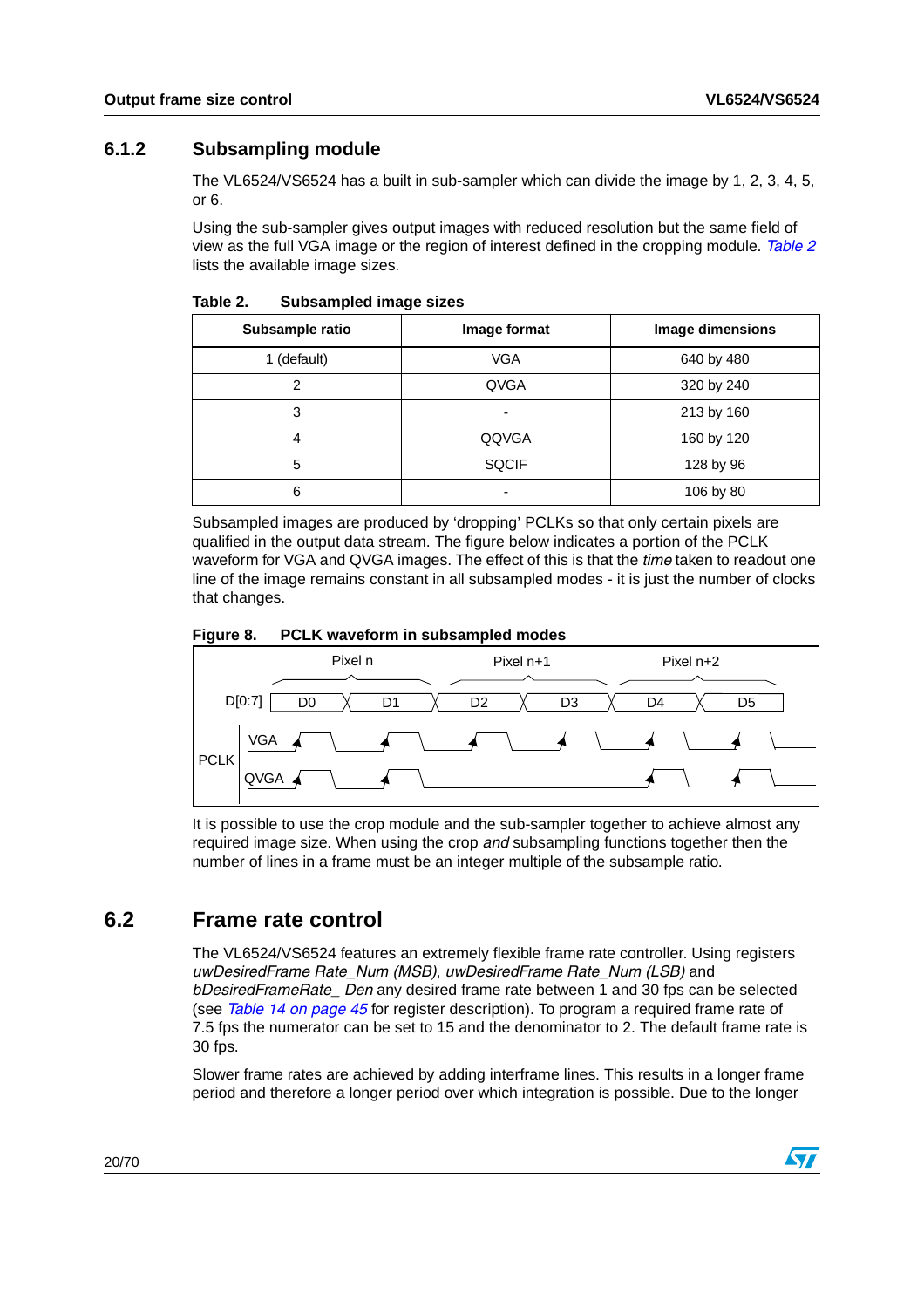integration time available, slower frame rates have improved performance in low light conditions.

### <span id="page-20-0"></span>**6.2.1 Horizontal mirror and vertical flip**

The image data output from the VL6524/VS6524 can be mirrored horizontally or flipped vertically (or both).

These functions are available in the *[Pipe setup bank0 control](#page-44-7)* register bank (*[Table 16 on](#page-44-7)  [page 45](#page-44-7)*).

### <span id="page-20-1"></span>**6.3 ViewLive Operation**

ViewLive is an option which allows different size, format and image settings to be applied to alternate frames of the output data.

The controls for ViewLive function are found in the *View live control* register bank where the *fEnable* register allows the host to enable or disable the function and the *InitalPipeSetupBank* register selects which pipe setup bank is output first (see *[Table 18:](#page-47-2)  [View live control on page 48](#page-47-2)* for register description).

### <span id="page-20-2"></span>**6.3.1 Video pipe setup**

The key controls for VL6524/VS6524 video pipe setup are grouped into register banks called *[Pipe setup bank0 control](#page-44-7)* and *[Pipe setup bank1 control](#page-46-1)* (*[Section 11.11](#page-44-3)* and *[Section 11.12](#page-46-0)*).

*[Pipe setup bank0 control](#page-44-7)* setup is used when ViewLive is disabled.

When ViewLive is enabled the output data switches between *[Pipe setup bank0 control](#page-44-7)* and *[Pipe setup bank1 control](#page-46-1)* on each alternate frame.

| viewerve manie oatpat format |                                         |                       |  |  |  |
|------------------------------|-----------------------------------------|-----------------------|--|--|--|
|                              | <b>Frame output</b>                     |                       |  |  |  |
|                              | Active video<br>Pipe setup bank0        | Interline<br>Blanking |  |  |  |
|                              | Interframe Blanking                     |                       |  |  |  |
|                              | <b>Active Video</b><br>Pipe setup bank1 | Interline<br>Blanking |  |  |  |
|                              | Interframe Blanking                     |                       |  |  |  |
|                              |                                         |                       |  |  |  |

<span id="page-20-3"></span>

| Figure 9. | ViewLive frame output format |
|-----------|------------------------------|
|-----------|------------------------------|

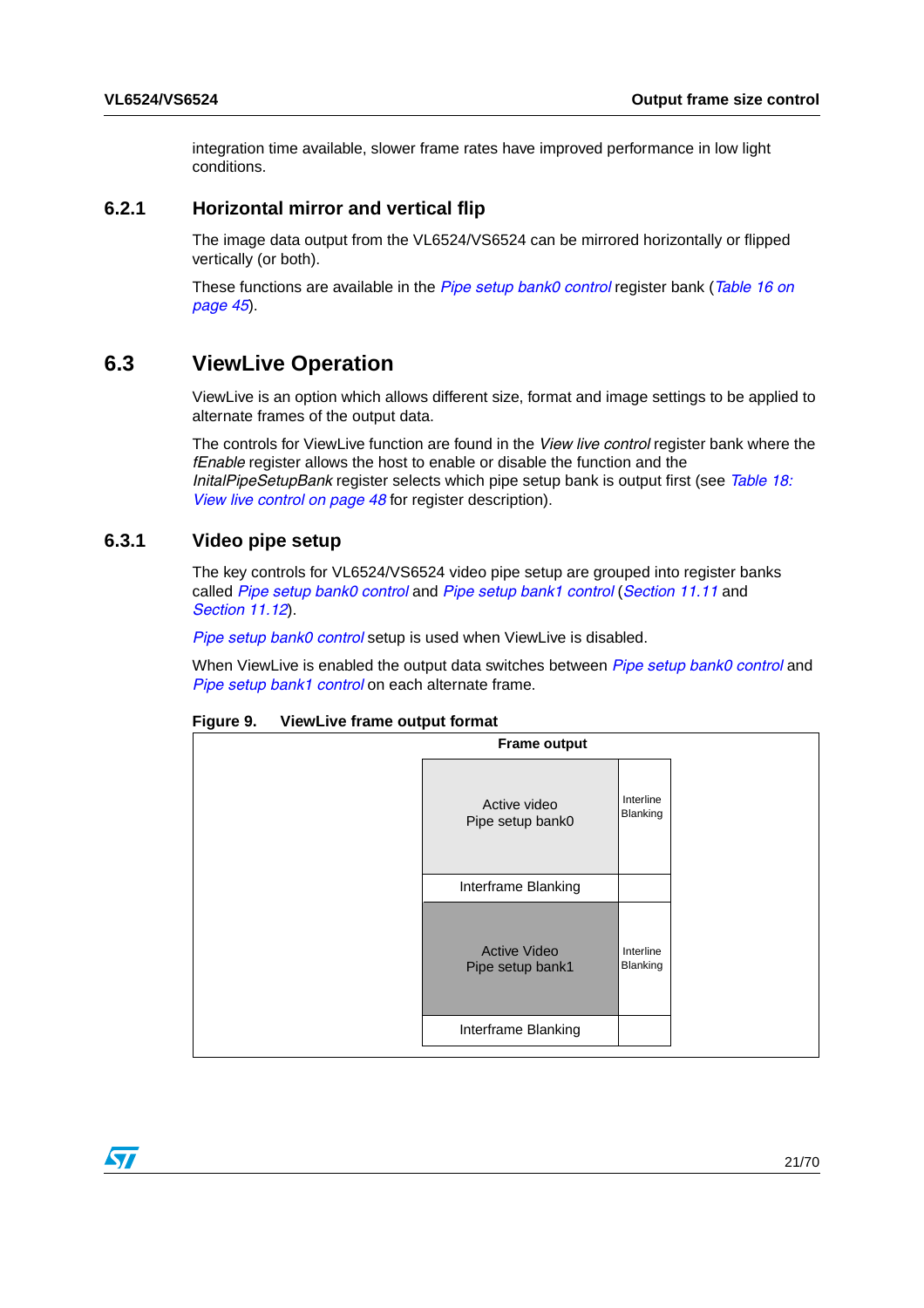## <span id="page-21-0"></span>**6.4 Context switching**

It is possible to control which pipe setup bank is used and to switch between banks without the need to pause streaming, the change will occur at the next frame boundary after the change to the register has been made.

For example this function allows the VL6524/VS6524 to stream an output targeting a display (e.g. RGB 444) and switch to capture an image (e.g. YUV 4:2:2) with no need to pause streaming or enter any other operating mode.

The register *bNonViewLive\_ ActivePipeSetupBank* allows selection of the pipe setup bank (*[Table 15 on page 45](#page-44-6)*).

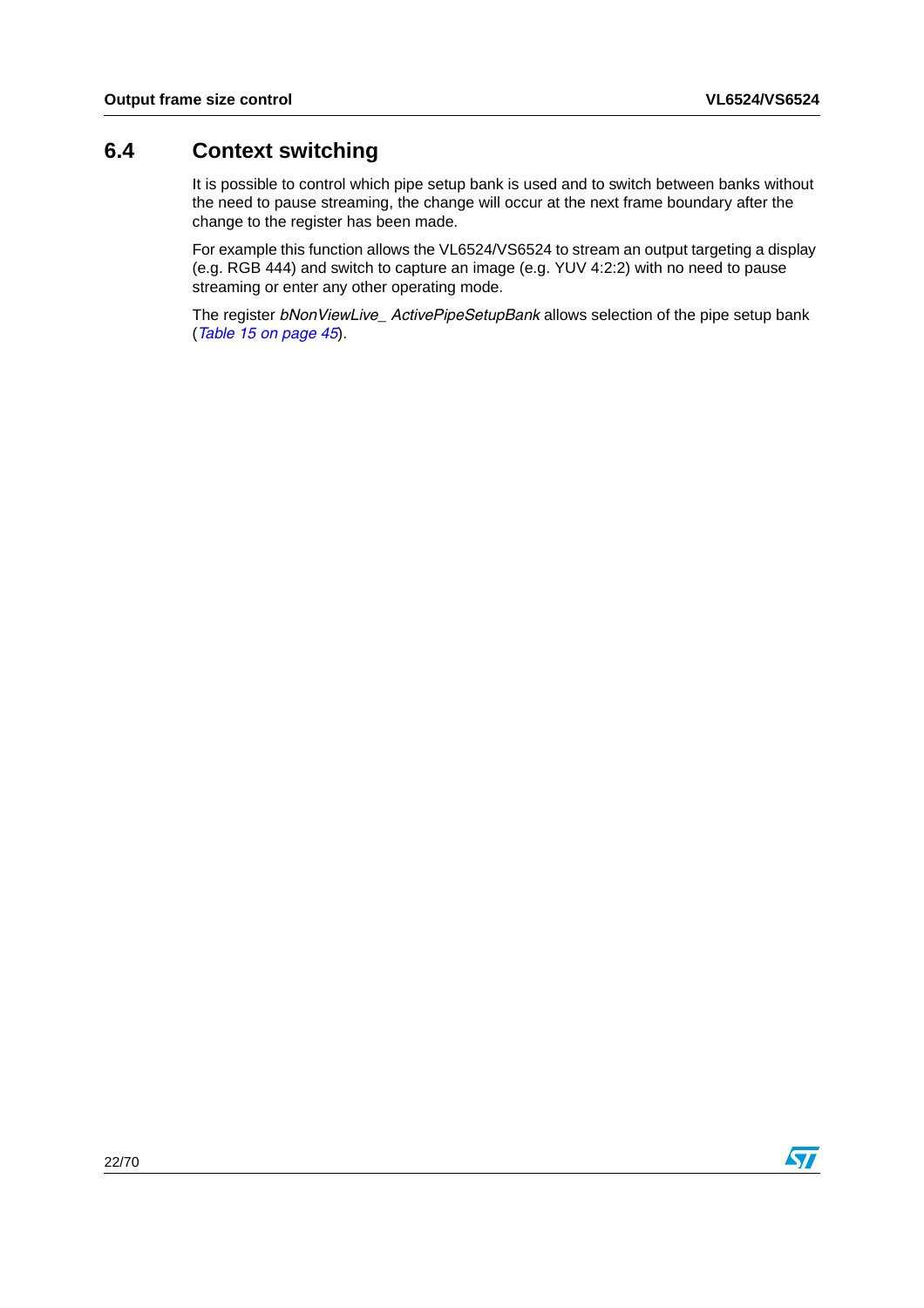## <span id="page-22-0"></span>**7 Output data formats**

The VL6524/VS6524 supports the following data formats:

- YUV4:2:2
- **RGB565**
- RGB444 (encapsulated as 565)
- RGB444 (zero padded)
- Bayer 10-bit

In all output formats there are 2 output bytes per pixel.

The required data format is selected using the *bdataFormat0* register described in *[Table 16:](#page-44-7)  [Pipe setup bank0 control on page 45](#page-44-7)*. The various options available for each format are controlled using the *bRgbSetup* and *bYuvSetup* registers (*[Table 29: Output formatter control](#page-52-1)  [on page 53](#page-52-1)*).

## <span id="page-22-1"></span>**7.1 YUV 4:2:2 data format**

YUV 422 data format requires 4 bytes of data to represent 2 adjacent pixels. ITU601-656 defines the order of the Y, Cb and Cr components as shown in *[Figure 10](#page-22-2)*.

### <span id="page-22-2"></span>**Figure 10. Standard Y Cb Cr data order**



The VL6524/VS6524 *bYuvSetup* register (*[Table 29: Output formatter control on page 53](#page-52-1)*) can be programmed to change the order of the components as follows:

<span id="page-22-3"></span>

| Figure 11. |  |  |  |  | Y Cb Cr data swapping options |  |
|------------|--|--|--|--|-------------------------------|--|
|------------|--|--|--|--|-------------------------------|--|

|                | Y first     | Cb first     | 1st | Components order<br>in 4-byte data packet<br>2nd | 3rd | 4th |
|----------------|-------------|--------------|-----|--------------------------------------------------|-----|-----|
|                |             | 1            | Υ   | Cb                                               | Y   | Cr  |
| <b>DEFAULT</b> | $\mathbf 0$ | $\mathbf{1}$ | Cb  | Y                                                | Cr  | Υ   |
|                | 1           | 0            | Υ   | Cr                                               | Υ   | Cb  |
|                | $\Omega$    | 0            | Cr  | Υ                                                | Cb  | Y   |

 $\sqrt{2}$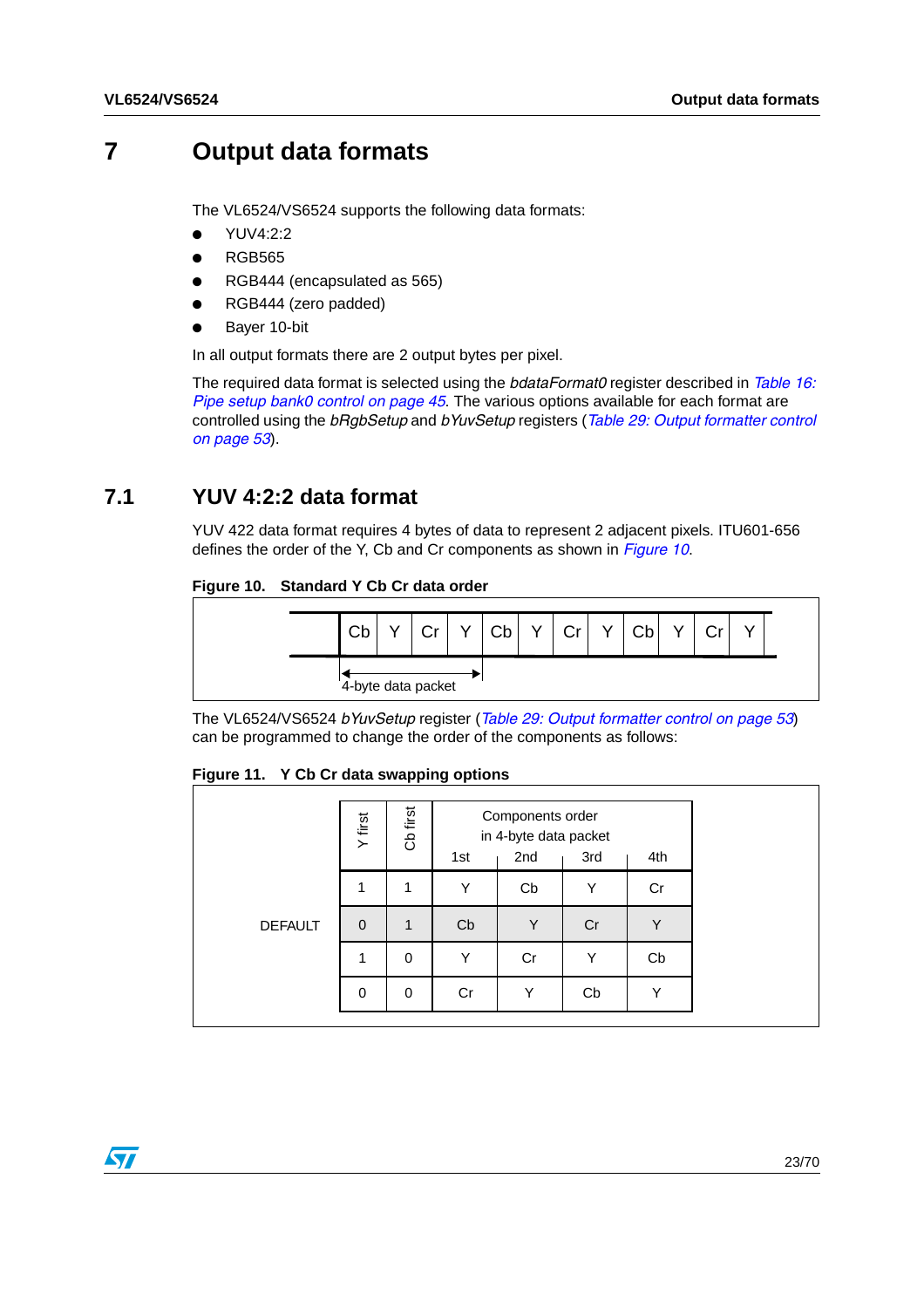$\bm{\nabla}$ 

## <span id="page-23-0"></span>**7.2 RGB and Bayer data formats**

The VL6524/VS6524 can output RGB data in the following formats:

- **RGB565**
- RGB444 (encapsulated as RGB565)
- RGB444 (zero padded)
- Bayer 10-bit

```
Note: Pixels in Bayer 10-bit data output are defect corrected, correctly exposed and white 
balanced. Any or all of these functions can be disabled.
```
In each of these modes, two bytes of data are required for each output pixel. The encapsulation of the data is shown in *[Figure 12](#page-23-1)*.

<span id="page-23-1"></span>

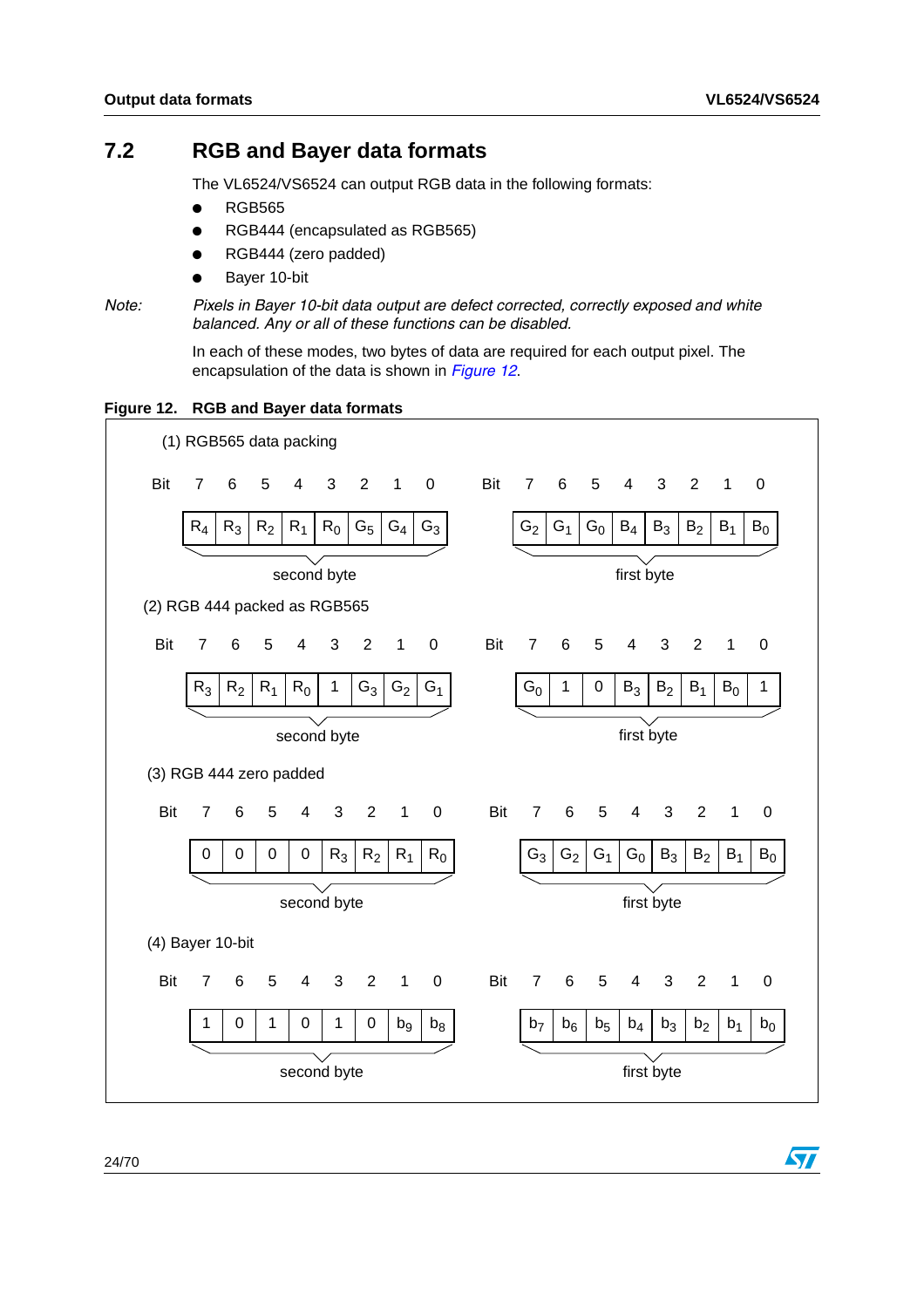### <span id="page-24-0"></span>**7.2.1 Manipulation of RGB data**

It is possible to modify the encapsulation of the RGB data in a number of ways:

- swap the location of the RED and BLUE data
- reverse the bit order of the individual color channel data
- reverse the order of the data bytes themselves

### <span id="page-24-1"></span>**7.2.2 Dithering**

An optional dithering function can be enabled for each RGB output mode to reduce the appearance of contours produced by RGB data truncation. This is enabled through the *DitherControl* register (*[Table 28 on page 52](#page-51-3)*).

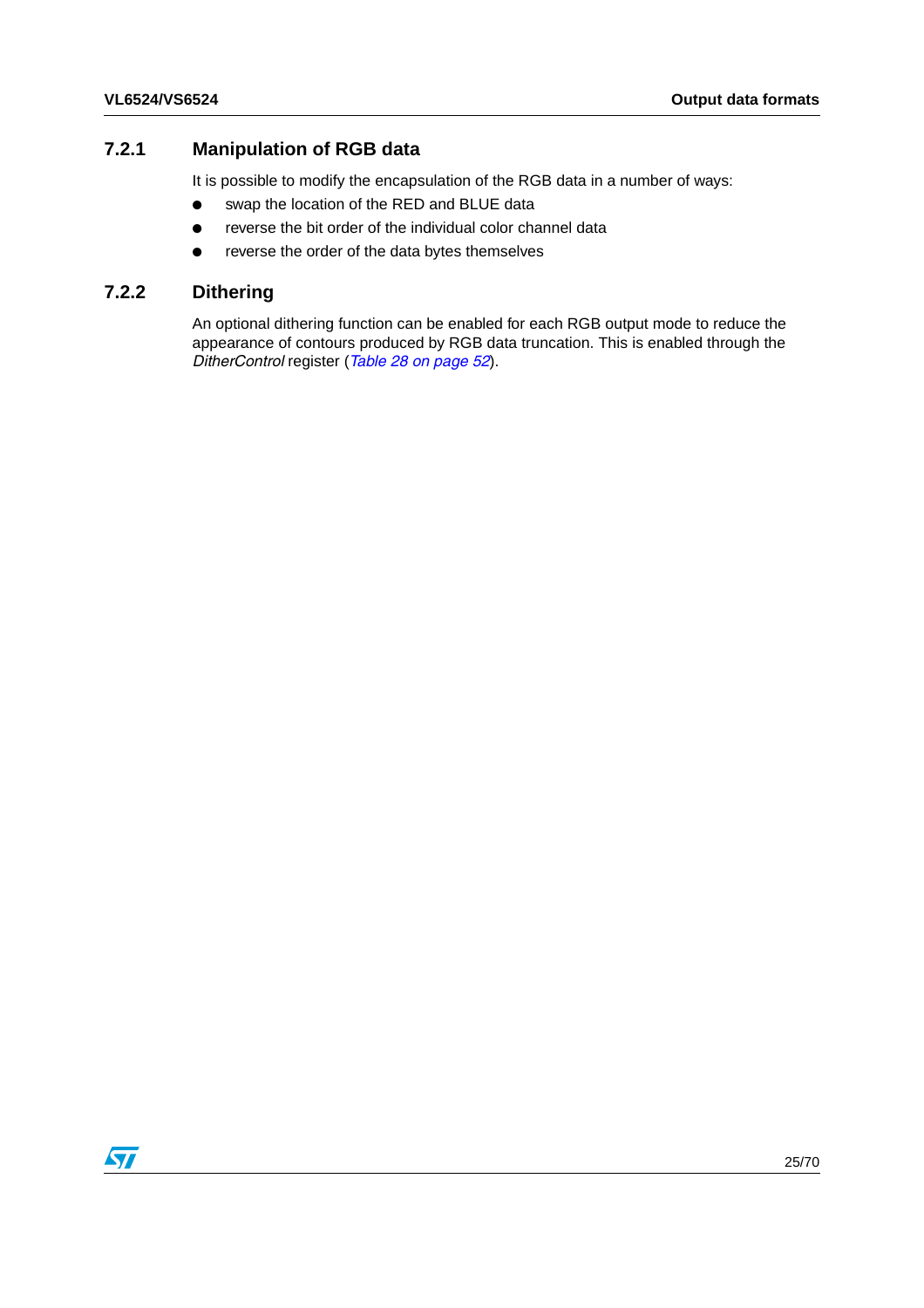## <span id="page-25-0"></span>**8 Data synchronization methods**

External capture systems can synchronize with the data output from VL6524/VS6524 in one of two ways:

- 1. Synchronization codes are embedded in the output data
- 2. Via the use of two additional synchronization signals: VSYNC and HSYNC

Both methods of synchronization can be programmed to meet the needs of the host system.

## <span id="page-25-1"></span>**8.1 Embedded codes**

The embedded code sequence can be inserted into the output data stream to enable the external host system to synchronize with the output frames. The code consists of a 4-byte sequence starting with 0xFF, 0x00, 0x00. The final byte in the sequence depends on the mode selected.

Two types of embedded codes are supported by the VL6524/VS6524: Mode 1 (ITU656) and Mode 2. The *bSyncCodeSetup* register is used to select whether codes are inserted or not and to select the type of code to insert (*[Table 29: Output formatter control on page 53](#page-52-1)*).

When embedded codes are selected each line of data output contains 8 additional clocks: 4 before the active video data and 4 after it.

### <span id="page-25-2"></span>**8.1.1 Prevention of false synchronization codes**

The VL6524/VS6524 is able to prevent the output of 0xFF and/or 0x00 data from being misinterpreted by a host system as the start of synchronization data. This function is controlled the *bCodeCheckEnable* register (*[Table 29: Output formatter control on page 53](#page-52-1)*).

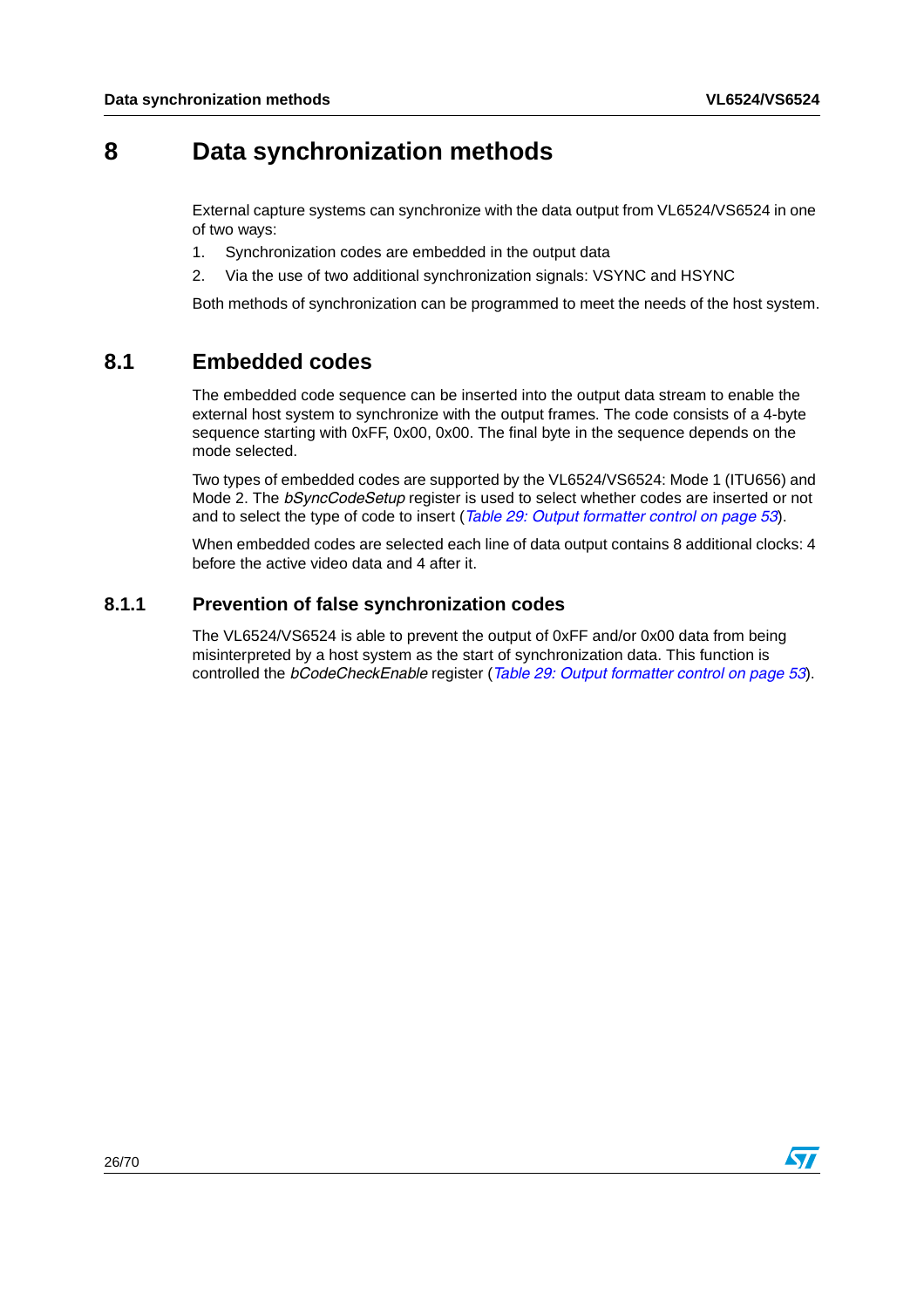### <span id="page-26-0"></span>**8.1.2 Mode 1(ITU656 compatible)**

The structure of an image frame with ITU656 codes is shown in *[Figure 13](#page-26-2)*.

|                               | Line 1                |                         |                      |
|-------------------------------|-----------------------|-------------------------|----------------------|
| SAV<br>80                     | Frame of image data   | <b>EAV</b><br>9D        | Line blanking period |
|                               | <b>Line 480</b>       |                         |                      |
| <b>SAV</b><br>$\overline{AB}$ | Frame blanking period | <b>EAV</b><br><b>B6</b> |                      |

<span id="page-26-2"></span>**Figure 13. ITU656 frame structure with even codes**

The synchronization codes for odd and even frames are listed in *[Table 3 on page 27](#page-26-1)* and *[Table 4 on page 28](#page-27-1)*. By default all frames output from the VL6524/VS6524 are EVEN. It is possible to set all frames to be ODD or to alternate between ODD and EVEN using the *SyncCodeSetup* register in the *[Output formatter control](#page-52-1)* register bank (*[Section 11.24 on](#page-52-0)  [page 53](#page-52-0)*).

<span id="page-26-1"></span>Table 3. **ITU656 embedded synchronization code definition (even frames)** 

| <b>Name</b>    | <b>Description</b>    | 4-byte sequence |
|----------------|-----------------------|-----------------|
| <b>SAV</b>     | Line start - active   | FF 00 00 80     |
| EAV            | Line end - active     | FF 00 00 9D     |
| SAV (blanking) | Line start - blanking | FF 00 00 AB     |
| EAV (blanking) | Line end - blanking   | FF 00 00 B6     |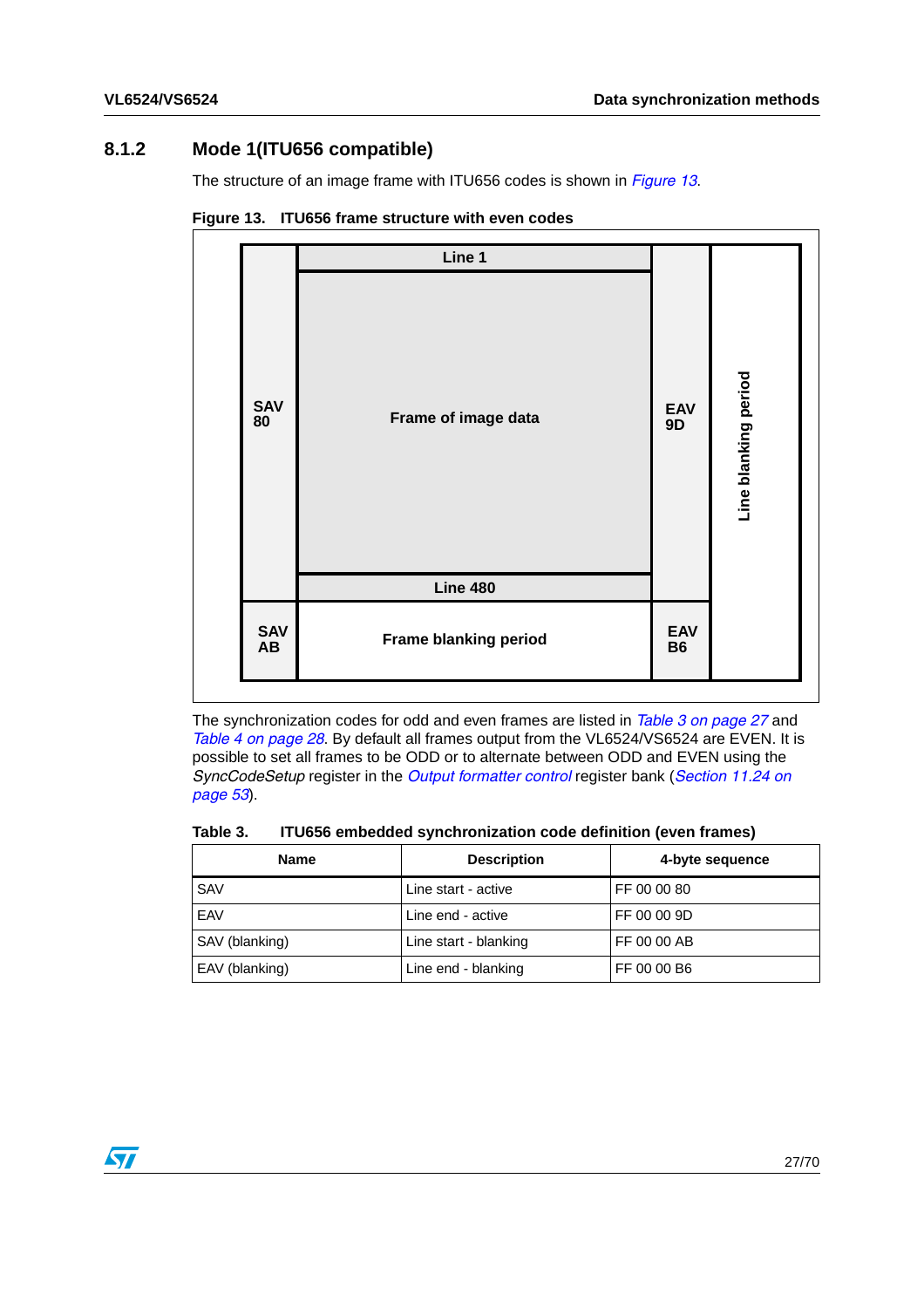### <span id="page-27-0"></span>**8.1.3 Mode 2**

<span id="page-27-1"></span>

| ITU656 embedded synchronization code definition (odd frames)<br>Table 4. |  |
|--------------------------------------------------------------------------|--|
|--------------------------------------------------------------------------|--|

| <b>Name</b>    | <b>Description</b>    | 4-byte sequence |
|----------------|-----------------------|-----------------|
| <b>SAV</b>     | Line start - active   | FF 00 00 C7     |
| EAV            | Line end - active     | FF 00 00 DA     |
| SAV (blanking) | Line start - blanking | FF 00 00 EC     |
| EAV (blanking) | Line end - blanking   | FF 00 00 F1     |

The structure of a mode 2 image frame is shown *[Figure 14](#page-27-3)*.

<span id="page-27-3"></span>**Figure 14. Mode 2 frame structure (VGA example)**



For mode 2, the synchronization codes are as listed in *[Table 5](#page-27-2)*.

#### <span id="page-27-2"></span>Table 5. **Table 5. Mode 2 - embedded synchronization code definition**

| <b>Name</b> | <b>Description</b> | 4-byte sequence |
|-------------|--------------------|-----------------|
| LS          | Line start         | FF 00 00 00     |
| LE          | Line end           | FF 00 00 01     |
| <b>FS</b>   | <b>Frame Start</b> | FF 00 00 02     |
| FE.         | Frame End          | FF 00 00 03     |

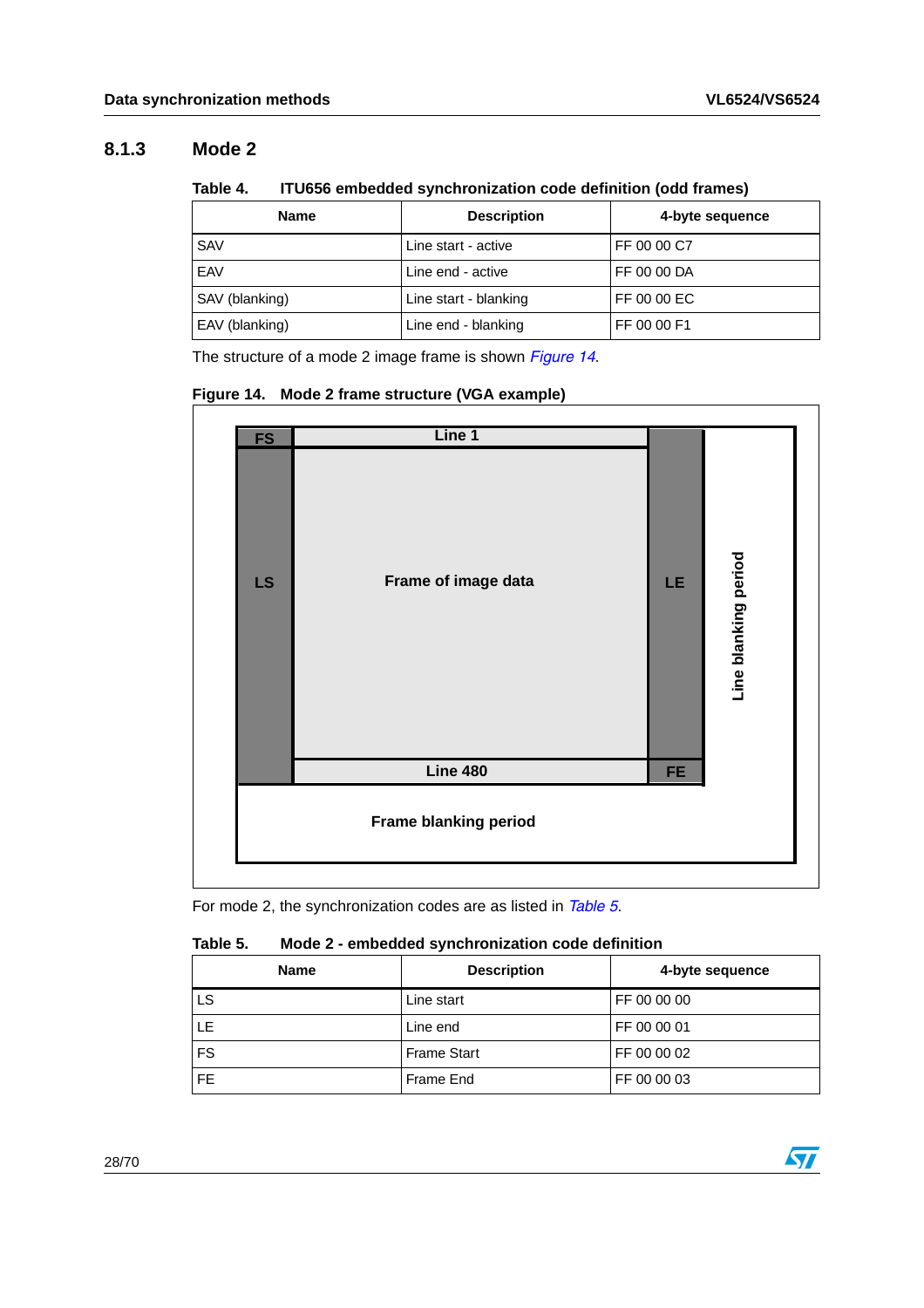## <span id="page-28-0"></span>**8.2 VSYNC and HSYNC**

The VL6524/VS6524 can provide two programmable hardware synchronization signals: VSYNC and HSYNC. The position of these signals within the output frame can be programmed by the user or an automatic setting can be used where the signals track the active video portion of the output frame regardless of its size.

### <span id="page-28-1"></span>**8.2.1 Horizontal synchronization signal (HSYNC)**

The HSYNC signal is controlled by the *bHSyncSetup* register (*[Table 29: Output formatter](#page-52-1)  [control on page 53\)](#page-52-1)*. The following options are available:

- enable/disable
- select polarity
- all lines or active lines only
- manual or automatic

In automatic mode the HSYNC signal envelops all the active video data on every line in the output frame regardless of the programmed image size. Line codes (if selected) fall outside the HSYNC envelope as shown in *[Figure 15](#page-28-2)*.

<span id="page-28-2"></span>



If manual mode is selected then the pixel positions for HSYNC rising edge and falling edge are programmable. The pixel position for the rising edge of HSYNC is programmed in the *bHsyncRisingH*, *bHsyncRisingL* registers. The pixel position for the falling edge of HSYNC is programmed in the *bHsyncFallingH* and *bHsyncFallingL* registers (*[Table 29: Output](#page-52-1)  [formatter control on page 53](#page-52-1)*).

 $\sqrt{2}$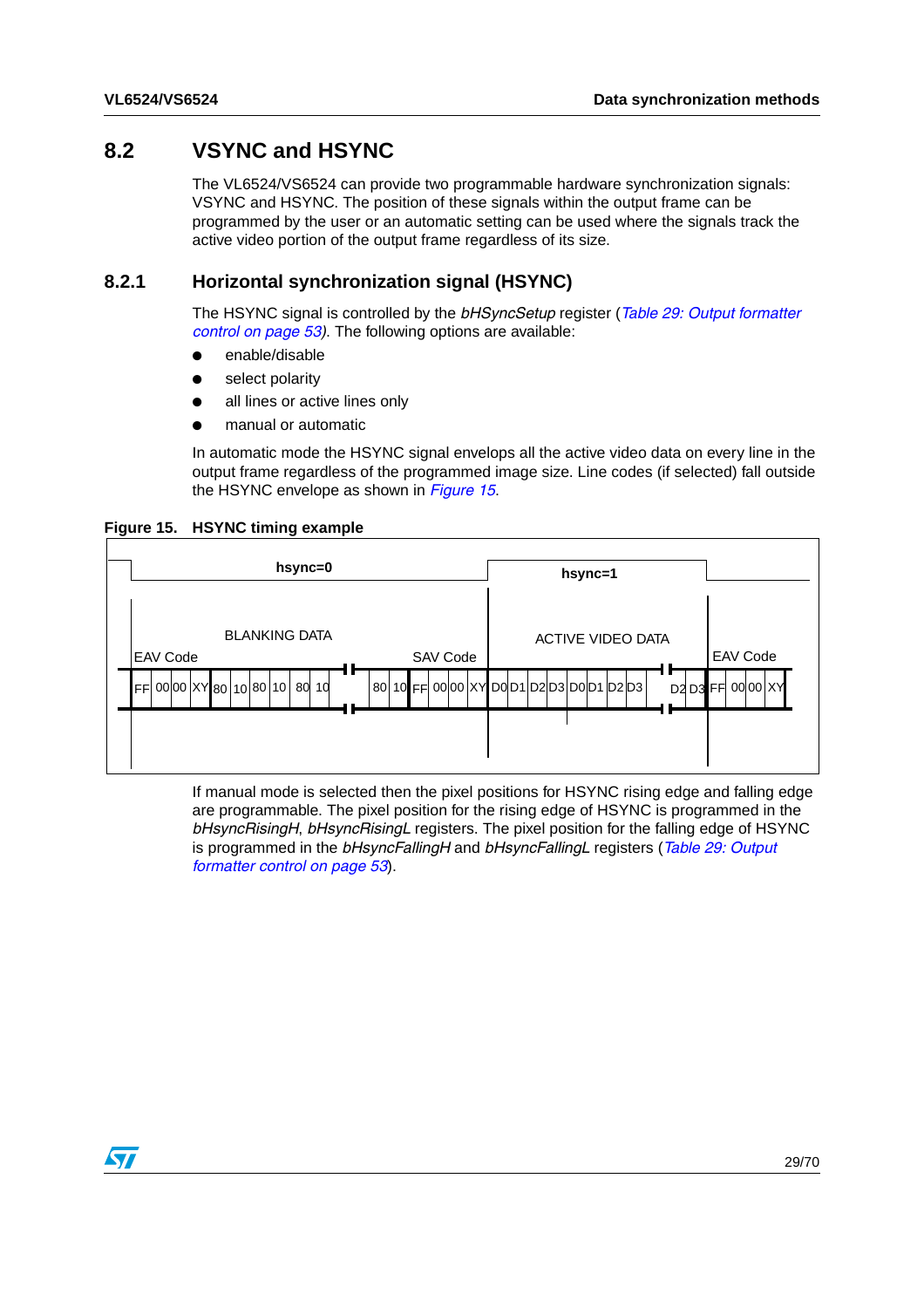### <span id="page-29-0"></span>**8.2.2 Vertical synchronization (VSYNC)**

The VSYNC signal is controlled by the *bVSyncSetup* register. The following options are available:

- enable/disable
- select polarity
- manual or automatic

In automatic mode the VSYNC signal envelops all the active video lines in the output frame regardless of the programmed image size as shown in *[Figure 16](#page-29-1)*.

| <b>BLANKING</b>                                 | $\sim$ $\sim$<br>$V=0$                                                                                                               |
|-------------------------------------------------|--------------------------------------------------------------------------------------------------------------------------------------|
| <b>ACTIVE</b><br><b>VIDEO</b>                   | $\blacksquare$<br>$V=1$<br>п<br>$\blacksquare$<br>$\blacksquare$<br>$\blacksquare$<br>$\blacksquare$<br>vsync<br>п<br>$\blacksquare$ |
| <b>BLANKING</b>                                 | $V=0$                                                                                                                                |
| <b>ACTIVE</b><br><b>VIDEO</b><br>$\blacksquare$ | $\blacksquare$<br>$\blacksquare$<br>$V=1$<br>$\blacksquare$<br>п.<br>$\blacksquare$                                                  |

<span id="page-29-1"></span>**Figure 16. VSYNC timing example** 

If manual mode is selected then the line number for VSYNC rising edge and falling edge is programmable. The rising edge of VSYNC is programmed in the *bVsyncRisingLineH*, *bVsyncRisingLineL* registers, the pixel position for VSYNC rising edge is programmed in the *bVsyncRisingPixelH* and *bVsyncRisingPixelL* registers. Similarly the line count for the falling edge position is specified in the *bVsyncFallingLineH* and *bVsyncFallingLineL* registers, and the pixel count is specified in the *bVsyncFallingPixelH* and *bVsyncFallingPixelL* registers described in *[Table 29: Output formatter control on page 53](#page-52-1)*.

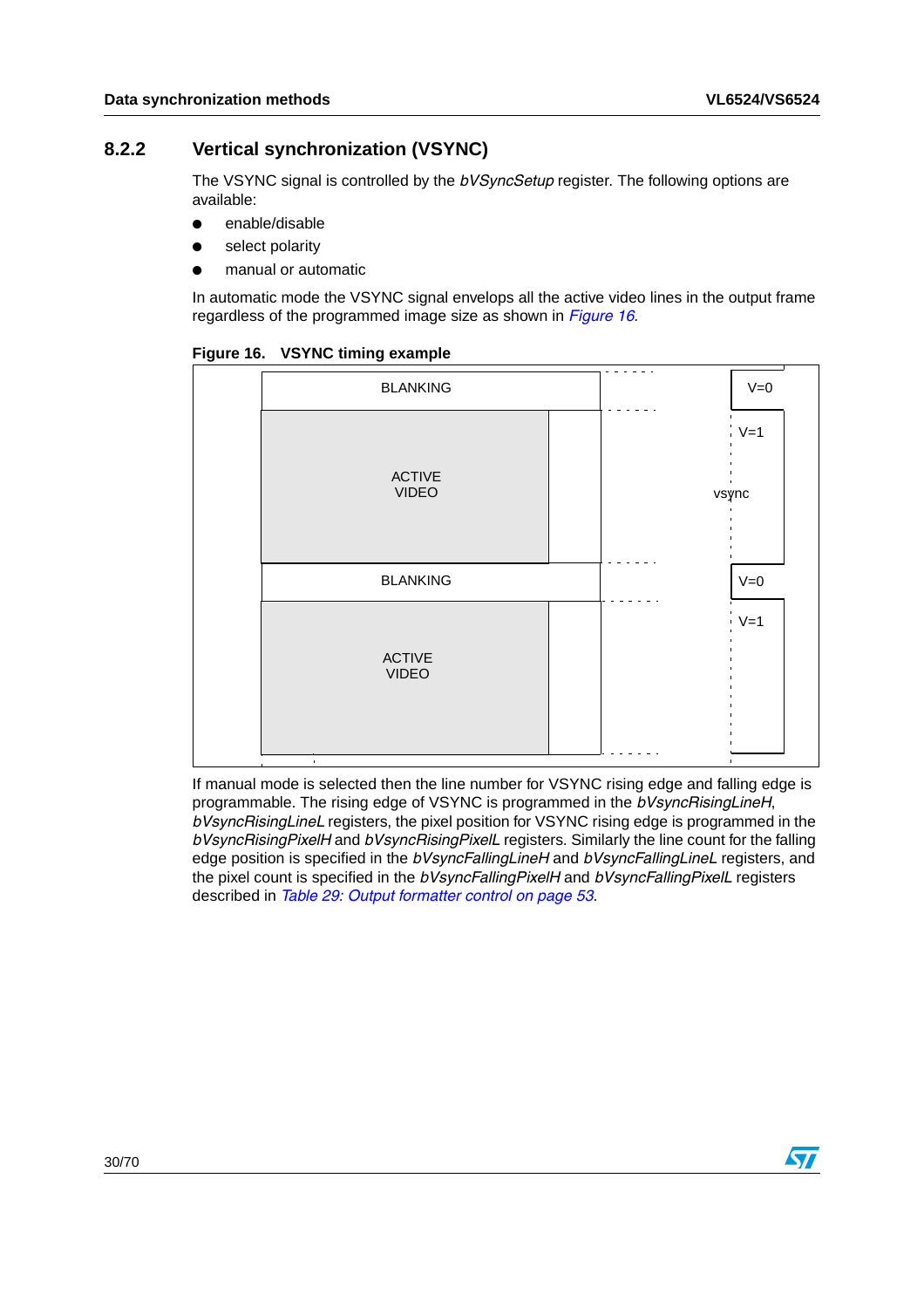## <span id="page-30-0"></span>**9 Getting started**

### <span id="page-30-1"></span>**9.1 Initial power up**

Before any communication is possible with the VL6524/VS6524 the following steps must take place:

- 1. Apply VDD (1.8V or 2.8V)
- 2. Apply AVDD (2.8V)
- 3. Assert CE line HIGH
- 4. Apply an external CLOCK (6.5 MHz to 26 MHz)

These steps can all take place simultaneously. After these steps are complete a delay of 200 µs is required before any I²C communication can take place, see *[Figure 3: Power up](#page-13-0)  [sequence on page 14](#page-13-0)*.

### <span id="page-30-2"></span>**9.2 Minimum startup command sequence**

- 1. Enable the microprocessor before any commands can be sent to the VL6524/VS6524, the internal microprocessor must be enabled by writing the value 0x06 to the *MicroEnable* register 0xC003 (*[Table 7: Low-level control registers on](#page-42-3)  [page 43](#page-42-3)*).
- 2. Enable the digital I/O after power up the digital I/O of the VL6524/VS6524 is in a highimpedance state ('tri-state'). The I/O are enabled by writing the value 0x01 to the *Enable I/O* register 0xC034 (*[Table 7: Low-level control registers on page 43](#page-42-3)*).
- 3. The user can then program the system clock frequency and setup the required output format before placing the VL6524/VS6524 in RUN mode by writing 0x02 to the *bUserCommand* register 0x0180 (*[Table 9: Mode control on page 43](#page-42-5)*).

The above three commands represent the absolute minimum required to get video data output.

The default configuration results in an output of VGA, 30 fps, YUV data format with ITU embedded codes requiring a external clock frequency of 12 MHz.

In practice the user is likely to require to write some additional setup information prior to receiving the required data output.

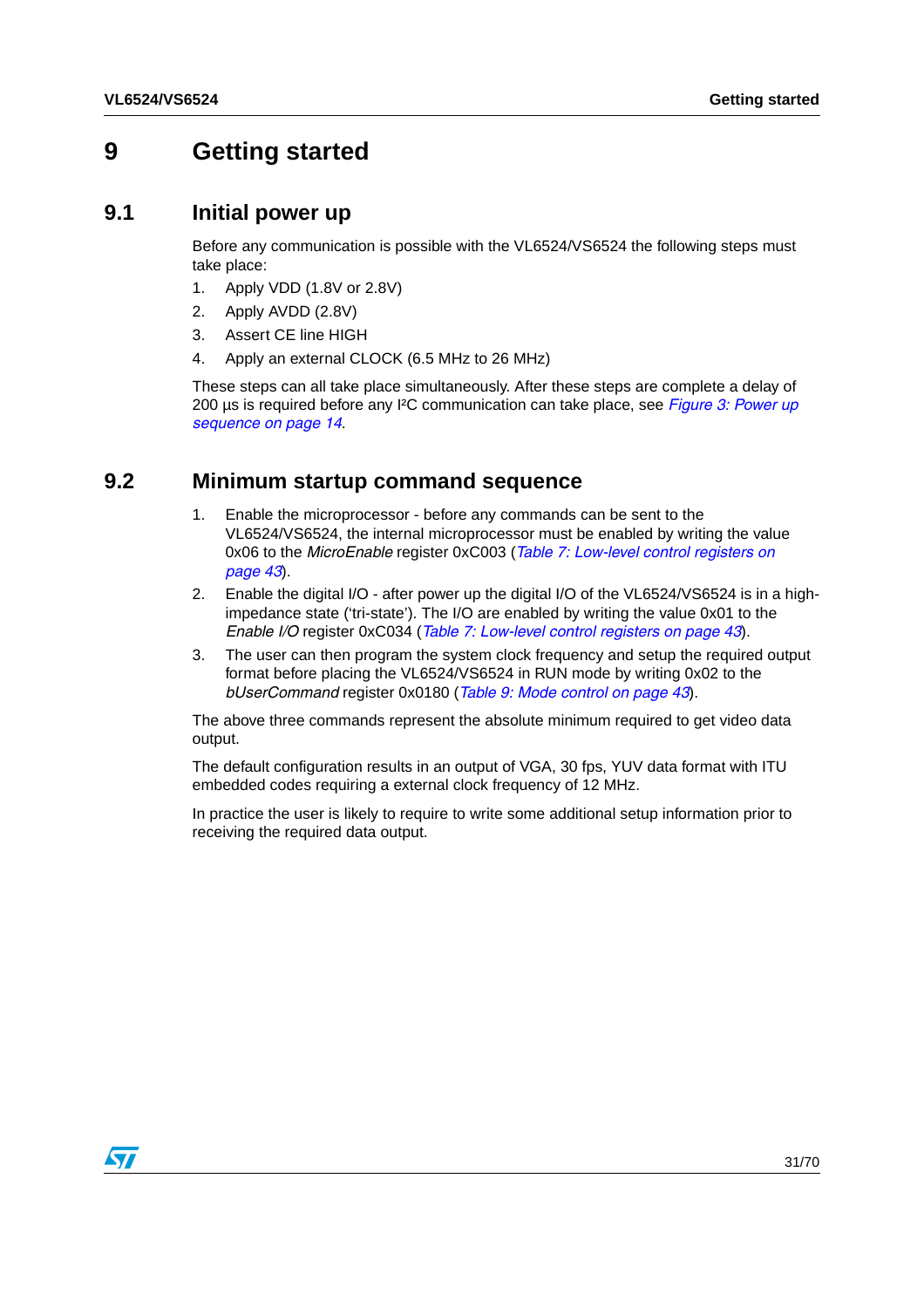## <span id="page-31-0"></span>**10 Host communication - I²C control interface**

The interface used on the VL6524/VS6524 is a subset of the I²C standard. Higher level protocol adaptations have been made to allow for greater addressing flexibility. This extended interface is known as the V2W interface.

## <span id="page-31-1"></span>**10.1 V2W protocol layer**

### <span id="page-31-2"></span>**10.1.1 Protocol**

A message contains two or more bytes of data preceded by a START (S) condition and followed by either a STOP (P) or a repeated START (Sr) condition followed by another message.

STOP and START conditions can only be generated by a V2W master.

After every byte transferred the receiving device must output an acknowledge bit which tells the transmitter if the data byte has been successfully received or not.

The first byte of the message is called the device address byte and contains the 7-bit address of the V2W slave to be addressed plus a read/write bit which defines the direction of the data flow between the master and the slave.

The meaning of the data bytes that follow the device address changes, depending whether the master is writing to or reading from the slave.

<span id="page-31-3"></span>**Figure 17. Write message**

| S                                                        | DEV ADDR R/W A |  |  | <b>DATA</b> | A | <b>DATA</b> | A |  | <b>DATA</b> | $A/\overline{A}$ |  |
|----------------------------------------------------------|----------------|--|--|-------------|---|-------------|---|--|-------------|------------------|--|
| 2 Index Bytes _______<br>'0' (Write)<br>N Data Byte ____ |                |  |  |             |   |             |   |  |             |                  |  |
| From Master to Slave<br>From Slave to Master             |                |  |  |             |   |             |   |  |             |                  |  |

For the master writing to the slave, the device address byte is followed by 2 bytes which specify the 16-bit internal location (index) for the data write. The next byte of data contains the value to be written to that register index. If multiple data bytes are written then the internal register index is automatically incremented after each byte of data transferred. The master can send data bytes continuously to the slave until the slave fails to provide an acknowledge or the master terminates the write communication with a STOP condition or sends a repeated START (Sr).

<span id="page-31-4"></span>

| Figure 18. |  | <b>Read message</b> |
|------------|--|---------------------|
|------------|--|---------------------|

| S | DEV ADDR R/W A |  | <b>DATA</b>          | A | <b>DATA</b>          | A | P |
|---|----------------|--|----------------------|---|----------------------|---|---|
|   | $'1'$ (Read)   |  |                      |   | 1 or more Data Byte  |   |   |
|   |                |  | From Master to Slave |   | From Slave to Master |   |   |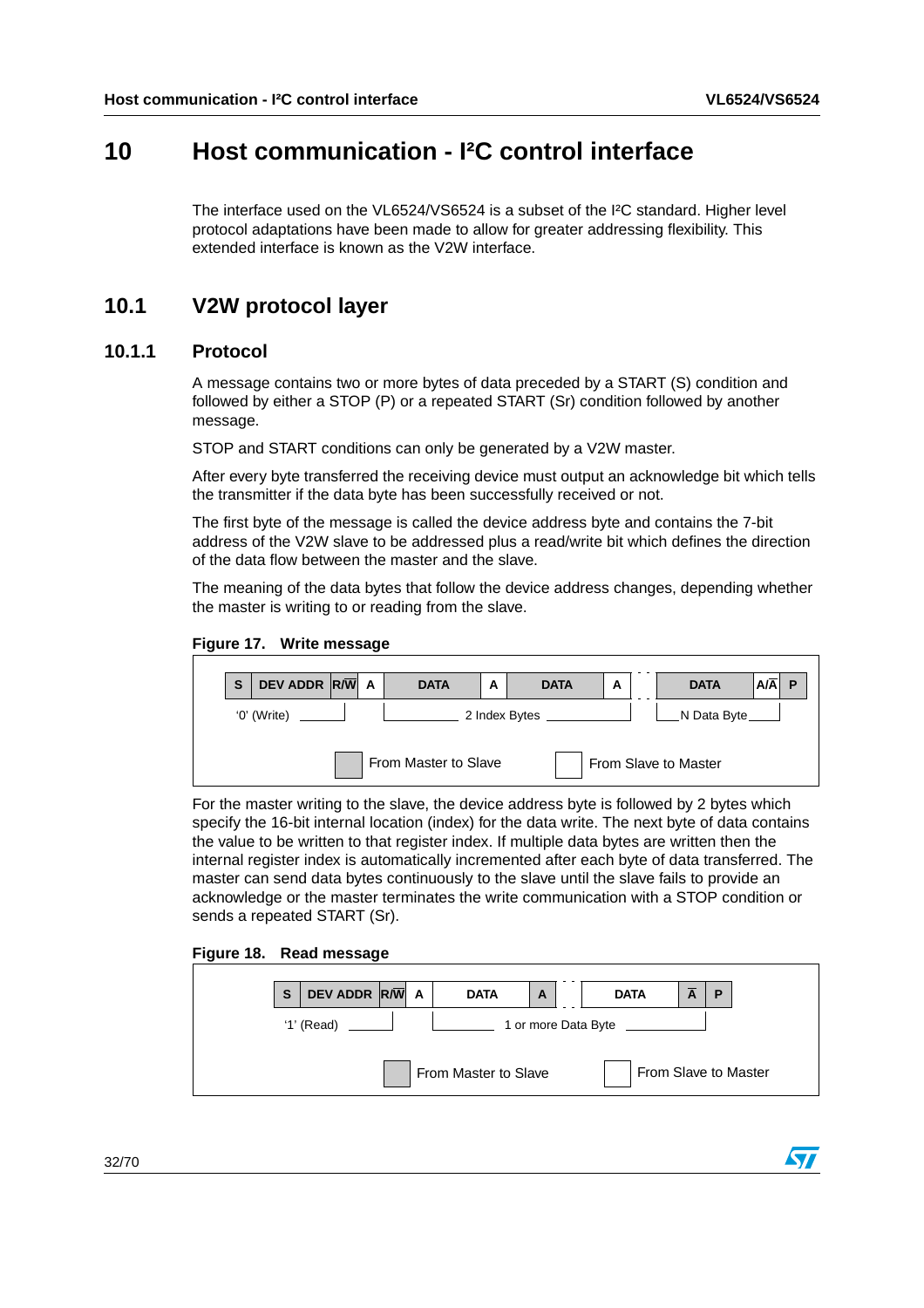For the master reading from the slave, the device address is followed by the contents of the last register index that the previous read or write message accessed. If multiple data bytes are read then the internal register index is automatically incremented after each byte of data read. A read message is terminated by the bus master generating a negative acknowledge after reading a final byte of data.

A message can only be terminated by the bus master, either by issuing a stop condition, a repeated start condition or by a negative acknowledge after reading a complete byte during a read operation.

### <span id="page-32-0"></span>**10.1.2 Detailed overview of the message format**



<span id="page-32-1"></span>**Figure 19. Detailed overview of message format**

The V2W generic message format consists of the following sequence

- 1. Master generates a START condition to signal the start of new message.
- 2. Master outputs, MS bit first, a 7-bit device address of the slave the master is trying to communicate with followed by a  $R/\overline{W}$  bit.

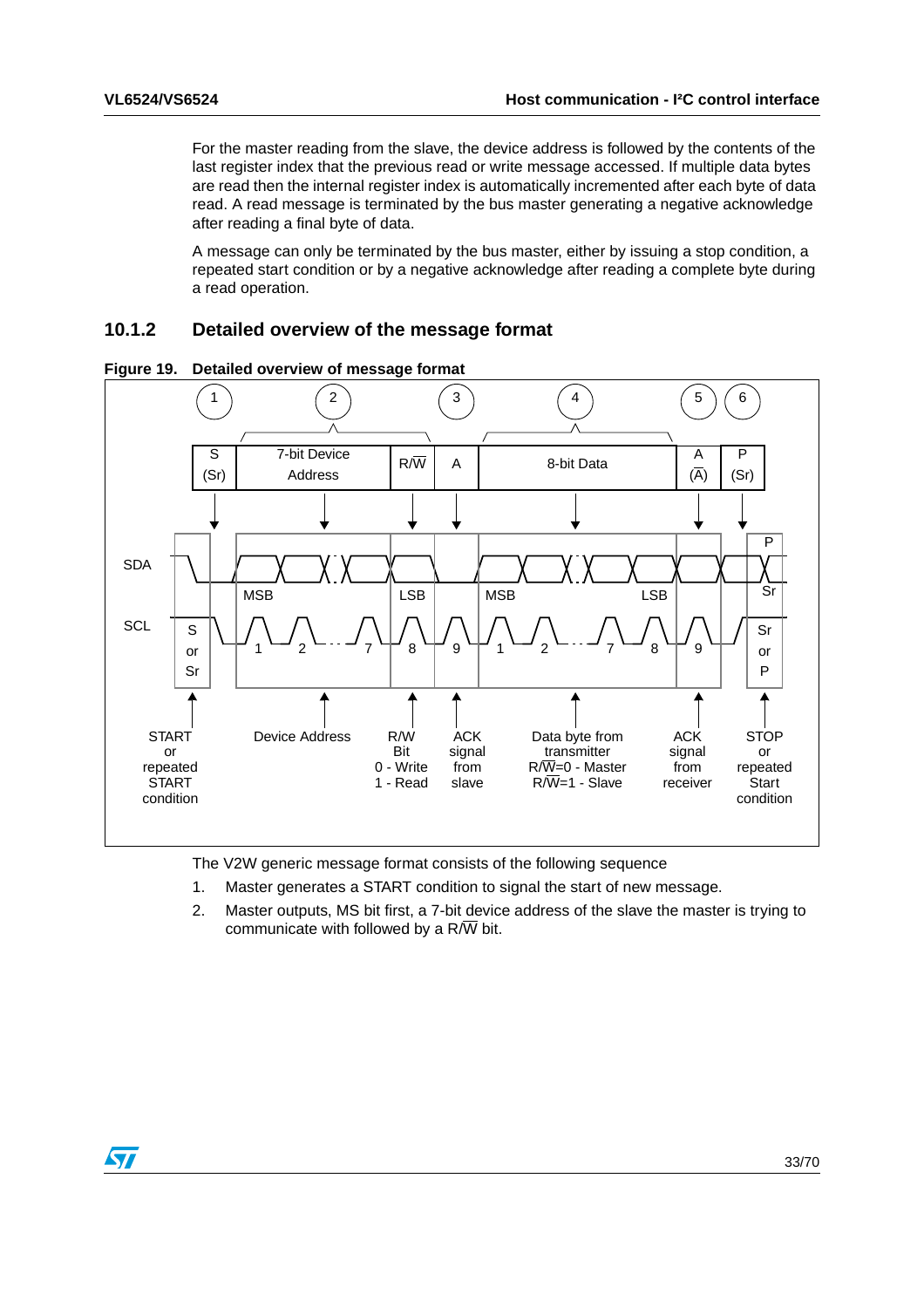### <span id="page-33-1"></span>**Figure 20. Device addresses**

| <b>Sensor Address</b>                | 0 | 0 | 0 | 0 | 0 | R/W |  |
|--------------------------------------|---|---|---|---|---|-----|--|
| Sensor write Address 20 <sub>H</sub> | 0 | 0 | 0 | 0 | 0 |     |  |
| Sensor read Address 21H              | 0 | 0 | 0 |   | 0 |     |  |

- a)  $R/\overline{W} = 0$  then the master (transmitter) is writing to the slave (receiver).
- b)  $R/\overline{W} = 1$  the master (receiver) is reading from the slave (transmitter).
- 3. The addressed slave acknowledges the device address.
- 4. Data transmitted on the bus
	- a) When a write is performed, the master outputs 8-bits of data on SDA (MS Bit first).
	- b) When a read is performed, the slave outputs 8-bits of data on SDA (MS Bit First).
- 5. Data receive acknowledge
	- a) When a write is performed, the slave acknowledges data.
	- b) When a read is performed, the master acknowledges data.
- Repeat 4 and 5 until all the required data has been written or read.
- Minimum number of data bytes for a read  $=1$  (Shortest Message length is 2-bytes).
- The master outputs a negative acknowledge for the data when reading the last byte of data. This causes the slave to stop the output of data and allows the master to generate a STOP condition.
- 6. Master generates a STOP condition or a repeated START.

### <span id="page-33-0"></span>**10.1.3 Data valid**

The data on SDA is stable during the high period of SCL. The state of SDA is changed during the low phase of SCL. The only exceptions to this are the start (S) and stop (P) conditions as defined below. (See also *[Figure 33: Timing specification on page 61](#page-60-0)* and *[Table 38: Timing specification on page 60](#page-59-0)*.)

<span id="page-33-2"></span>**Figure 21. SDA data valid**



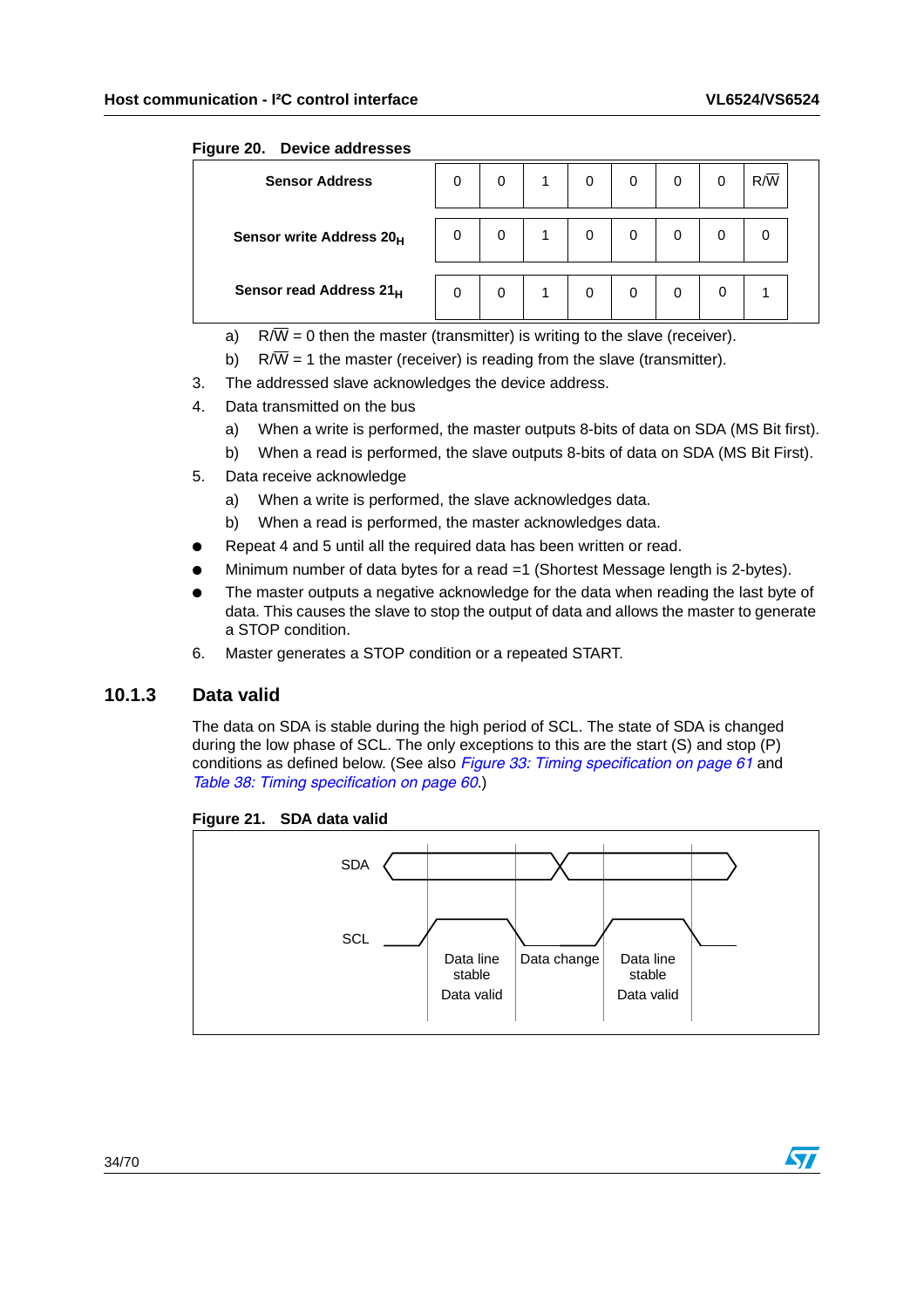### <span id="page-34-0"></span>**10.1.4 Start (S) and Stop (P) conditions**

A START (S) condition defines the start of a V2W message. It consists of a high to low transition on SDA while SCL is high.

A STOP (P) condition defines the end of a V2W message. It consists of a low to high transition on SDA while SCL is high.

After STOP condition the bus is considered free for use by other devices. If a repeated START (Sr) is used instead of a stop then the bus stays busy. A START (S) and a repeated START (Sr) are considered to be functionally equivalent.

<span id="page-34-2"></span>



### <span id="page-34-1"></span>**10.1.5 Acknowledge**

After every byte transferred the receiver must output an acknowledge bit. To acknowledge the data byte receiver pulls SDA during the 9th SCL clock cycle generated by the master. If SDA is not pulled low then the transmitter stops the output of data and releases control of the bus back to the master so that it can either generate a STOP or a repeated START condition.

<span id="page-34-3"></span>



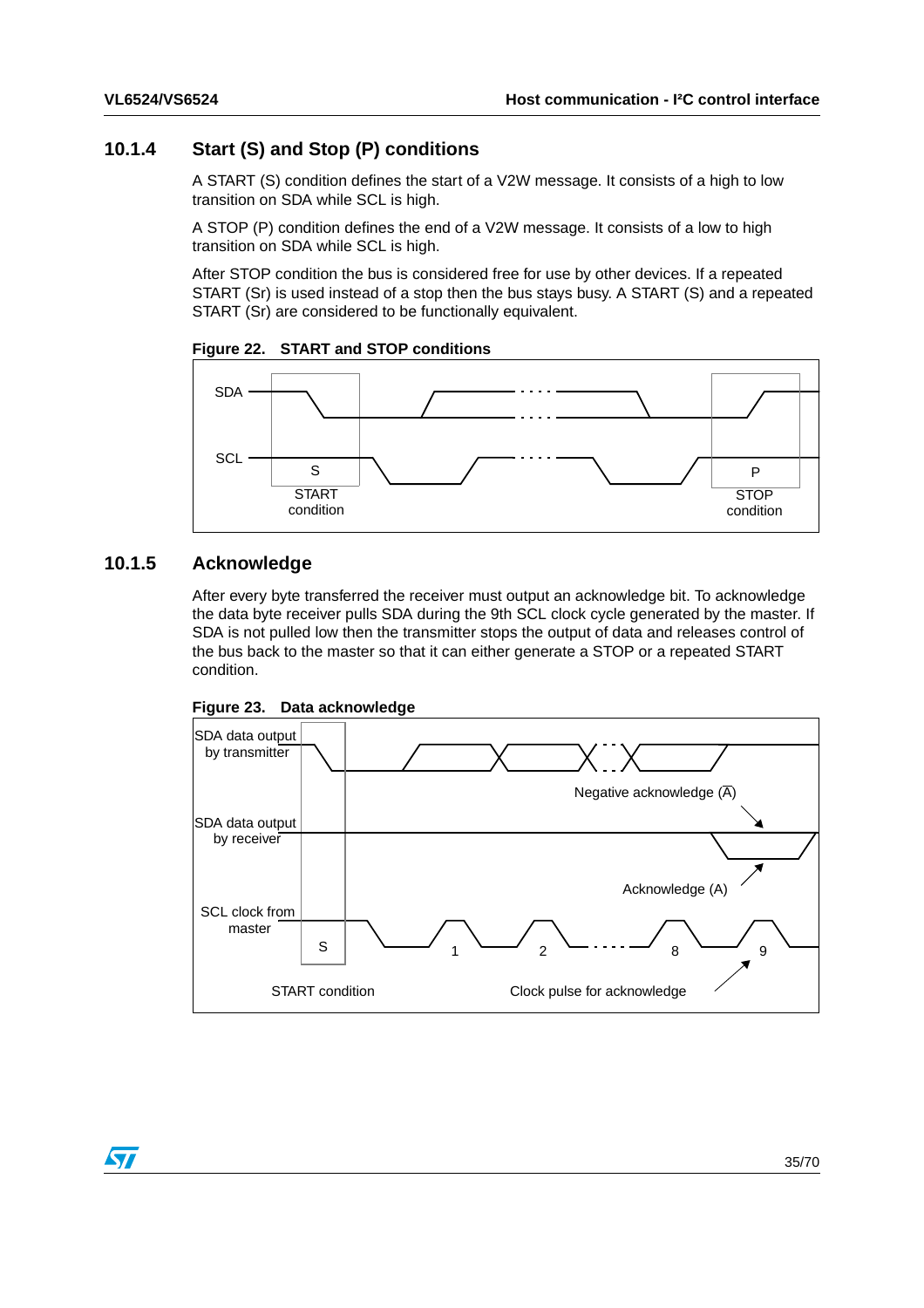### <span id="page-35-0"></span>**10.1.6 Index space**

Communication using the serial bus centres around a number of registers internal to either the sensor or the co-processor. These registers store sensor status, set-up, exposure and system information. Most of the registers are read/write allowing the receiving equipment to change their contents. Others (such as the chip id) are read only.

The internal register locations are organized in a 64k by 8-bit wide space. This space includes "real" registers, SRAM, ROM and/or micro controller values.

| - <u>.</u> .                     |                |
|----------------------------------|----------------|
|                                  | 8 bits         |
|                                  |                |
|                                  | 65535          |
|                                  | 65534          |
|                                  | 65533          |
|                                  | 65532          |
|                                  |                |
|                                  |                |
|                                  |                |
|                                  | 130            |
|                                  | 129            |
| 16-bit Index / 8-bit Data Format | 128            |
| 64k by 8-bit wide index space    | 127            |
| (Valid Addresses 0-65535)        |                |
|                                  | 126            |
|                                  | 125            |
|                                  |                |
|                                  |                |
|                                  |                |
|                                  | $\overline{4}$ |
|                                  | $\overline{3}$ |
|                                  | $\overline{c}$ |
|                                  | 1              |
|                                  | $\mathbf 0$    |
|                                  |                |

<span id="page-35-2"></span>**Figure 24. Internal register index space**

### <span id="page-35-1"></span>**10.1.7 Types of message**

This section gives guidelines on the basic operations to read data from and write data to VL6524/VS6524.

The serial interface supports variable length messages. A message contains no data bytes or one data byte or many data bytes. This data can be written to or read from common or different locations within the sensor. The range of instructions available are detailed below.

Single location, single byte data read or write.

Write no data byte. Only sets the index for a subsequent read message.

Multiple location, multiple data read or write for fast information transfers.

Any message formats other than those specified in the following section should be considered illegal.

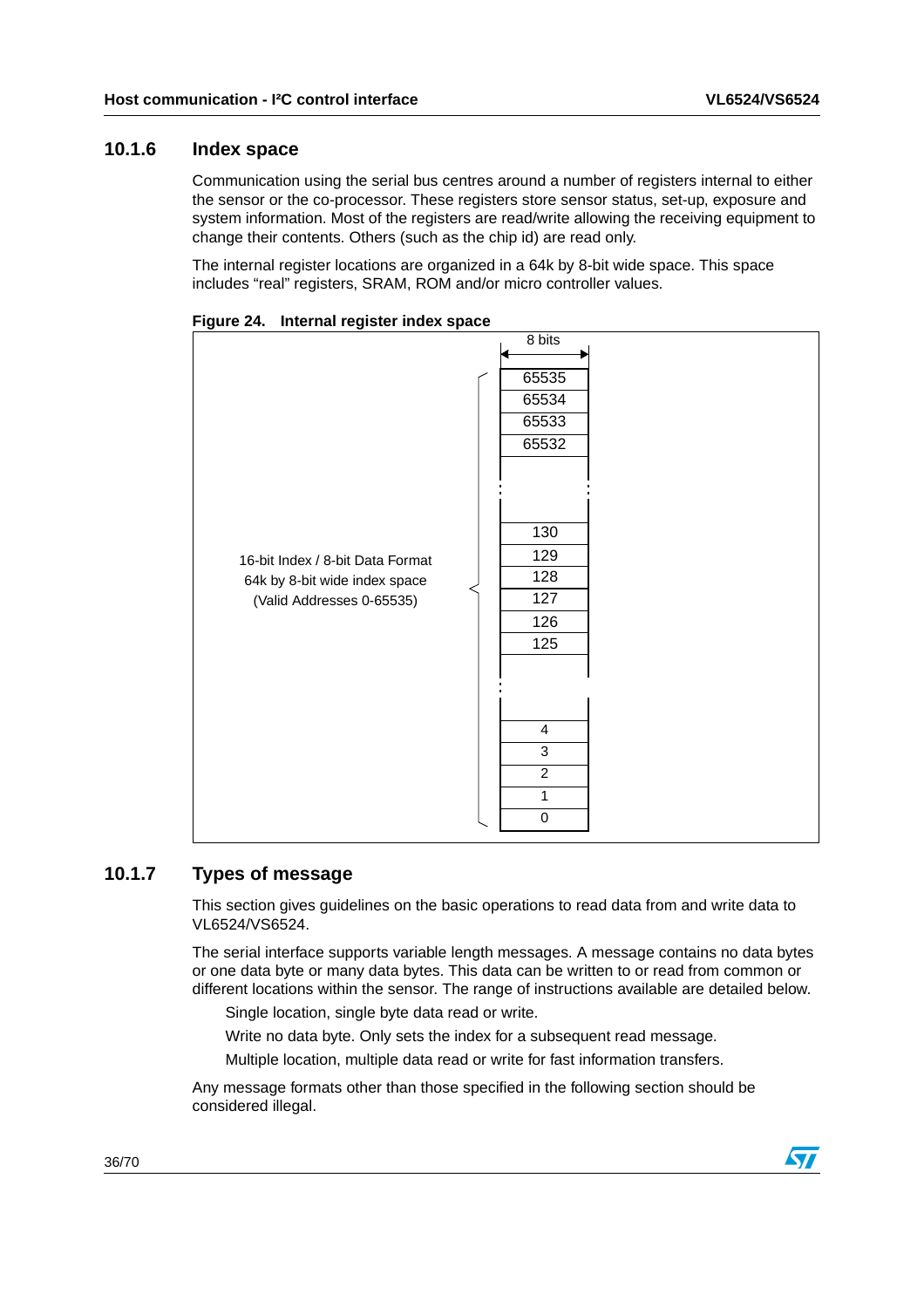### <span id="page-36-0"></span>**10.1.8 Random location, single data write**

For the master writing to the slave the  $R/\overline{W}$  bit is set to zero.

The register index value written is preserved and is used by a subsequent read. The write message is terminated with a stop condition from the master.

<span id="page-36-2"></span>



### <span id="page-36-1"></span>**10.1.9 Current location, single data read**

For the master reading from the slave the R $\overline{W}$  bit is set to one. The register index of the data returned is that accessed by the previous read or write message.

The first data byte returned by a read message is the contents of the internal index value and NOT the index value. This was the case in older V2W implementations.

Note that the read message is terminated with a negative acknowledge  $(\overline{A})$  from the master: it is not guaranteed that the master will be able to issue a stop condition at any other time during a read message. This is because if the data sent by the slave is all zeros, the SDA line cannot rise, which is part of the stop condition.

<span id="page-36-3"></span>

| Figure 26. Current location, single read |  |  |  |  |
|------------------------------------------|--|--|--|--|
|------------------------------------------|--|--|--|--|



57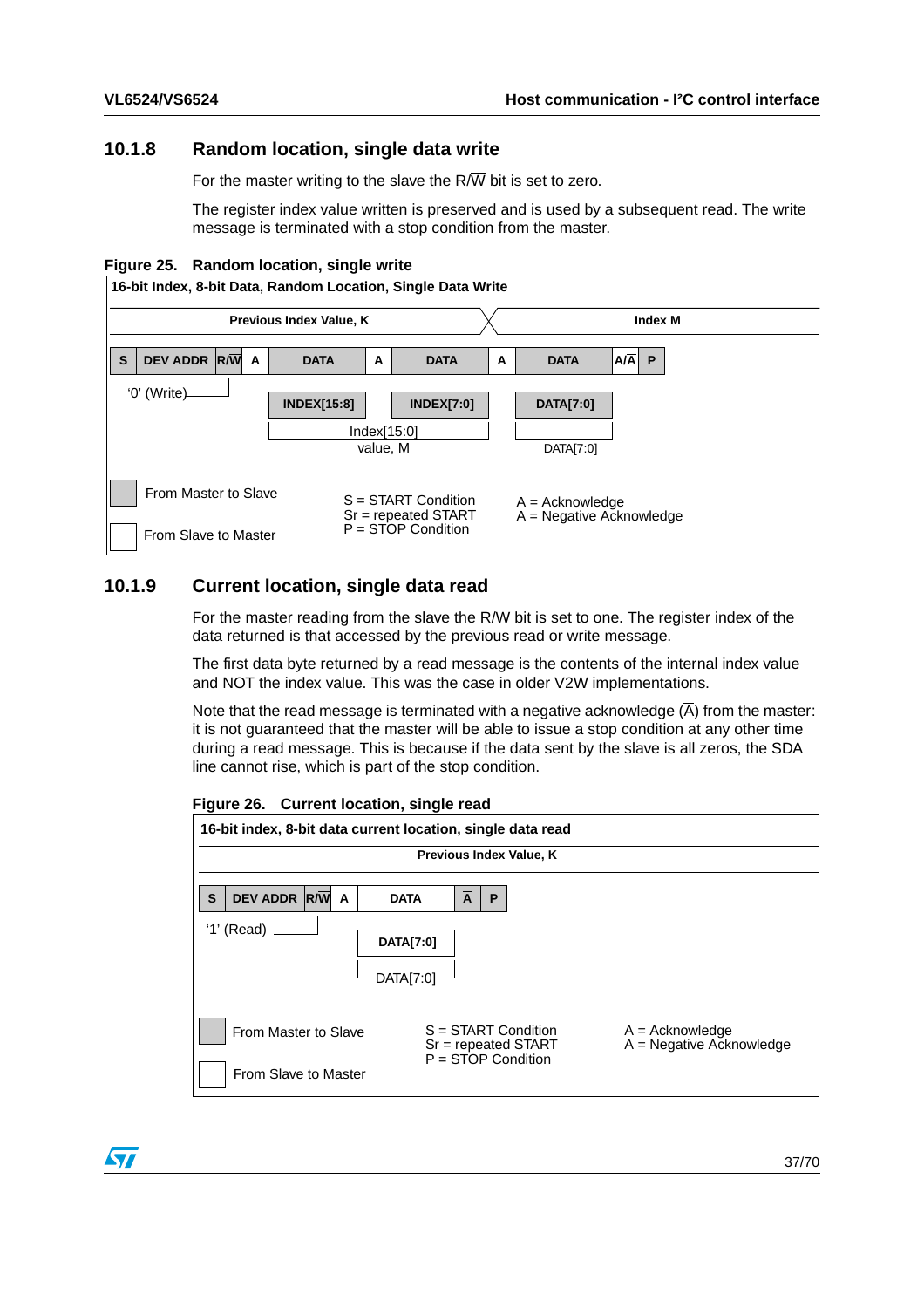### <span id="page-37-0"></span>**10.1.10 Random location, single data read**

When a location is to be read, but the value of the stored index is not known, a write message with no data byte must be written first, specifying the index. The read message then completes the message sequence. To avoid relinquishing the serial to bus to another master a repeated start condition is asserted between the write and read messages.

As mentioned in the previous example, the read message is terminated with a negative acknowledge  $(\overline{A})$  from the master.

<span id="page-37-2"></span>



### <span id="page-37-1"></span>**10.1.11 Multiple location write**

For messages with more than 1 data byte the internal register index is automatically incremented for each byte of data output, making it possible to write data bytes to consecutive adjacent internal registers without having to send explicit indexes prior to sending each data byte.

<span id="page-37-3"></span>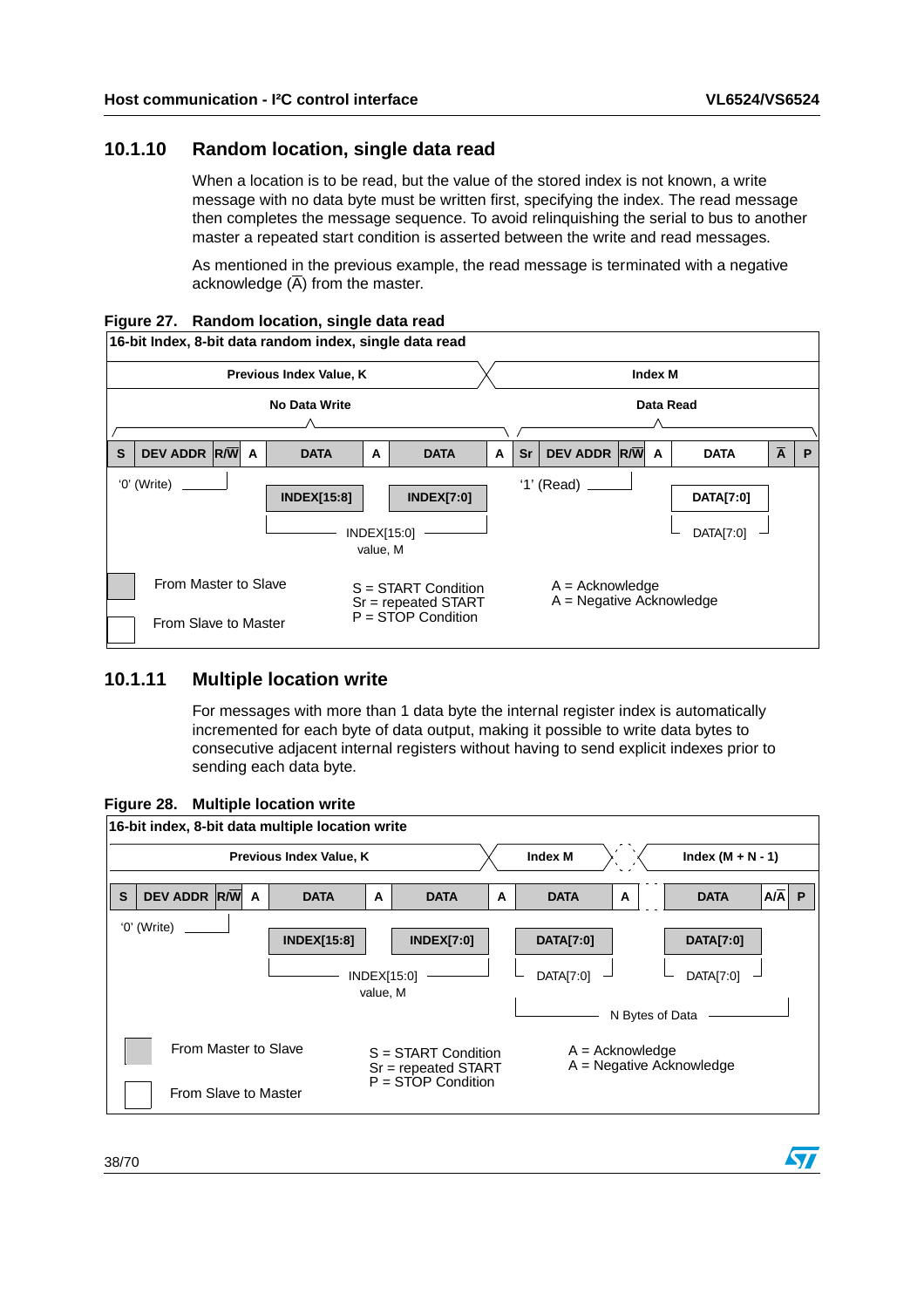## <span id="page-38-0"></span>**10.1.12 Multiple location read stating from the current location**

In the same manner as with multiple location writes, multiple locations can be read with a single read message.

<span id="page-38-1"></span>**Figure 29. Multiple location read**



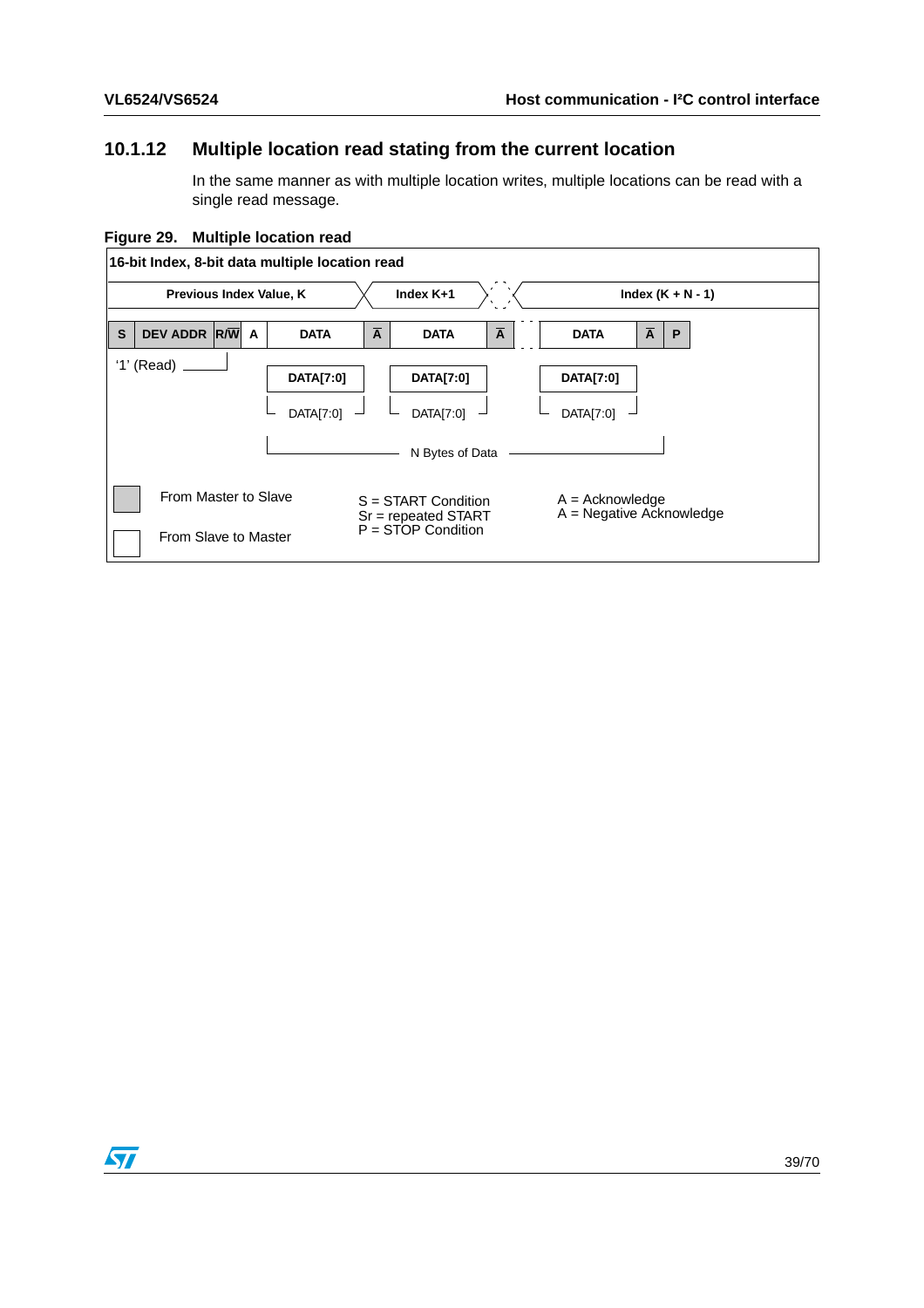

<span id="page-39-0"></span>**Figure 30. Multiple location read starting from a random location**



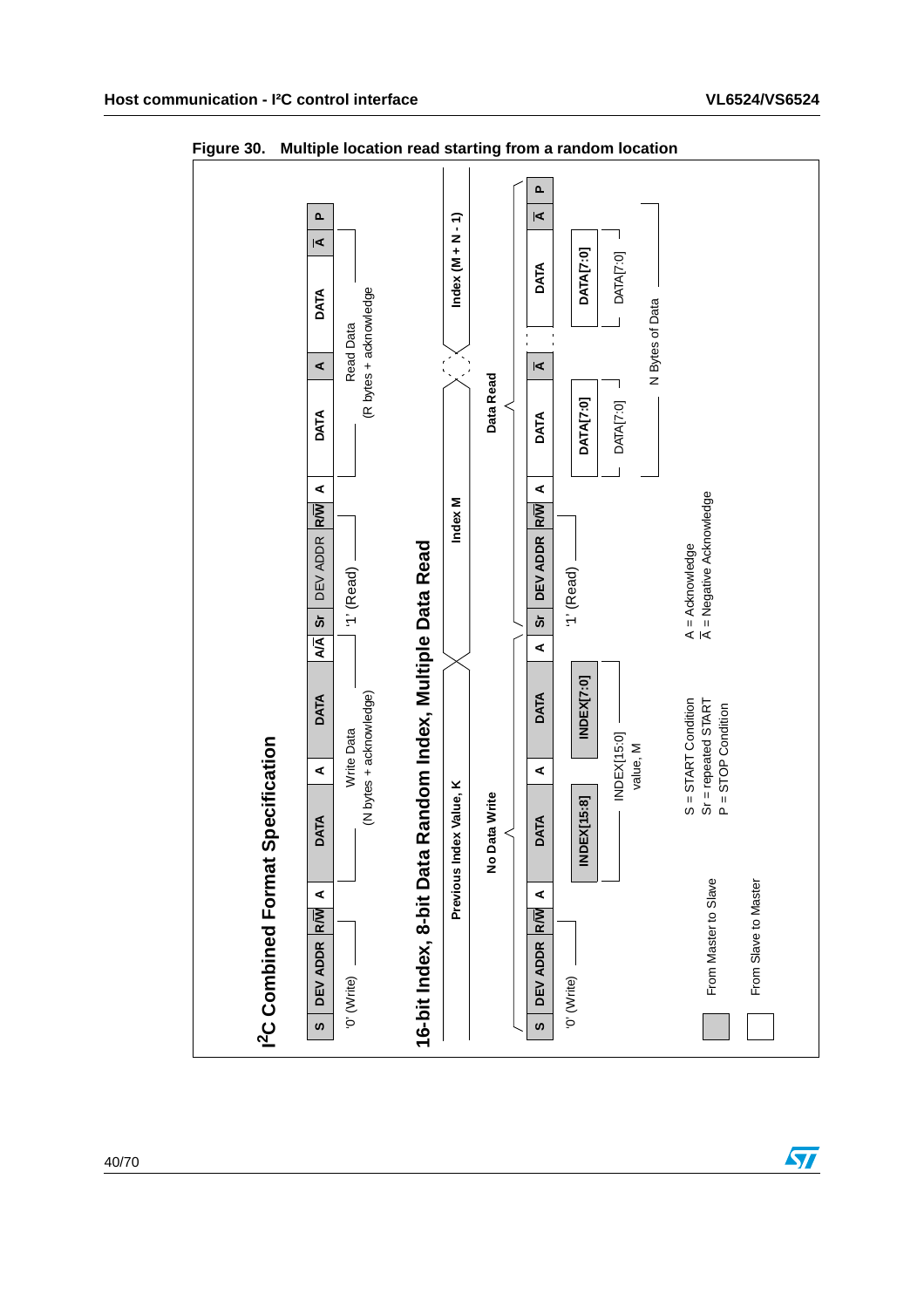## <span id="page-40-0"></span>**11 Register map**

The VL6524/VS6524 I²C write address is 0x20.

All I²C locations contain an 8-bit byte. However, certain parameters require 16 bits to represent them and are therefore stored in more than 1 location.

*Note: For all 16 bit parameters the MSB register must be written before the LSB register.*

The data stored in each location can be interpreted in different ways as shown below. Register contents represent different data types as described in *[Table 6](#page-40-2)*.

| Data Type | <b>Description</b>                                       |
|-----------|----------------------------------------------------------|
|           | Integer parameter.                                       |
| M         | Multiple field registers - 16 bit parameter              |
| в         | Bit field register - individual bits must be set/cleared |
| С         | Coded register - function depends on value written       |
|           | <b>Float Value</b>                                       |

<span id="page-40-2"></span>Table 6. **Data type** 

## <span id="page-40-1"></span>**11.1 Float number format**

Float 900 is used in ST co-processors to represent floating point numbers in 2 bytes of data. It conforms to the following structure:

Bit[15] = Sign bit (1 represents negative)

 $Bit[14:9] = 6$  bits of exponent, biased at decimal 31

 $Bit[8:0] = 9$  bits of mantissa

To convert a floating point number to Float 900, use the following procedure:

- represent the number as a binary floating point number. Normalize the mantissa and calculate the exponent to give a binary scientific representation of 1.xxxxxxxxx \* 2^y.
- The x symbols should represent 9 binary digits of the mantissa, round or pad with zeros to achieve 9 digits in total. Remove the leading 1 from the mantissa as it is redundant.
- To calculate the y value, bias the exponent by adding to 31 decimal then converting to binary.
- The data can then be placed in the structure above.

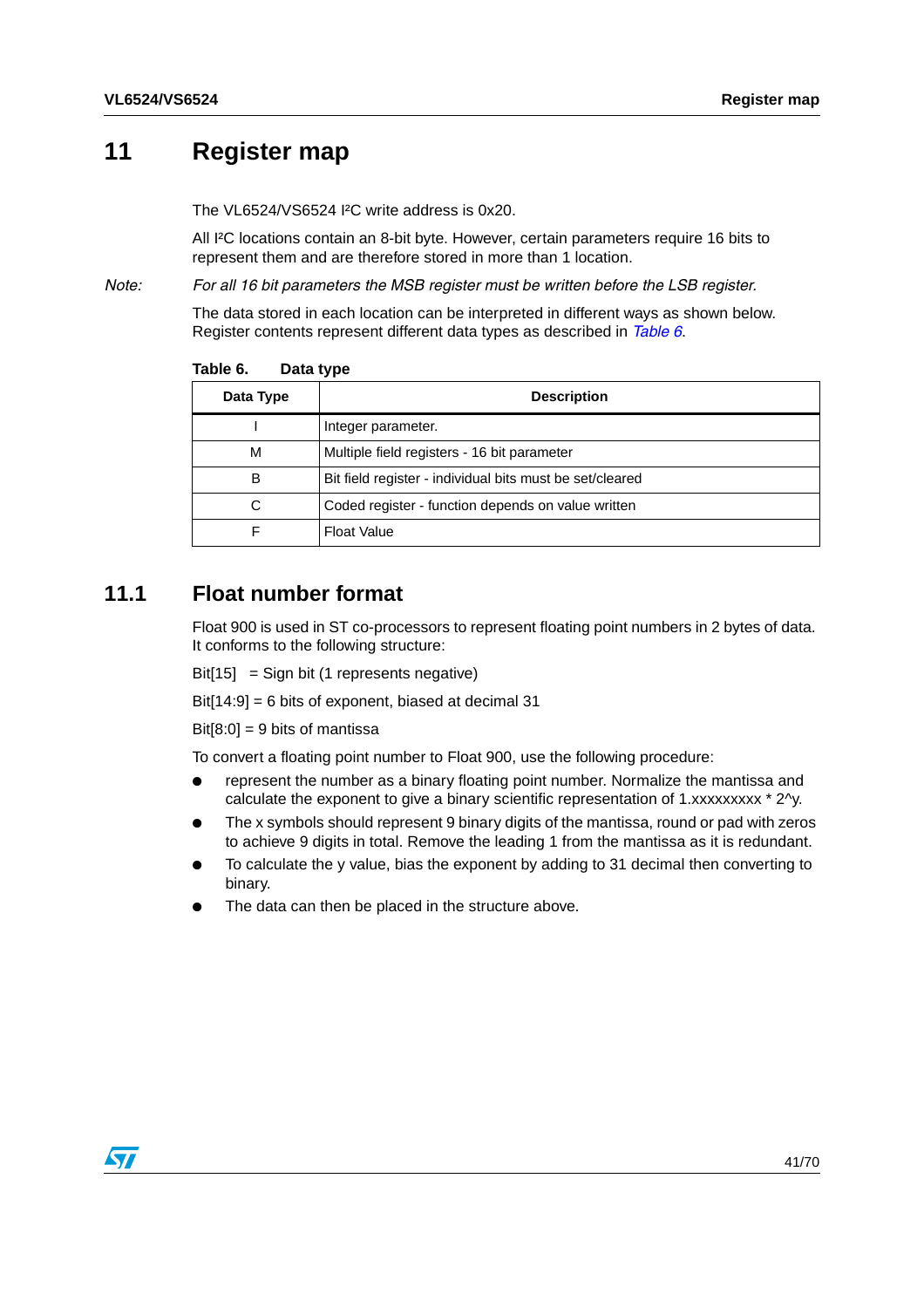### <span id="page-41-0"></span>**11.1.1 Example**

Convert -0.41 to Float 900

Convert the fraction into binary by successive multiplication by 2 and removal of integer component

- $\bullet$  0.41  $*$  2 = 0.82 0
- $0.82 * 2 = 1.64$  1
- $0.64 * 2 = 1.28$  1
- $0.28 * 2 = 0.56$  0
- $0.56 * 2 = 1.12$  1
- $0.12 * 2 = 0.24$  0
- $0.24 \times 2 = 0.48$  0
- $0.48 * 2 = 0.96$  0
- $0.96 * 2 = 1.92$  1
- $0.92 * 2 = 1.84$  1
- $0.84 \times 2 = 1.68$  1
- $0.68 * 2 = 1.36$  1
- $1.36 * 2 = 0.72$  0

This gives us -0.0110100011110.

We then normalize by moving the decimal point to give - 1.10100011110 \* 2^-2.

The mantissa is rounded and the leading zero removed to give 101001000. We add the exponent to the bias of 31 that gives us 29 or 11101. A leading zero is added to give 6 bits 011101.

The sign bit is set at 1 as the number is negative.

This gives us 1011 1011 0100 1000 as our Float 900 representation or BB48 in hex.

To convert the encoded representation back to a decimal floating point, we can use the following formula.

Real is =  $(-1)$ <sup> $\gamma$ </sup>sign  $*$  ((512+mantissae)>> 9)  $*$  2 $\gamma$ (exp-31)

Thus to convert BB48 back to decimal, the following procedure is followed:

Note that >>9 right shift is equal to division by 2^9.

 $Sian = 1$ 

Exponent =  $11101$  (29 decimal)

Mantissa = 101001000 (328 decimal)

This gives us:

real = (-1)^1 \* ((512+328)/2^9) \* 2^(29-31)

real = -1  $*$  (840/512)  $*$  2^(-2)

real = -1 \* 1.640625 \* 0.25

real = -0.41015625

When compared to the original -0.41, we see that some rounding errors have been introduced.

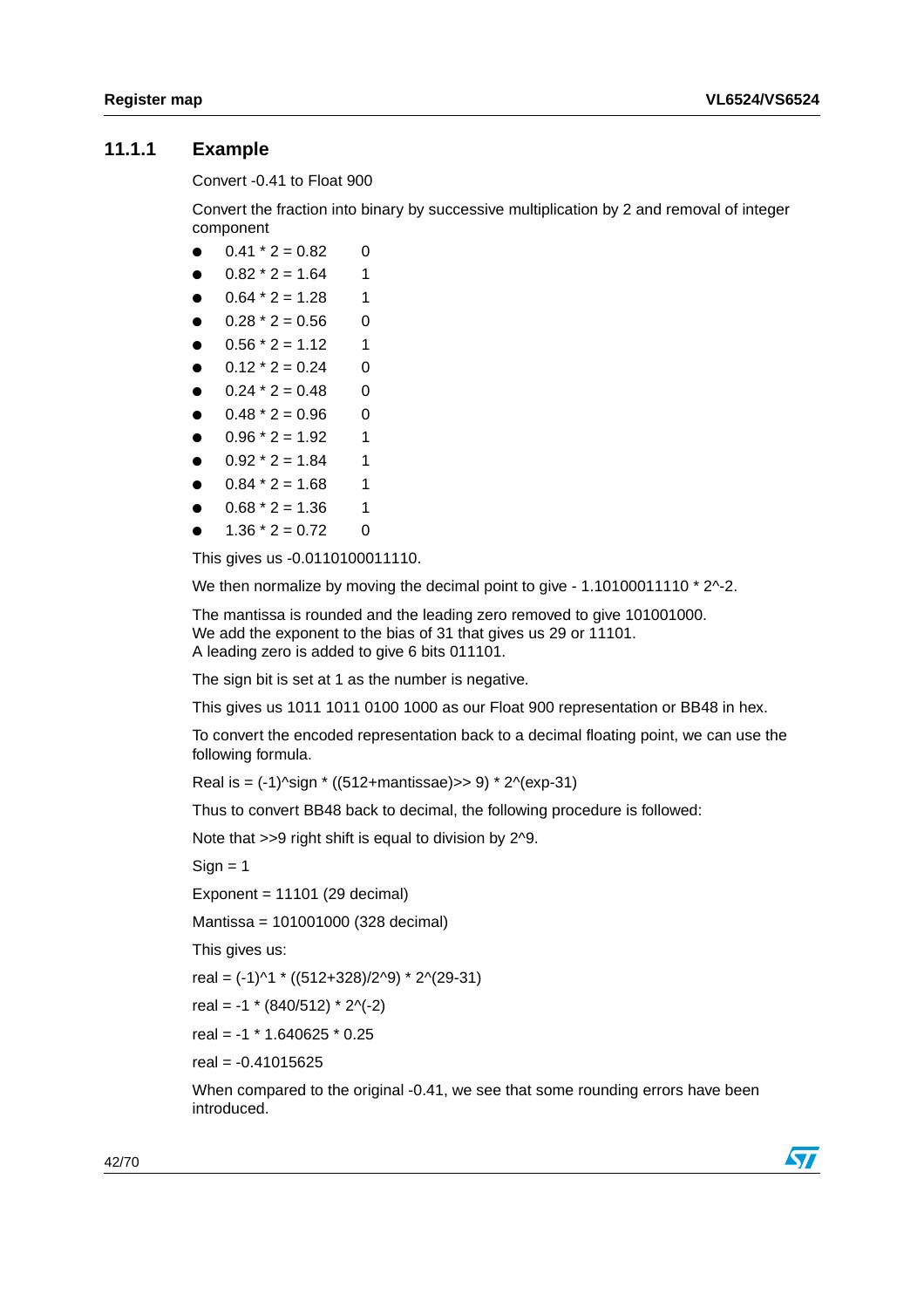## <span id="page-42-0"></span>**11.2 Low level control registers**

#### <span id="page-42-3"></span>Table 7. **Low-level control registers**

| <b>Name</b> | Index  | R/W | Data<br>Type | Format<br>default | <b>Description</b>      |
|-------------|--------|-----|--------------|-------------------|-------------------------|
| MicroEnable | 0xC003 | R/W | ັ            | 0x38              | l 0x06 - clocks enabled |
| Enable I/O  | 0xC034 | R/W | В            | 0x00              | set bit[0] to enable IO |

*Note: The default values for the above registers are true when the device is powered on, Ext. Clk input is present and the CE pin is high. All other registers can be read when the Clock enable register is set to 0x06.*

## <span id="page-42-1"></span>**11.3 Device parameters [read only]**

| <b>Name</b>       | Index  | R/W | Data<br>Type | Format<br>default | <b>Description</b> |
|-------------------|--------|-----|--------------|-------------------|--------------------|
| uwDeviceId (MSB)  | 0x0001 | R   |              | 0x02              | $0x020c = 524$     |
| uwDeviceId (LSB)  | 0x0002 | R   |              | 0x0c              |                    |
| bFirmwareVsnMajor | 0x0004 | R   |              | 0x01              | Firmware version   |
| bFirmwareVsnMinor | 0x0006 | R   |              | 0x01              | $0x0101 = 1.1$     |
| bPatchVsnMajor    | 0x0008 | R   |              | 0x00              | Patch version      |
| bPatchVsnMinor    | 0x000a | R   |              | 0x00              | 0x0000             |

#### <span id="page-42-4"></span>Table 8. **Device parameters**

## <span id="page-42-2"></span>**11.4 Mode control**

#### <span id="page-42-5"></span>Table 9. **Mode control**

| <b>Name</b>  | <b>Index</b> | R/W       | Data<br>Type | Format<br>default | <b>Description</b>                                                                                    |
|--------------|--------------|-----------|--------------|-------------------|-------------------------------------------------------------------------------------------------------|
| bUserCommand | 0x0180       | <b>RW</b> | C            | 0                 | 0x00 - UNINITIALISED<br>0x01 - BOOT<br>0x02 - RUN<br>0x03 - PAUSE<br>$0x04 - STOP$<br>0x05 - FLASHGUN |

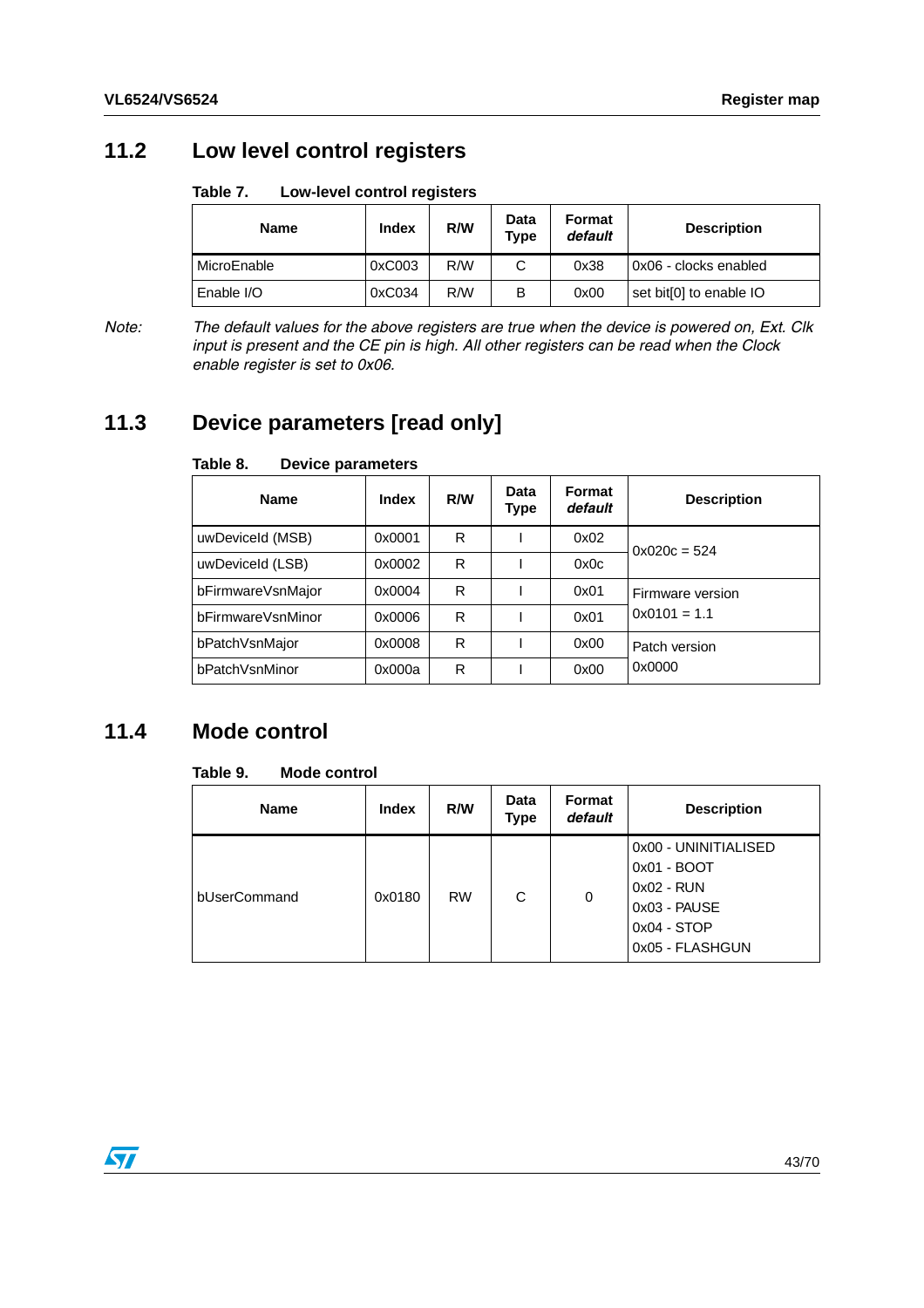## <span id="page-43-0"></span>**11.5 Mode Status [read only]**

<span id="page-43-3"></span>

| Mode status | Table 10. |  |  |  |
|-------------|-----------|--|--|--|
|-------------|-----------|--|--|--|

| <b>Name</b> | <b>Index</b> | R/W | <b>Data</b><br>Type | Format<br>default | <b>Description</b>                                                                                                                                                    |
|-------------|--------------|-----|---------------------|-------------------|-----------------------------------------------------------------------------------------------------------------------------------------------------------------------|
| bState      | 0x0202       | R   | С                   | 0x10              | $0x10 - RAW$<br>0x21 - Waiting for BOOT<br>0x22 - PAUSED<br>0x26 - Waiting for RUN<br>0x31 - RUNNING<br>0x32 - Waiting for PAUSE<br>0x40 - FLASHGUN<br>0x50 - STOPPED |

## <span id="page-43-1"></span>**11.6 RunModeControl**

#### <span id="page-43-4"></span>Table 11. **Table 11. RunModeControl**

| <b>Name</b> | Index  | R/W | Data<br><b>Type</b> | <b>Format</b><br>default | <b>Description</b>              |
|-------------|--------|-----|---------------------|--------------------------|---------------------------------|
| fMeteringOn | 0x0280 | R/W | В                   | 0x01                     | $0x00 = False$<br>$0x01 = True$ |

## <span id="page-43-2"></span>**11.7 Clock manager input control**

| <b>Name</b>                                 | Index  | R/W | Data<br>Type | Format<br>default | <b>Description</b>                                             |  |
|---------------------------------------------|--------|-----|--------------|-------------------|----------------------------------------------------------------|--|
| uwExtClockFregNum<br>(MSB)                  | 0x060b | R/W |              | 0x00              | Specifies the external clock<br>frequency numerator            |  |
| uwExtClockFregNum<br>(LSB)                  | 0x060c | R/W |              | 0x0c              | Default = $12 \text{ MHz}$                                     |  |
| bExtClockFreqDen                            | 0x060e | R/W |              | 0x01              | Specifies the external clock<br>frequency denominator          |  |
| bEnableGlobalSystemCloc<br><b>kDivision</b> | 0x0610 | R/W | B            | 0x00              | $0x00 = False$<br>$0x01$ = True -system clock<br>division by 2 |  |

#### <span id="page-43-5"></span>Table 12. **Clock manager input control**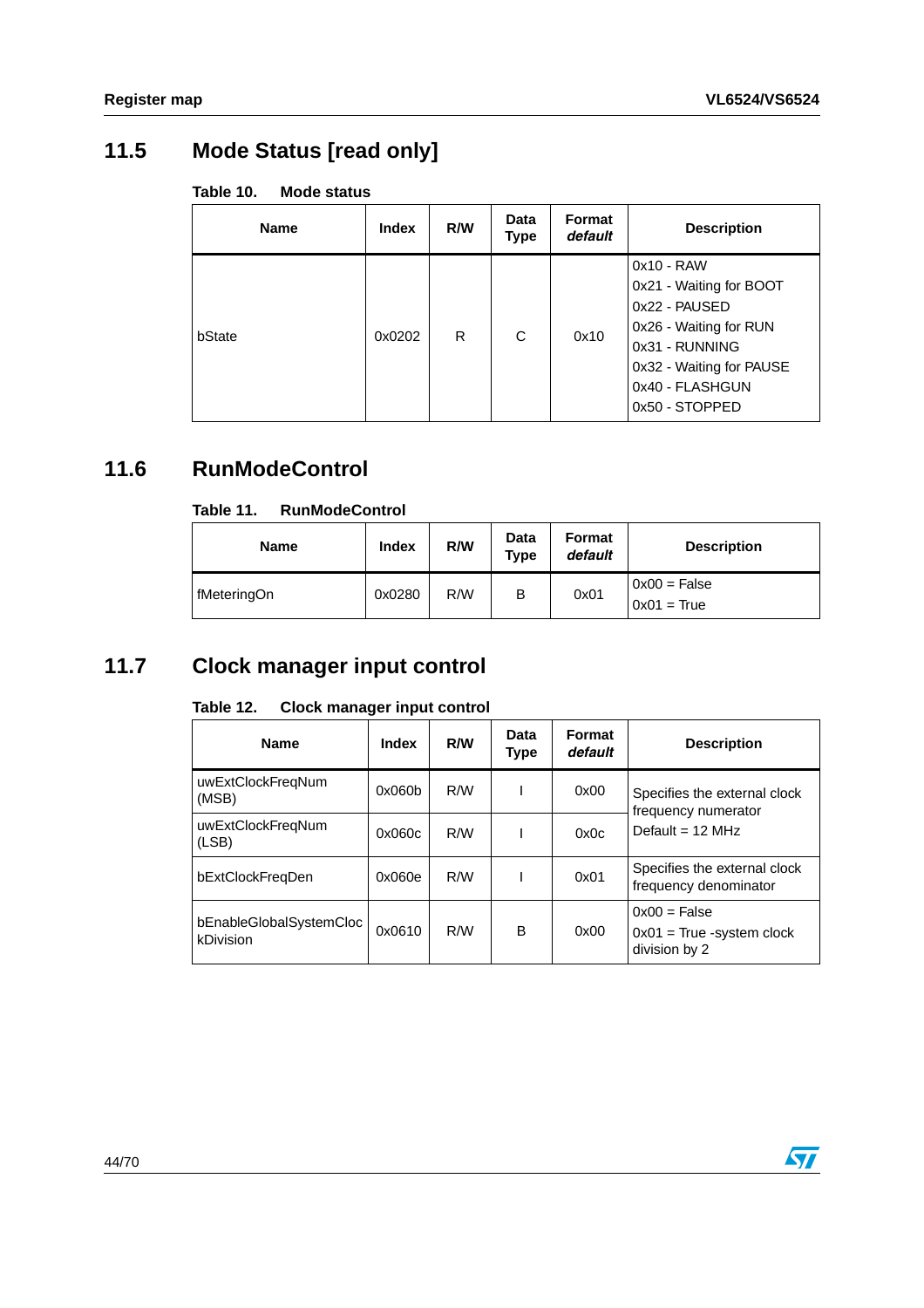## <span id="page-44-0"></span>**11.8 Power management control**

<span id="page-44-4"></span>**Table 13. Power management control**

| <b>Name</b>      | <b>Index</b> | R/W | Data<br>Type | Format<br>default | <b>Description</b>                                                                               |
|------------------|--------------|-----|--------------|-------------------|--------------------------------------------------------------------------------------------------|
| bTimeToPowerdown | 0x0580       | R/W |              | 0x0f              | Time (ms) from pausing streaming to<br>entering stop. In the range 5 to 154 ms<br>0xff - disable |

## <span id="page-44-1"></span>**11.9 Frame rate control**

<span id="page-44-5"></span>**Table 14. Frame rate control**

| <b>Name</b>                      | <b>Index</b> | R/W | Data<br>Type | Format<br>default | <b>Description</b>             |
|----------------------------------|--------------|-----|--------------|-------------------|--------------------------------|
| uwDesiredFrame<br>Rate Num (MSB) | 0x0d81       | R/W |              | 0x00              | Numerator for the Frame Rate   |
| uwDesiredFrame<br>Rate Num (LSB) | 0x0d82       | R/W |              | 0x1e              | Default = $30$ fps             |
| bDesiredFrameRate<br>Den         | 0x0d84       | R/W |              | 0x01              | Denominator for the Frame Rate |

## <span id="page-44-2"></span>**11.10 Pipe setup bank selection**

### <span id="page-44-6"></span>**Table 15. Pipe setup bank selection**

| Name                                | Index  | R/W | Data<br>Type | Format<br>default | <b>Description</b>                                           |
|-------------------------------------|--------|-----|--------------|-------------------|--------------------------------------------------------------|
| bNonViewLive<br>ActivePipeSetupBank | 0x0302 | R/W |              | 0x00              | 0x00 - Pipe setup bank0 used<br>0x01 - Pipe setup bank1 used |

## <span id="page-44-3"></span>**11.11 Pipe setup bank0 control**

<span id="page-44-7"></span>**Table 16. Pipe setup bank0 control**

| <b>Name</b>  | Index  | R/W | Data<br><b>Type</b> | Format<br>default | <b>Description</b>                                                                                                              |
|--------------|--------|-----|---------------------|-------------------|---------------------------------------------------------------------------------------------------------------------------------|
| blmageSize0  | 0x0380 | R/W | C                   | 0x01              | Required output dimension<br>0x01 - ImageSize_VGA<br>0x02 - ImageSize_QVGA<br>0x03 - ImageSize_QQVGA<br>0x04 - ImageSize_Manual |
| bSubSample0  | 0x0382 | R/W |                     | 0x01              | $0x01$ = Minimum sub-sample<br>corresponding to no sub-sampling.<br>$MAX = 0x06$                                                |
| fEnableCrop0 | 0x0384 | R/W | B                   | 0x00              | $0x00$ = False - $0x01$ = True                                                                                                  |

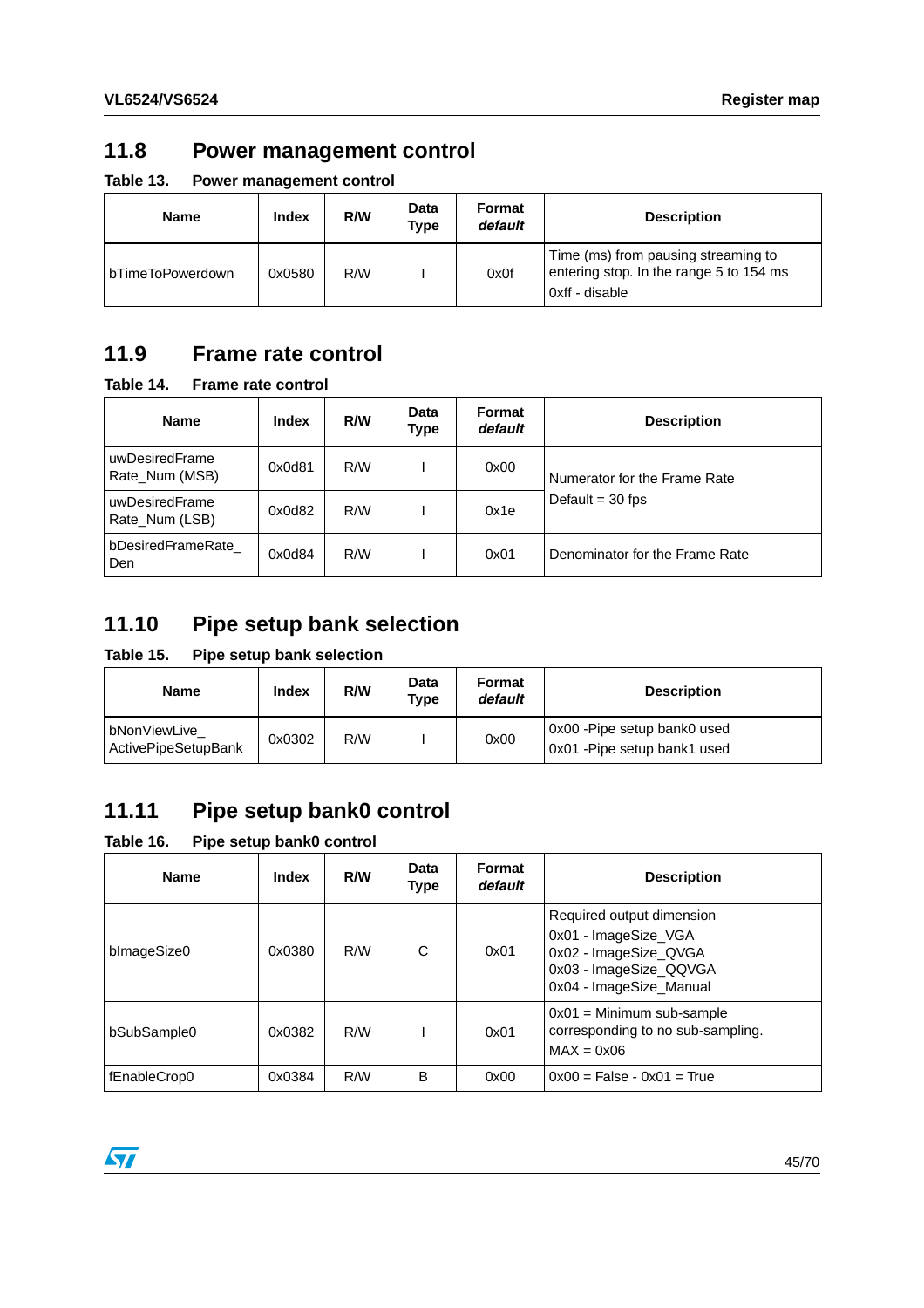| <b>Name</b>                | <b>Index</b> | R/W | Data<br><b>Type</b> | Format<br>default | <b>Description</b>                                                                                                                                                                                                    |
|----------------------------|--------------|-----|---------------------|-------------------|-----------------------------------------------------------------------------------------------------------------------------------------------------------------------------------------------------------------------|
| uwCropHStartMSB0           | 0x0387       | R/W | M <sub>1</sub>      | 0x00              | Horizontal start point for manual crop                                                                                                                                                                                |
| uwCropHStartLSB0           | 0x0388       | R/W | M I                 | 0x00              |                                                                                                                                                                                                                       |
| uwCropHSizeMSB0            | 0x038b       | R/W | M I                 | 0x00              | Horizontal size for manual crop                                                                                                                                                                                       |
| uwCropHSizeLSB0            | 0x038c       | R/W | M I                 | 0x00              |                                                                                                                                                                                                                       |
| uwCropVStartMSB0           | 0x038f       | R/W | M I                 | 0x00              |                                                                                                                                                                                                                       |
| uwCropVStartLSB0           | 0x0390       | R/W | M I                 | 0x00              | Vertical start point for manual crop                                                                                                                                                                                  |
| uwCropVSizeMSB0            | 0x0393       | R/W | M I                 | 0x00              |                                                                                                                                                                                                                       |
| uwCropVSizeLSB0            | 0x0394       | R/W | M <sub>1</sub>      | 0x00              | Vertical size for manual crop                                                                                                                                                                                         |
| bdataFormat0               | 0x0396       | R/W | $\mathsf{C}$        | 0x01              | $0x00 = YCbCr$ JFIF<br>$0x01 = YCbCr$ Rec601<br>$0x02 = YCbCr$ Custom<br>$0x03 = RGB$ 565<br>$0x04 = RGB_565$ _Custom<br>$0x05 = RGB_444$<br>$0x06 = RGB_444$ Custom<br>$0x07 =$ reserved<br>$0x08$ = Bayer output VP |
| bBayerOutput<br>Alignment0 | 0x398        | R/W | $\mathsf{C}$        | 0x04              | $0x04 =$ Bayer output right shifted<br>$0x05$ = Bayer output left shifted                                                                                                                                             |
| bContrast0                 | 0x039a       |     | $\mathbf{I}$        | 0x79              | Contrast control (%)                                                                                                                                                                                                  |
| bColorSaturation0          | 0x039c       |     | T                   | 0x7d              | Color saturation control (%)                                                                                                                                                                                          |
| bGamma0                    | 0x039e       |     | I                   | 0x0f              | Gamma settings<br>$0x00 = Gamma$ Linear<br>$0x10 =$ Gamma SMPTE 240M<br>$0x1F = Gamma_Max$                                                                                                                            |
| fHorizontaiMirror0         | 0x03a0       |     | B                   | 0x00              | Horizontal mirror control,<br>$0x00 = False - 0x01 = True$                                                                                                                                                            |
| fVerticalFlip0             | 0x03a2       |     | B                   | 0x00              | Vertical mirror control,<br>$0x00 = False - 0x01 = True$                                                                                                                                                              |

**Table 16. Pipe setup bank0 control (continued)**

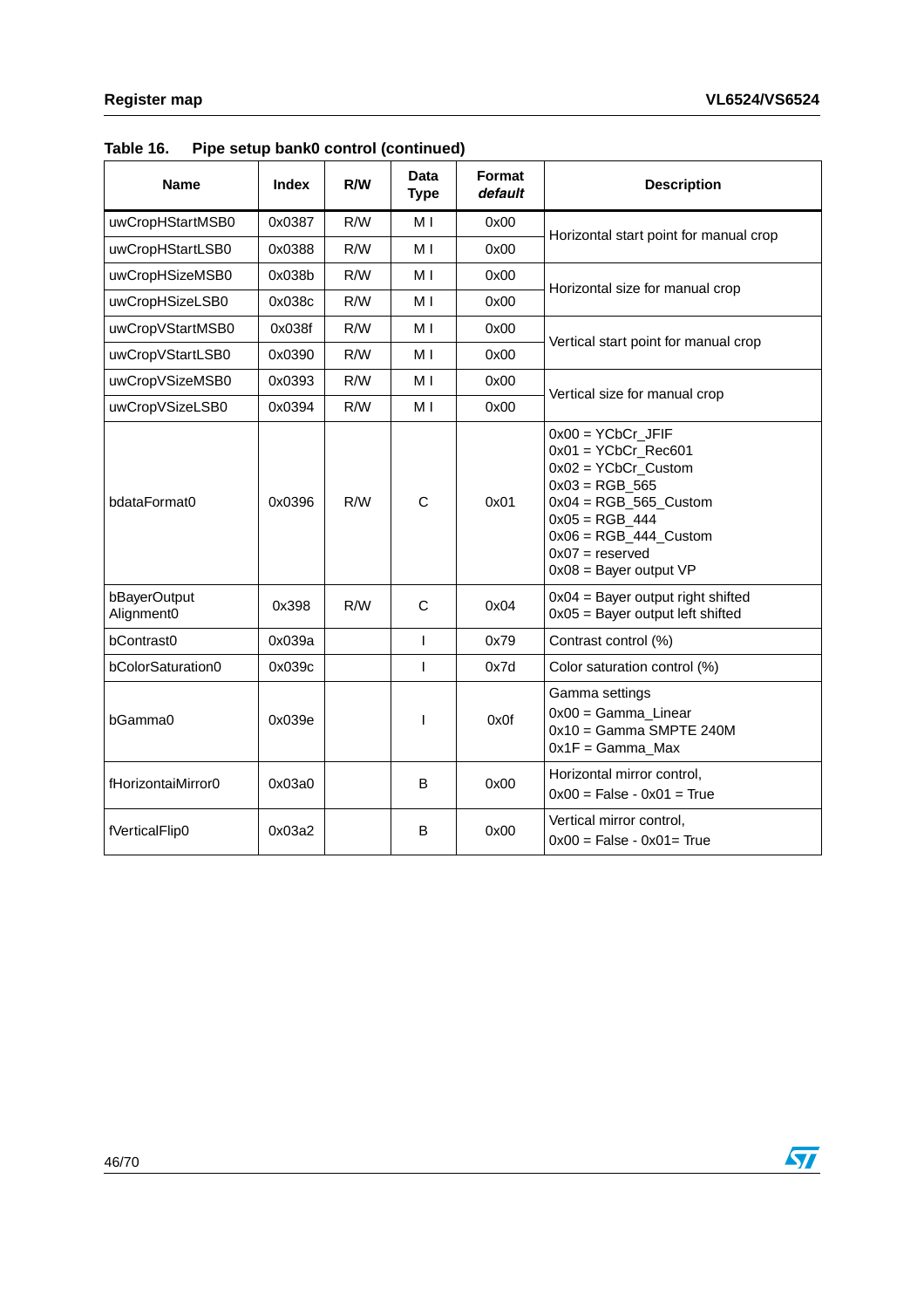# <span id="page-46-0"></span>**11.12 Pipe Setup Bank1 Control**

### <span id="page-46-1"></span>**Table 17. Pipe setup bank1 control**

| <b>Name</b>                | <b>Index</b> | R/W | Data<br><b>Type</b> | Format<br>default | <b>Description</b>                                                                                                                                                                                                             |
|----------------------------|--------------|-----|---------------------|-------------------|--------------------------------------------------------------------------------------------------------------------------------------------------------------------------------------------------------------------------------|
| blmageSize1                | 0x0400       | R/W | $\mathsf{C}$        | 0x01              | Required output dimension<br>$0x01 = ImageSize_VGA$<br>$0x02$ = ImageSize_QVGA<br>0x03 = ImageSize_QQVGA<br>$0x04 = ImageSize_M$ anual                                                                                         |
| bSubSample1                | 0x0402       | R/W | С                   | 0x01              | $0x01 =$ Minimum sub-sample<br>corresponding to no sub-sampling.<br>$MAX = 0x06$                                                                                                                                               |
| fEnableCrop1               | 0x0404       | R/W | B                   | 0x00              | $0x00 = False - 0x01 = True$                                                                                                                                                                                                   |
| uwCropHStartMSB1           | 0x0407       | R/W | M I                 | 0x00              |                                                                                                                                                                                                                                |
| uwCropHStartLSB1           | 0x0408       | R/W | M I                 | 0x00              | Horizontal start point for manual crop                                                                                                                                                                                         |
| uwCropHSizeMSB1            | 0x040b       | R/W | M I                 | 0x00              |                                                                                                                                                                                                                                |
| uwCropHSizeLSB1            | 0x040c       | R/W | M I                 | 0x00              | Horizontal size for manual crop                                                                                                                                                                                                |
| uwCropVStartMSB1           | 0x040f       | R/W | M I                 | 0x00              |                                                                                                                                                                                                                                |
| uwCropVStartLSB1           | 0x0410       | R/W | M I                 | 0x00              | Vertical start point for manual crop                                                                                                                                                                                           |
| uwCropVSizeMSB1            | 0x0413       | R/W | M I                 | 0x00              |                                                                                                                                                                                                                                |
| uwCropVSizeLSB1            | 0x0414       | R/W | M I                 | 0x00              | Vertical size for manual crop                                                                                                                                                                                                  |
| bdataFormat1               | 0x0416       | R/W | C                   | 0x01              | $0x00 = YCbCr$ _JFIF<br>$0x01 = YCbCr_{Rec}601$<br>$0x02 = YCbCr$ _Custom<br>$0x03 = RGB_565$<br>$0x04 = RGB_565_C$ ustom<br>$0x05 = RGB_444$<br>$0x06 = RGB_444_C$ ustom<br>$0x07 = BayerVPBypass$<br>$0x08 = BayerThroughVP$ |
| bBayerOutput<br>Alignment1 | 0x0418       | R/W | C                   | 0x04              | $0x04 =$ Bayer output right shifted<br>$0x05$ = Bayer output left shifted                                                                                                                                                      |
| bContrast1                 | 0x041a       | R/W | T                   | 0x79              | Contrast control (%)                                                                                                                                                                                                           |
| bColorSaturation1          | 0x041c       | R/W | L                   | 0x7d              | Color saturation control (%)                                                                                                                                                                                                   |
| bGamma1                    | 0x041e       | R/W | $\mathsf{I}$        | 0x0f              | Gamma settings<br>$0x00 = Gamma$ Linear<br>$0x10 =$ Gamma SMPTE 240M<br>$0x1F = Gamma_Max$                                                                                                                                     |
| fHorizontalMirror1         | 0x0420       | R/W | В                   | 0x00              | Horizontal mirror control<br>$0x00 = False$ , $0x01 = True$                                                                                                                                                                    |
| fVerticalFlip1             | 0x0422       | R/W | В                   | 0x00              | Vertical mirror control<br>$0x00 = False, 0x01 = True$                                                                                                                                                                         |

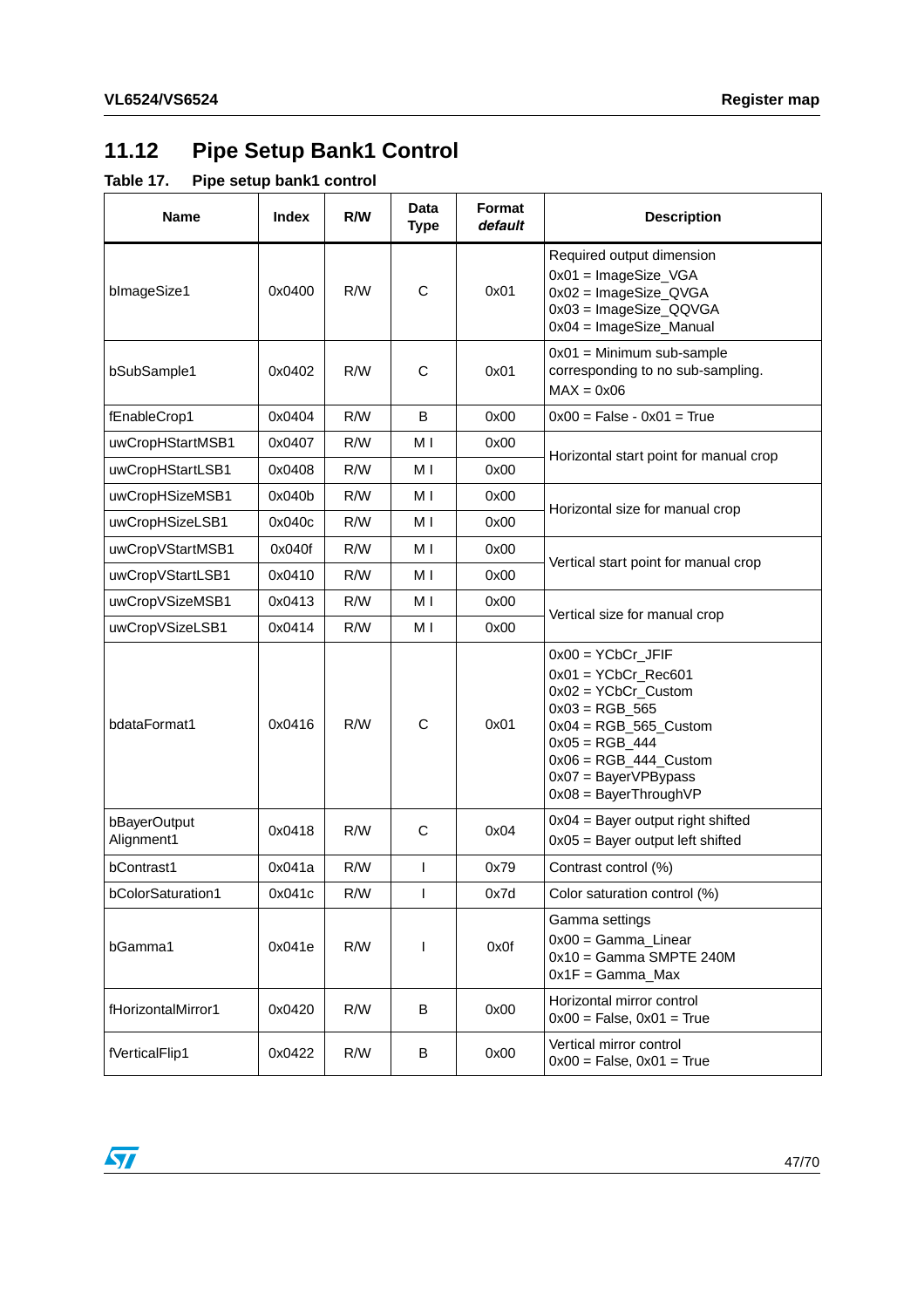## <span id="page-47-0"></span>**11.13 View live control**

<span id="page-47-2"></span>**Table 18. View live control**

| <b>Name</b>                | Index  | R/W | Data<br>Type | Format<br>default | <b>Description</b>                                                                                                                                                       |
|----------------------------|--------|-----|--------------|-------------------|--------------------------------------------------------------------------------------------------------------------------------------------------------------------------|
| fEnable                    | 0x0480 | R/W | B            | 0x00              | Enable ViewLive mode<br>$0x00$ = False - $0x01$ = True                                                                                                                   |
| <b>InitalPipeSetupBank</b> | 0x0482 | R/W | C            | 0x00              | When ViewLive mode is enabled, this<br>register selects which PipeSetupBank the<br>first frame output uses.<br>$0x00 =$ PipeSetupBank0<br>$0x01 = \text{PipeSetupBank1}$ |

## <span id="page-47-1"></span>**11.14 White balance control**

### <span id="page-47-3"></span>**Table 19. White balance control**

| avıc i <i>j</i> .                  |        |     |                     |                   |                                                                                                                                                                                                                                                                                                                                                                           |  |  |  |
|------------------------------------|--------|-----|---------------------|-------------------|---------------------------------------------------------------------------------------------------------------------------------------------------------------------------------------------------------------------------------------------------------------------------------------------------------------------------------------------------------------------------|--|--|--|
| <b>Name</b>                        | Index  | R/W | Data<br><b>Type</b> | Format<br>default | <b>Description</b>                                                                                                                                                                                                                                                                                                                                                        |  |  |  |
| WhiteBalanceMode                   | 0x1380 | R/W | C                   | 0x01              | White balance mode selection:<br>$0x00 = OFF - No White balance, all gains$<br>are unity in this mode<br>$0x01 =$ AUTOMATIC<br>0x03 = MANUAL_RGB - gains are applied<br>manually using registers below<br>0x04 = DAYLIGHT_PRESET<br>0x05 = TUNGSTEN_PRESET<br>0x06 = FLUORESCENT_PRESET<br>0x07 = HORIZON_PRESET<br>0x08 = MANUAL_COLOUR_TEMP<br>$0x09 = FLASHGUN_PRESET$ |  |  |  |
| bManualRedGain                     | 0x1382 | R/W | $\mathsf{I}$        | 0x00              | User setting for Red Channel gain                                                                                                                                                                                                                                                                                                                                         |  |  |  |
| bManualGreenGain                   | 0x1384 | R/W | ı                   | 0x00              | User setting for Green Channel gain                                                                                                                                                                                                                                                                                                                                       |  |  |  |
| bManualBlueGain                    | 0x1386 | R/W | ı                   | 0x00              | User setting for Blue Channel gain                                                                                                                                                                                                                                                                                                                                        |  |  |  |
| fpRedGainforFlashgun<br><b>MSB</b> | 0x138b | R/W | M <sub>F</sub>      | 0x3e              | Red Channel gain for Flashgun                                                                                                                                                                                                                                                                                                                                             |  |  |  |
| fpRedGainforFlashgun<br><b>LSB</b> | 0x138c | R/W | M <sub>F</sub>      | 0x66              | Code float - Default $0x3e66 = 1.199219$                                                                                                                                                                                                                                                                                                                                  |  |  |  |
| fpGreenGainfor<br>Flashgun MSB     | 0x138f | R/W | M <sub>F</sub>      | 0x3e              | Green Channel gain for Flashgun                                                                                                                                                                                                                                                                                                                                           |  |  |  |
| fpGreenGainfor<br>Flashgun LSB     | 0x1390 | R/W | M <sub>F</sub>      | 0x00              | Code float - Default $0x3e00 = 1.000000$                                                                                                                                                                                                                                                                                                                                  |  |  |  |
| fpBlueGainfor<br>Flashgun MSB      | 0x1393 | R/W | M <sub>F</sub>      | 0x3e              | Blue Channel gain for Flashgun                                                                                                                                                                                                                                                                                                                                            |  |  |  |
| fpBlueGainfor<br>Flashgun LSB      | 0x1394 | R/W | M <sub>F</sub>      | 0x33              | Code float. Default $0x3e33 = 1.099609$                                                                                                                                                                                                                                                                                                                                   |  |  |  |

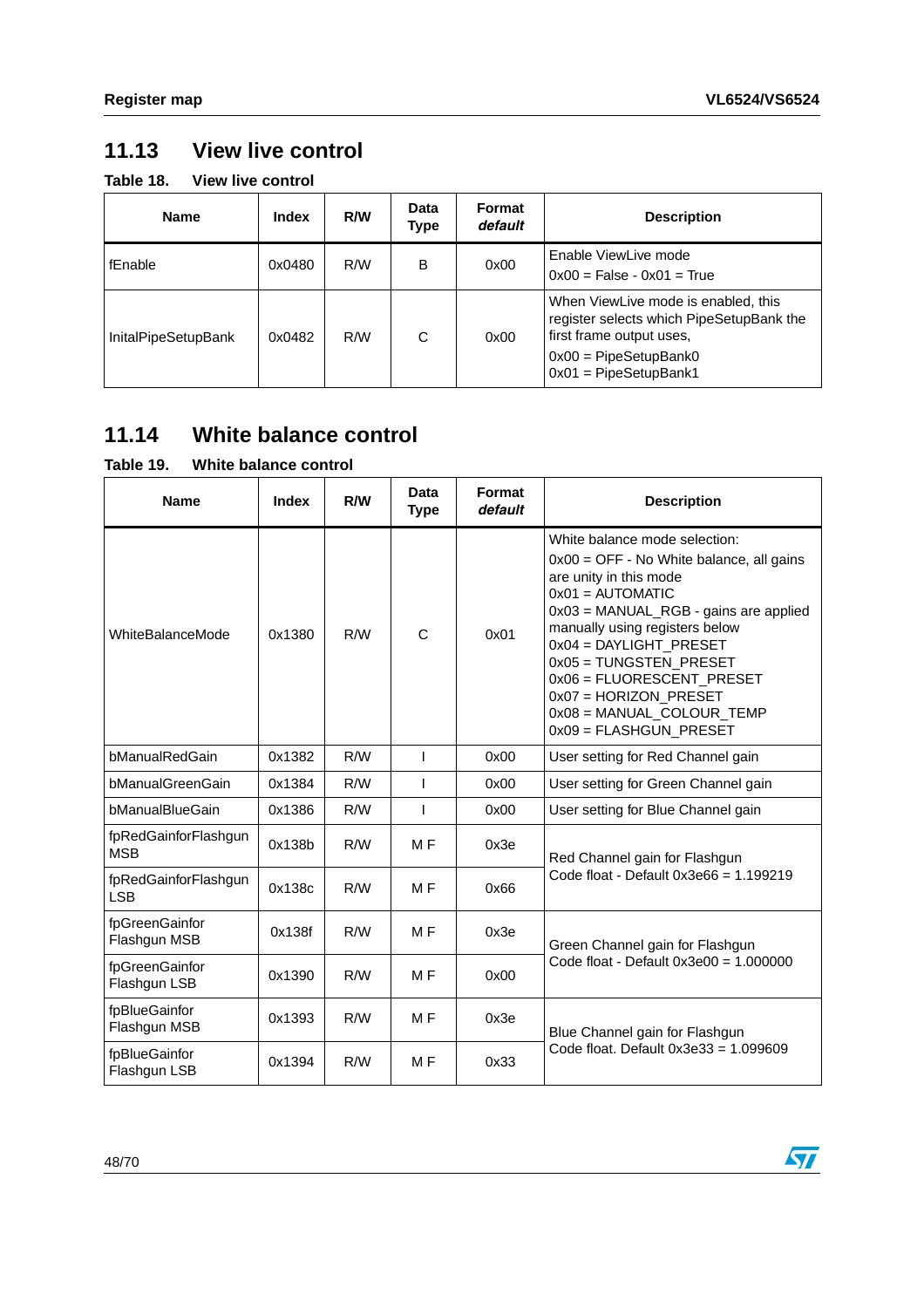# <span id="page-48-0"></span>**11.15 Exposure control**

### <span id="page-48-1"></span>**Table 20. Exposure control**

| <b>Name</b>                            | <b>Index</b> | R/W | <b>Data</b><br><b>Type</b> | Format<br>default | <b>Description</b>                                                                                                                                                                                                                                                                                                                                                                  |
|----------------------------------------|--------------|-----|----------------------------|-------------------|-------------------------------------------------------------------------------------------------------------------------------------------------------------------------------------------------------------------------------------------------------------------------------------------------------------------------------------------------------------------------------------|
| bExposureMode                          | 0x1080       | R/W | C                          | 0x00              | $0x00 =$ AUTOMATIC_MODE<br>$0x01 = COMPILED_MANUAL$<br>MODE - The desired exposure time is set<br>manually in the Manual Exposure registers<br>and the exposure parameters are<br>calculated by the algorithm.<br>$0x02 = DIRECT_MANUAL$<br>MODE - The exposure parameters are<br>input directly.<br>$0x03 = FLASHGUN_MODE -$<br>The exposure parameters are set manually.          |
| bExposureMetering                      | 0x1082       | R/W | Ć                          | 0x00              | Weights associated with the zones to<br>calculate the mean statistics. Exposure<br>Weight is Centered or Backlit or Flat.<br>0x00 = ExposureMetering_flat - Uniform<br>gain associated with all pixels<br>0x01 = ExposureMetering_backlit: more<br>gain associated with centre and bottom<br>pixels<br>0x02 = ExposureMetering_centred - more<br>gain associated with centre pixels |
| bManualExposure<br>Time_Num            | 0x1084       | R/W | $\mathsf{I}$               | 0x01              | Exposure Time for Compiled Manual Mode<br>in seconds. Numerator / Denominator gives                                                                                                                                                                                                                                                                                                 |
| bManualExposure<br>Time_Den            | 0x1086       | R/W | $\mathsf{I}$               | 0x1e              | required exposure time                                                                                                                                                                                                                                                                                                                                                              |
| iExposure<br>Compensation              | 0x1090       | R/W | $\mathsf{I}$               | 0x00              | Exposure Compensation - a user choice for<br>setting the runtime target. A unit of<br>exposure compensation corresponds to 1/6<br>EV. This is a signed register.                                                                                                                                                                                                                    |
| fFreezeAuto<br>Exposure                | 0x10b4       | R/W | B                          | 0x00              | Freeze auto exposure<br>$0x00 = False$<br>$0x01 = True$                                                                                                                                                                                                                                                                                                                             |
| fpUserMaximum<br>IntegrationTime (MSB) | 0x10b7       | R/W | M F                        | 0x64              | User Maximum Integration Time in<br>microseconds. This control takes in the                                                                                                                                                                                                                                                                                                         |
| fpUserMaximum<br>IntegrationTime (LSB) | 0x10b8       | R/W | M <sub>F</sub>             | 0x7f              | maximum integration time that host would<br>like to support. This in turn gives an idea of<br>the degree of "wobbly pencil effect"<br>acceptable by Host.<br>Default $0x647f = 654336$                                                                                                                                                                                              |

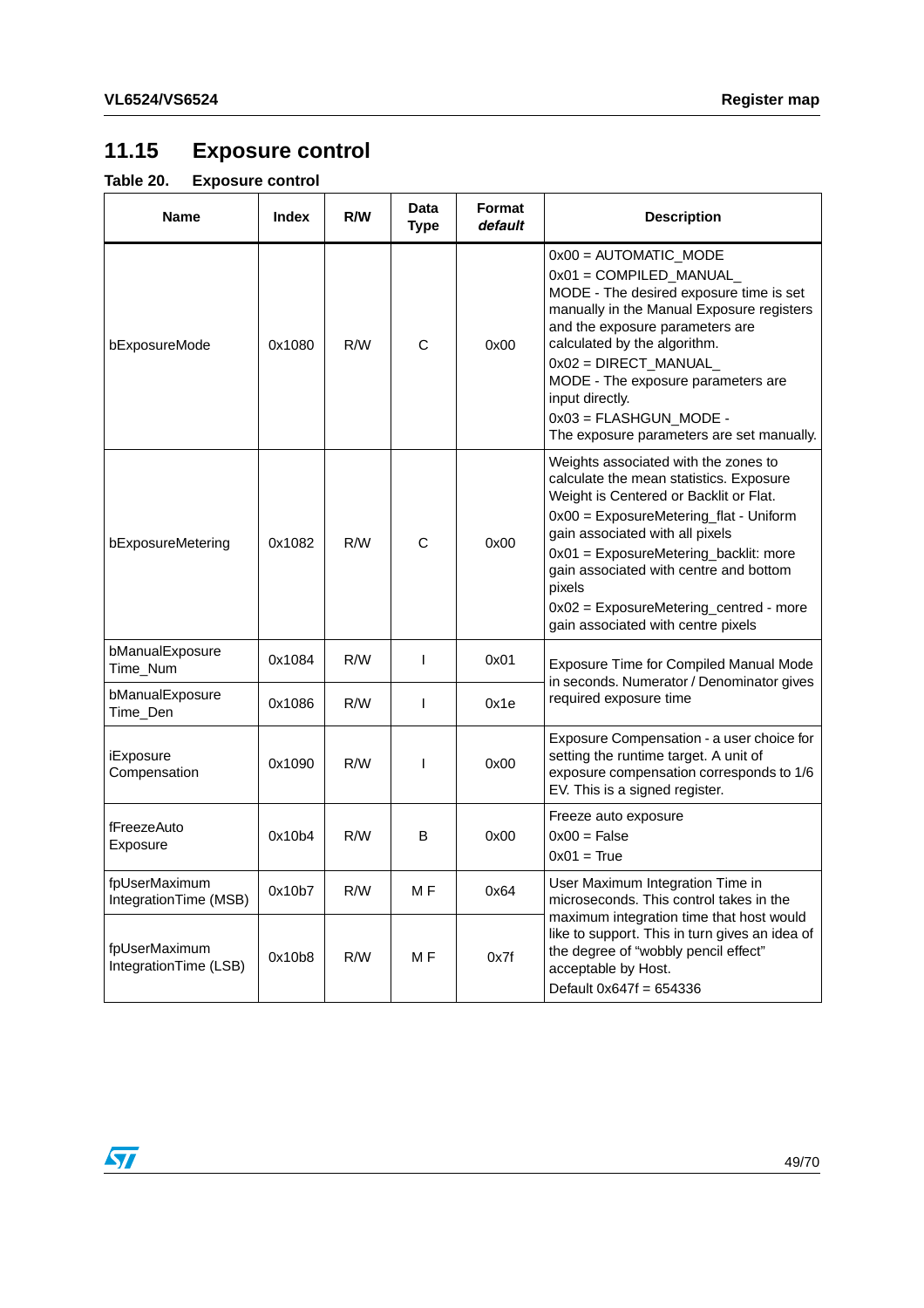## <span id="page-49-0"></span>**11.16 Exposure status (Read only)**

<span id="page-49-3"></span>**Table 21. Exposure status**

| <b>Name</b>          | <b>Index</b> | R/W | Data<br>Type | Format<br>default | <b>Description</b>                                  |
|----------------------|--------------|-----|--------------|-------------------|-----------------------------------------------------|
| fpCompiledTime (MSB) | 0x121d       | R   | M F          |                   | Present exposure time as calculated by the          |
| fpCompiledTime (LSB) | 0x121e       | R   | M F          |                   | compiler taking into account the framerate<br>used. |

## <span id="page-49-1"></span>**11.17 Exposure algorithm control**

### <span id="page-49-4"></span>**Table 22. Exposure algorithm control**

| Name       | <b>Index</b> | R/W | <b>Data</b><br>Type | Format<br>default | <b>Description</b>                                                                                        |
|------------|--------------|-----|---------------------|-------------------|-----------------------------------------------------------------------------------------------------------|
| bLeakShift | 0x113c       | R/W |                     | 0x02              | Control exposure leaky integrator.<br>Set to 0 for reactive systems.<br>Set to 4 for more stable systems. |

## <span id="page-49-2"></span>**11.18 Flashgun control**

### <span id="page-49-5"></span>**Table 23. Flashgun control**

| <b>Name</b>                     | <b>Index</b> | R/W | Data<br>Type | Format<br>default | <b>Description</b>                                                                                                    |
|---------------------------------|--------------|-----|--------------|-------------------|-----------------------------------------------------------------------------------------------------------------------|
| bFlashgunMode                   | 0x1780       | R/W | C            | 0x00              | Manual flashgun control <sup>(1)</sup><br>$0x00 =$ Flash off<br>$0x01 =$ Torch (FSO pin high)<br>$0x02$ = Flash pulse |
| uwFlashgunOffLine<br><b>MSB</b> | 0x1783       | R/W | МI           | 0x02              | This is used to set the duration of the flash.<br>The value equals the line in the frame                              |
| uwFlashgunOffLine<br><b>LSB</b> | 0x1784       | R/W | МI           | 0x1c              | during which the flashgun pulse is switched<br>off.                                                                   |

1. The mode control register has priority over this function

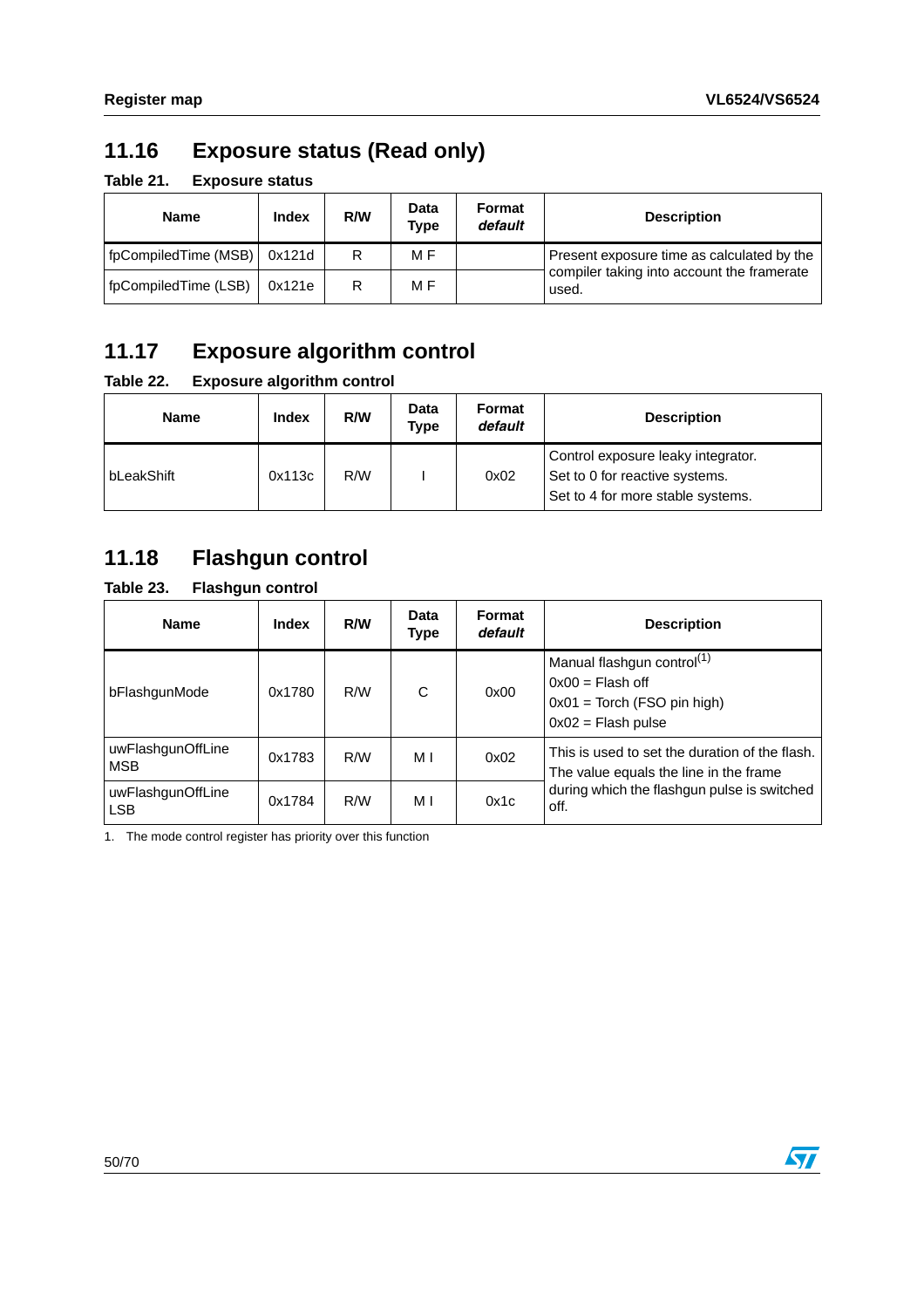## <span id="page-50-0"></span>**11.19 Flicker frequency control**

<span id="page-50-3"></span>**Table 24. Flicker frequency control**

| <b>Name</b>                        | <b>Index</b> | R/W | Data<br>Type | Format<br>default | <b>Description</b>                                                                                                                            |
|------------------------------------|--------------|-----|--------------|-------------------|-----------------------------------------------------------------------------------------------------------------------------------------------|
| bAntiFlickerMode                   | 0x10c0       | R/W | C            | 0x01              | Modes for anti-flicker compilation.<br>$0x00 =$ Inhibit<br>$0x01$ = Manual Enable                                                             |
| bLightingFregHz                    | 0x0c80       | R/W |              | 0x64              | Flicker free time period calculations this<br>should be 2* AC mains frequency<br>$0x64 = 100 = 50$ Hz AC freq<br>$0x78 = 120 = 60$ Hz AC freq |
| fFlickerComplatible<br>FrameLength | 0x0c82       | R/W | B            | 0x00              | Set to make the frame length compatible<br>with the flicker free time period,<br>$0x00 = FALSE$<br>$0x01 = TRUE$                              |

## <span id="page-50-1"></span>**11.20 Defect correction control**

### <span id="page-50-4"></span>**Table 25. Defect correction control**

| <b>Name</b>          | <b>Index</b> | R/W | Data<br>Type | <b>Format</b><br>default | <b>Description</b>              |
|----------------------|--------------|-----|--------------|--------------------------|---------------------------------|
| fDisableScytheFilter | 0x1a80       | R/W | B            | 0x00                     | $0x00 = False$<br>$0x01 = True$ |
| fDisableJackFilter   | 0x1b00       | R/W | B            | 0x00                     | $0x00 = False$<br>$0x01 = True$ |

## <span id="page-50-2"></span>**11.21 Sharpening control**

<span id="page-50-5"></span>**Table 26. Sharpening control**

| Name                     | <b>Index</b> | R/W | Data<br>Type | Format<br>default | <b>Description</b>                                                                                                            |
|--------------------------|--------------|-----|--------------|-------------------|-------------------------------------------------------------------------------------------------------------------------------|
| bUserPeakGain            | 0x1d80       | R/W |              | 0x0f              | Adjust gradient of sharpening system                                                                                          |
| bUserPeakLo<br>Threshold | 0x1d90       | R/W |              | 0x1e              | The coring threshold is used to stop the<br>sharpening gain being applied to very small<br>changes in the image (i.e. Noise). |

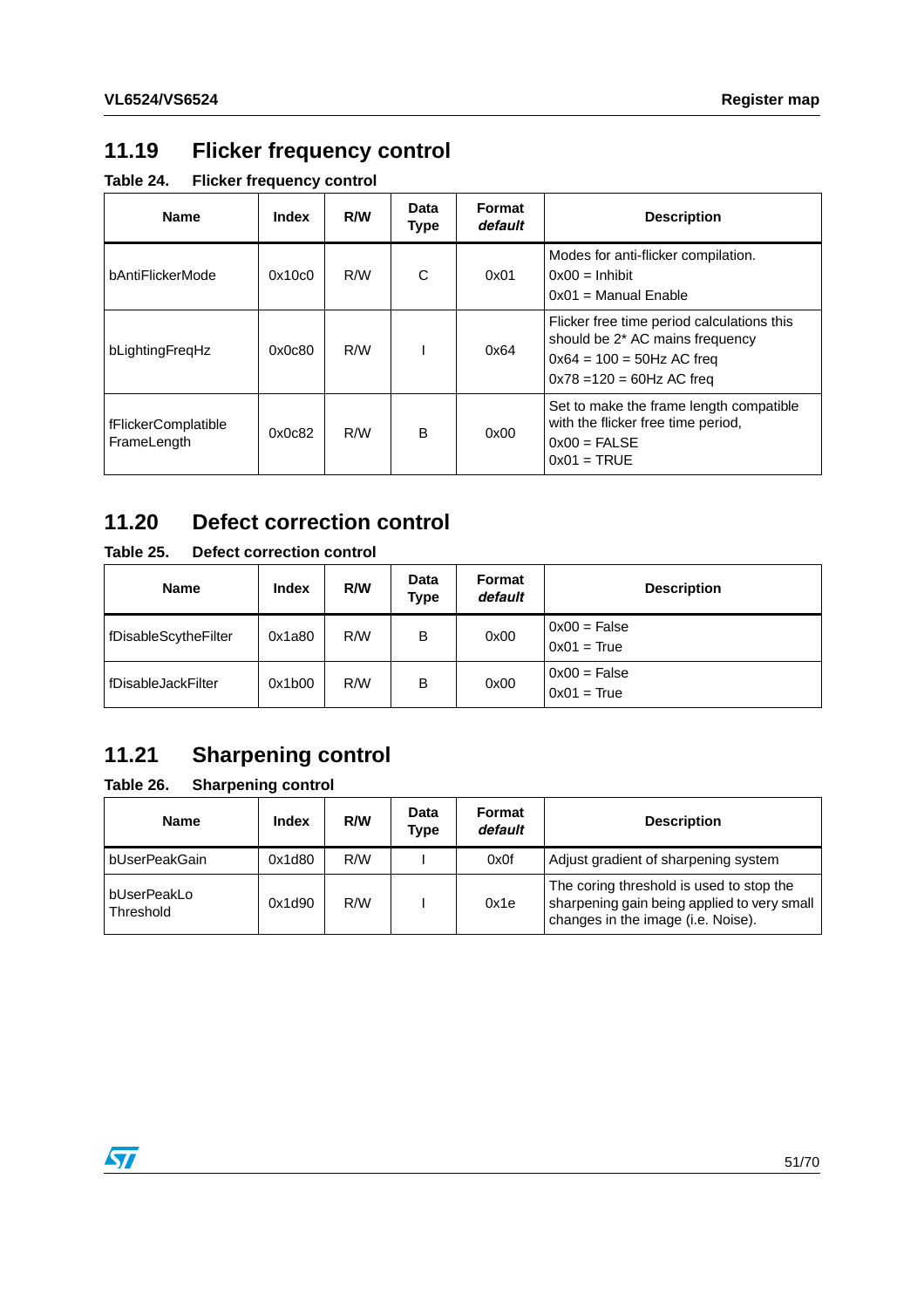$\sqrt{2}$ 

## <span id="page-51-0"></span>**11.22 Fade to black damper control**

<span id="page-51-2"></span>**Table 27. Fade to black damper control**

| <b>Name</b>                     | <b>Index</b> | R/W | Data<br><b>Type</b> | Format<br>default | <b>Description</b>                                                                                           |
|---------------------------------|--------------|-----|---------------------|-------------------|--------------------------------------------------------------------------------------------------------------|
| fDisable                        | 0x2000       | R/W | B                   | 0x00              | Set to disable fade to black operation.<br>$0x00 = False$<br>$0x01 = True$                                   |
| fpBlackValue (MSB)              | 0x2003       | R/W | M <sub>F</sub>      | 0x00              | Minimum possible damper output for the                                                                       |
| fpBlackValue (LSB)              | 0x2004       | R/M | M <sub>F</sub>      | 0x00              | color matrix 0.0 fades to absolute black, 1.0<br>effectively disables fade to black.<br>Default $0x0000 = 0$ |
| fpDamperLow<br>Threshold (MSB)  | 0x2007       | R/W | M F                 | 0x63              | Low threshold to calculate the damper<br>slope                                                               |
| fpDamperLow<br>Threshold (LSB)  | 0x2008       | R/W | M <sub>F</sub>      | 0xd1              | Default 0x63d1 = 500224                                                                                      |
| fpDamperHigh<br>Threshold (MSB) | 0x200b       | R/W | M <sub>F</sub>      | 0x65              | High threshold to calculate the damper<br>slope                                                              |
| fpDamperHigh<br>Threshold (LSB) | 0x200c       | R/W | M <sub>F</sub>      | 0x6f              | Default $0x656f = 900096$                                                                                    |
| fpMinimumOutput<br>(MSB)        | 0x200f       | R   | F                   |                   | Status value showing damper strength                                                                         |
| fpMinimumOutput<br>(LSB)        | 0x2010       | R   | F                   |                   | used                                                                                                         |

## <span id="page-51-1"></span>**11.23 Dither control**

## <span id="page-51-3"></span>**Table 28. Dither control**

| Name                 | Index  | R/W | <b>Data</b><br>Type | Format<br>default | <b>Description</b>             |
|----------------------|--------|-----|---------------------|-------------------|--------------------------------|
|                      |        |     |                     |                   | $0x00 =$ Dither RGB modes only |
| <b>DitherControl</b> | 0x2080 | R/W | С                   | 0x00              | 0x01 = Dither function OFF     |
|                      |        |     |                     |                   | $0x02$ = Dither function ON    |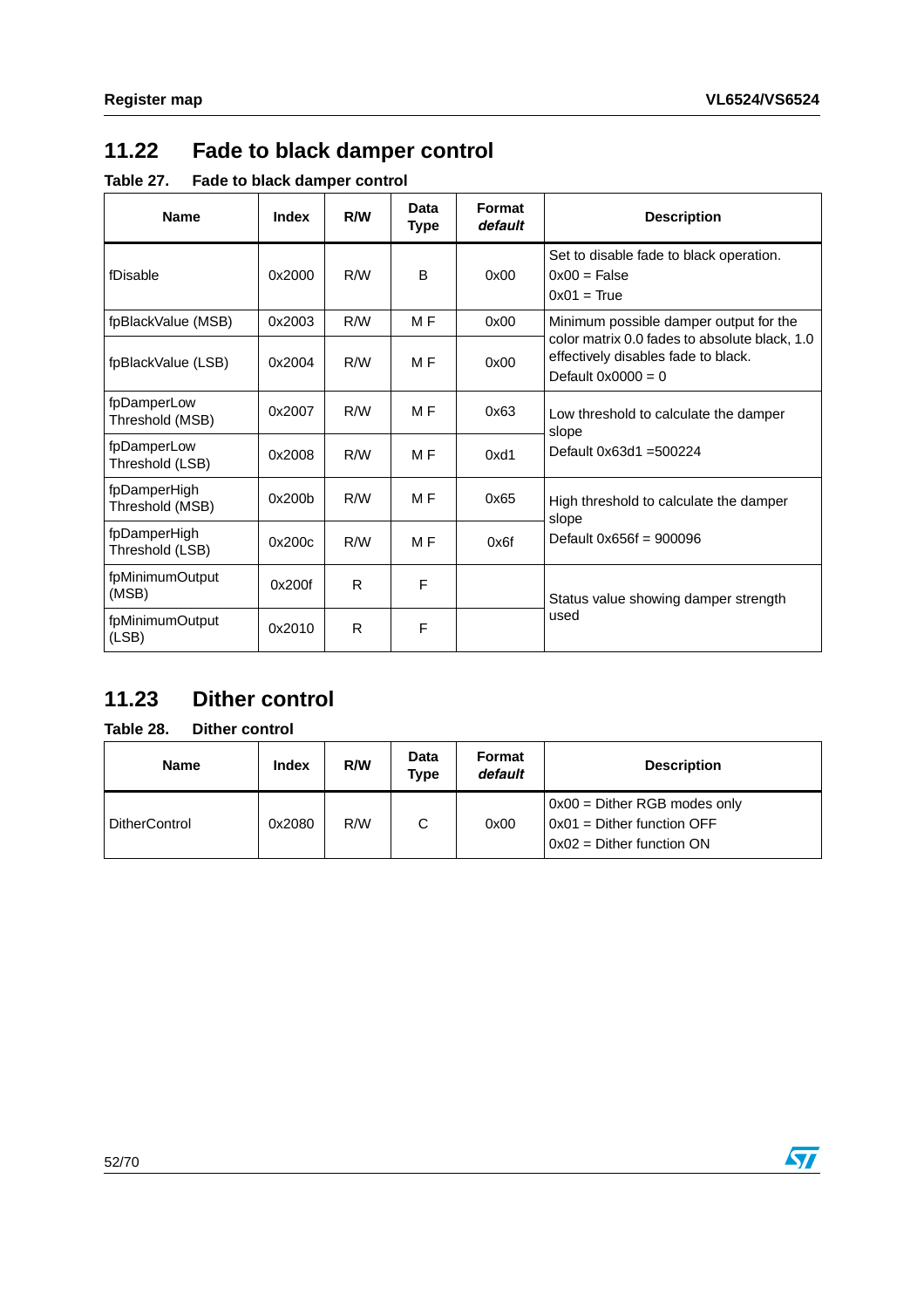# <span id="page-52-0"></span>**11.24 Output formatter control**

<span id="page-52-1"></span>**Table 29. Output formatter control**

| <b>Name</b>         | <b>Index</b> | R/W | Data<br><b>Type</b> | Format<br>default | <b>Description</b>                                                                                                                                                                                                                                           |
|---------------------|--------------|-----|---------------------|-------------------|--------------------------------------------------------------------------------------------------------------------------------------------------------------------------------------------------------------------------------------------------------------|
| bCodeCheckEnable    | 0x2100       | R/W | C                   | 0x07              | 0x00 - allow all output values<br>$1 =$ suppress $0xFF$<br>$2 =$ suppress $0x00$<br>$3 =$ suppress 0x00 and 0xFF from output                                                                                                                                 |
| bSyncCodeSetup      | 0x2104       | R/W | B                   | 0x01              | [0] Enable Sync Codes<br>[1] Sync Code Type<br>$(0 = ITU, 1 = mode2)$<br>[2] Odd/Even field<br>$(0 = even, 1 = odd)$<br>[3] Toggle $(1 = Toggle)$<br>[4] Load (set high then low over a frame<br>boundary to consume a change applied in<br>$[2]$ or $[3]$ ) |
| bHSyncSetup         | 0x2106       | R/W | B                   | 0x0b              | [0] Enable<br>[1] Polarity<br>[2] Active lines only<br>[3] Automatic/manual                                                                                                                                                                                  |
| bVSyncSetup         | 0x2108       | R/W | B                   | 0x07              | [0] Enable<br>[1] Polarity<br>[2] Automatic/Manual                                                                                                                                                                                                           |
| bPCIkSetup          | 0x210a       | R/W | B                   | 0x05              | [0] Edge (1=positive, 0 =negative)<br>[1] Non-active level<br>$(1 = high. 0 = low)$<br>[2] Enable<br>[7] Free-running                                                                                                                                        |
| fpPclkEn            | 0x210c       | R/W | B                   | 0x01              | $0 = False - 1 = True$                                                                                                                                                                                                                                       |
| bBlankData_MSB      | 0x2110       | R/W | $\mathsf{I}$        | 0x10              | <b>Blanking MSB</b>                                                                                                                                                                                                                                          |
| bBlankData_LSB      | 0x2112       | R/W | $\mathsf{I}$        | 0x80              | <b>Blanking LSB</b>                                                                                                                                                                                                                                          |
| bRgbSetup           | 0x2114       | R/W | В                   | 0x00              | [0] RGB 444 - zero packing<br>[1] Swap R and B components<br>[2] Reverse Bits                                                                                                                                                                                |
| bYuvSetup           | 0x2116       | R/W | B                   | 0x00              | $[0]$ $Cb$ first<br>[1] Y first                                                                                                                                                                                                                              |
| bVsyncRisingLineH   | 0x2118       | R/W | МI                  | 0x00              | Line on which Vsync should rise                                                                                                                                                                                                                              |
| bVsyncRisingLineL   | 0x211a       | R/W | M I                 | 0x00              | (manual vsync must be selected)                                                                                                                                                                                                                              |
| bVsyncRisingPixelH  | 0x211c       | R/W | M I                 | 0x01              | Pixel on which Vsync should rise                                                                                                                                                                                                                             |
| bVsyncRisingPixelL  | 0x211e       | R/W | M I                 | 0x01              | (manual vsync must be selected)                                                                                                                                                                                                                              |
| bVsyncFallingLineH  | 0x2120       | R/W | МI                  | 0x01              | Line on which Vsync should fall                                                                                                                                                                                                                              |
| bVsyncFallingLineL  | 0x2122       | R/W | МI                  | 0xf2              | (manual vsync must be selected)                                                                                                                                                                                                                              |
| bVsyncFallingPixelH | 0x2124       | R/W | M I                 | 0x00              | Pixel on which Vsync should fall                                                                                                                                                                                                                             |
| bVsyncFallingPixelL | 0x2126       | R/W | M I                 | 0x01              | (manual vsync must be selected)                                                                                                                                                                                                                              |

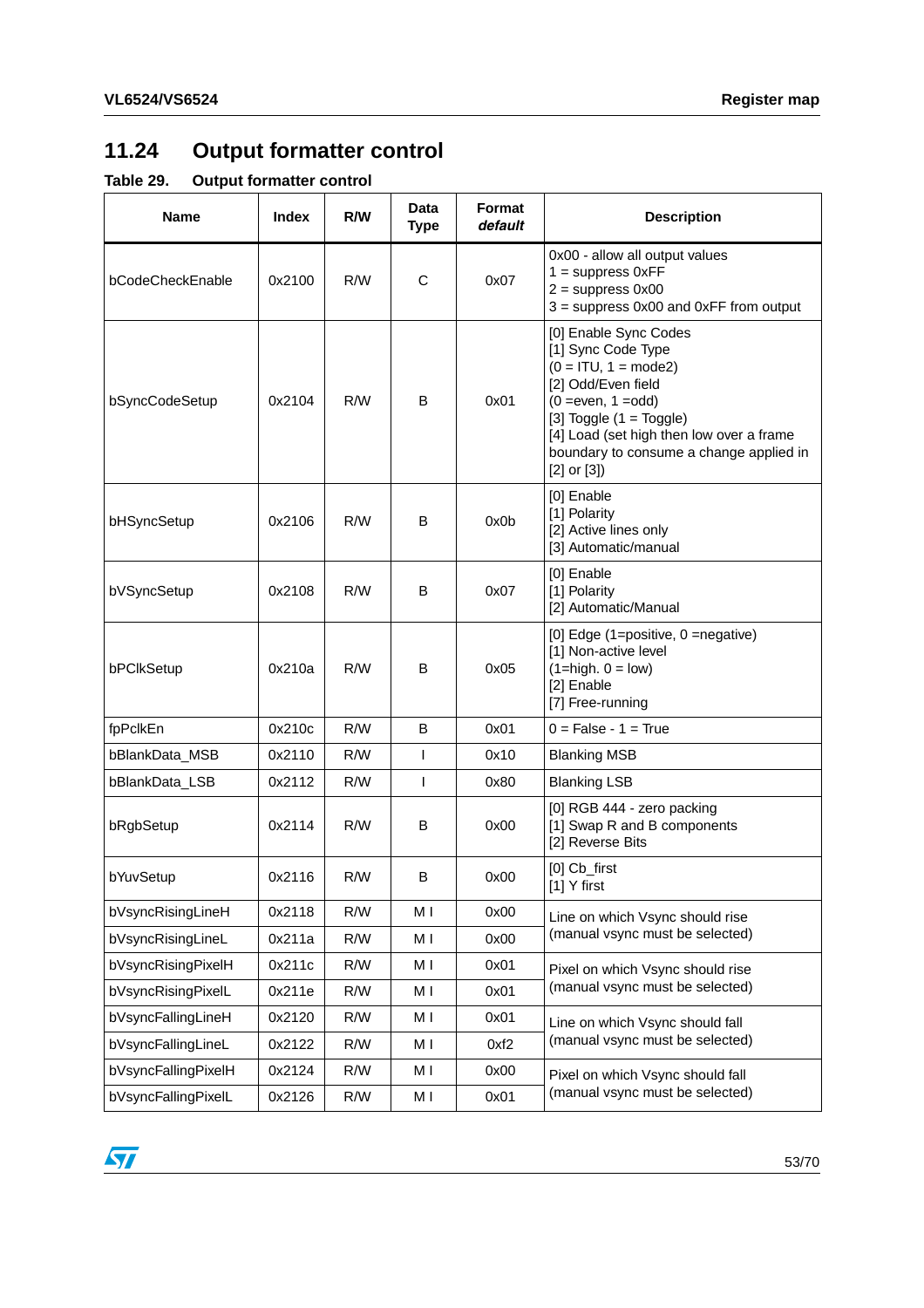| <b>Name</b>    | <b>Index</b> | R/W | Data<br>Type | Format<br>default | <b>Description</b>               |
|----------------|--------------|-----|--------------|-------------------|----------------------------------|
| bHsyncRisingH  | 0x2128       | R/W | мı           | 0x00              | Pixel on which Hsync should rise |
| bHsyncRisingL  | 0x212a       | R/W | МI           | 0x03              | (manual Hsync must be selected)  |
| bHsyncFallingH | 0x212c       | R/W | МI           | 0x00              | Pixel on which Hsync should fall |
| bHsyncFallingL | 0x212e       | R/W | МI           | 0x07              | (manual Hsync must be selected)  |

**Table 29. Output formatter control (continued)**

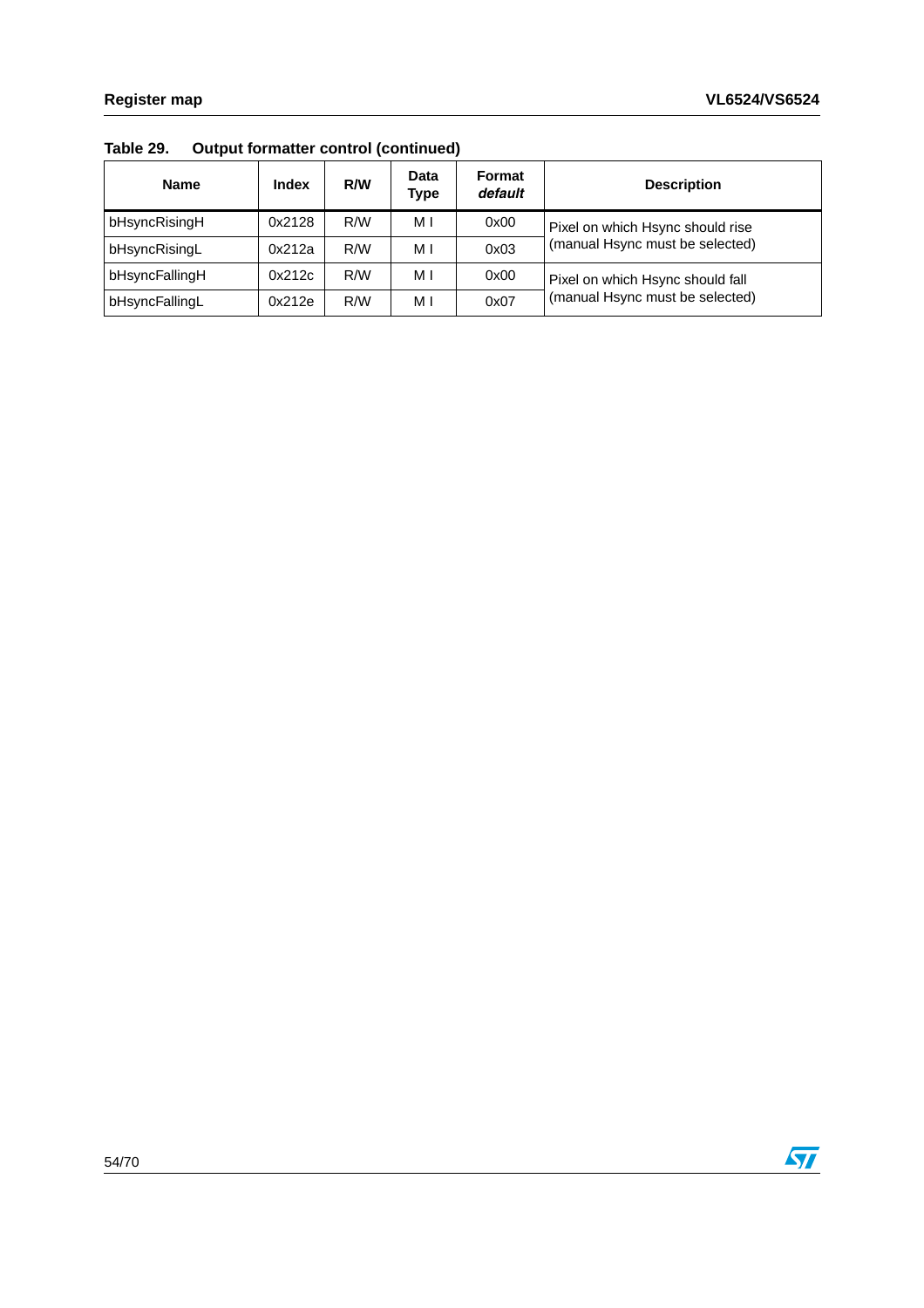# <span id="page-54-0"></span>**12 Optical specifications**

#### <span id="page-54-2"></span>Table 30. **Table 30. Optical specifications(1)**

| <b>Parameter</b>                      | Min.   | Typ. | Max.     | Unit |
|---------------------------------------|--------|------|----------|------|
| Optical format                        |        | 1/6  |          | inch |
| Effective focal length                |        | 2.5  |          | mm   |
| Aperture (F number)                   |        | 2.8  |          |      |
| Horizontal field of view              | 46     | 49   | 51       | deg. |
| Vertical field of view                | 35     | 37   | 39       | deg. |
| Diagonal field of view <sup>(2)</sup> | 57     | 59   | 61       | deg. |
| Depth of field $(3)$                  | 20     |      | infinity | cm   |
| TV distortion                         | $-1.5$ |      | 1.5      | %    |

1. All measurements made at  $23^{\circ}C \pm 2^{\circ}C$ 

2. Value determined through calculation

3. By design the device has an acceptable quality between hyperfocal distance /2 and infinity.

## <span id="page-54-1"></span>**12.1 Average sensitivity**

The average sensitivity is a measure of the image sensor response to a given light stimulus. The optical stimulus is a white light source with a color temperature of 3200K, producing uniform illumination at the surface of the sensor package. An IR blocking filter is added to the light source. The analog gain of the sensor is set to x1. The exposure time, ∆t, is set as 50% of maximum. The illuminance, I, is adjusted so the average sensor output code, Xlight, is roughly mid-range equivalent to a saturation level of 50%. Once Xlight has been recorded the experiment is repeated with no illumination to give a value Xdark.

The sensitivity is then calculated as  $\frac{\text{Xlight} - \text{Xdark}}{\Delta t + 1}$ . The result is expressed in volts per luxsecond.

The sensitivity of the VS6524 is given in *[Table 31](#page-54-3)*.

<span id="page-54-3"></span>Table 31. **VS6524 average sensitivity** 

| <b>Optical parameter</b> | Value | Unit    |
|--------------------------|-------|---------|
| Average sensitivity      | 0.71  | V/lux.s |

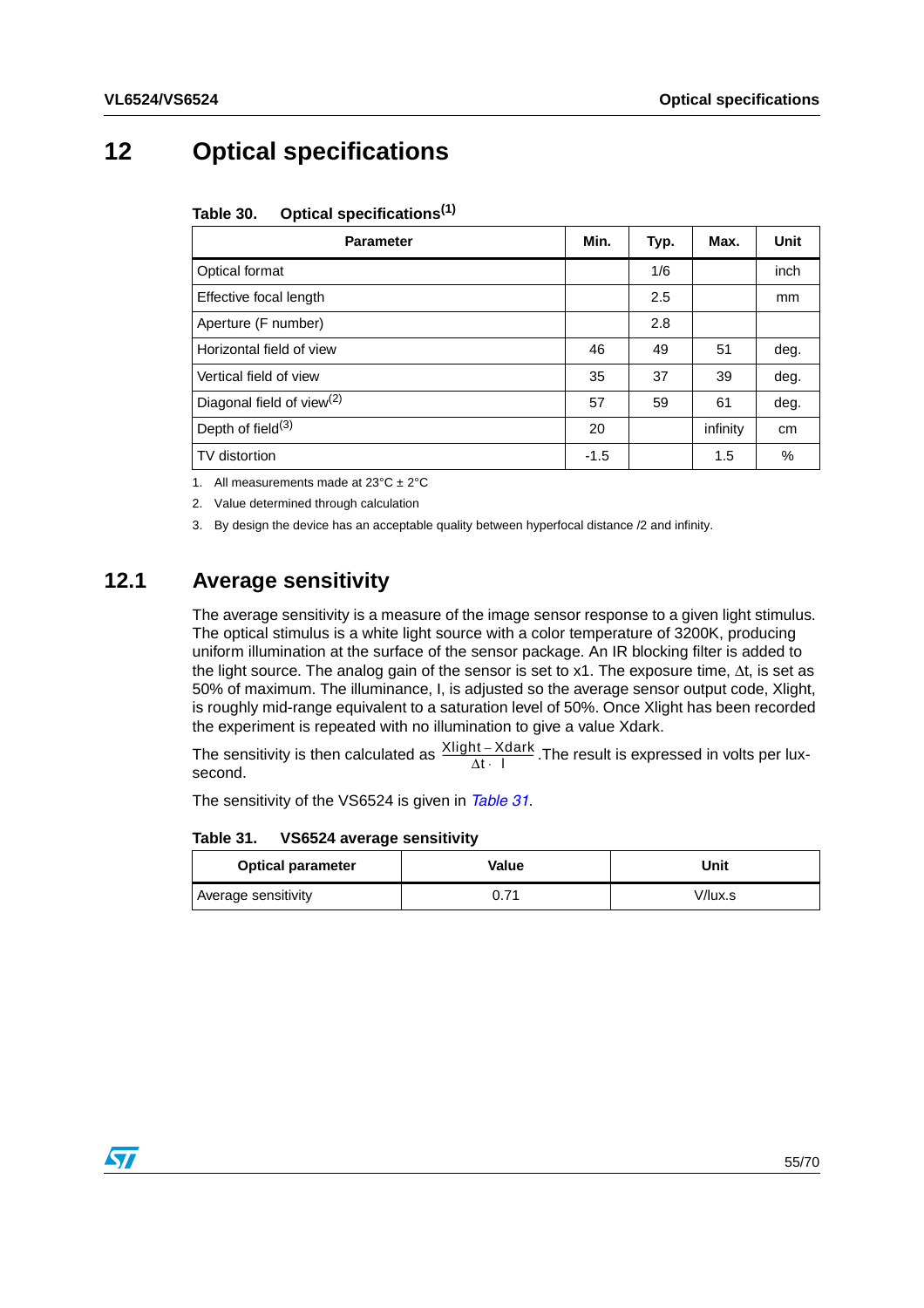## <span id="page-55-0"></span>**12.2 Spectral response**

The spectral response for the VS6524 sensor is shown in *[Figure 31](#page-55-1)*.

<span id="page-55-1"></span>**Figure 31. VS6524 spectral response**



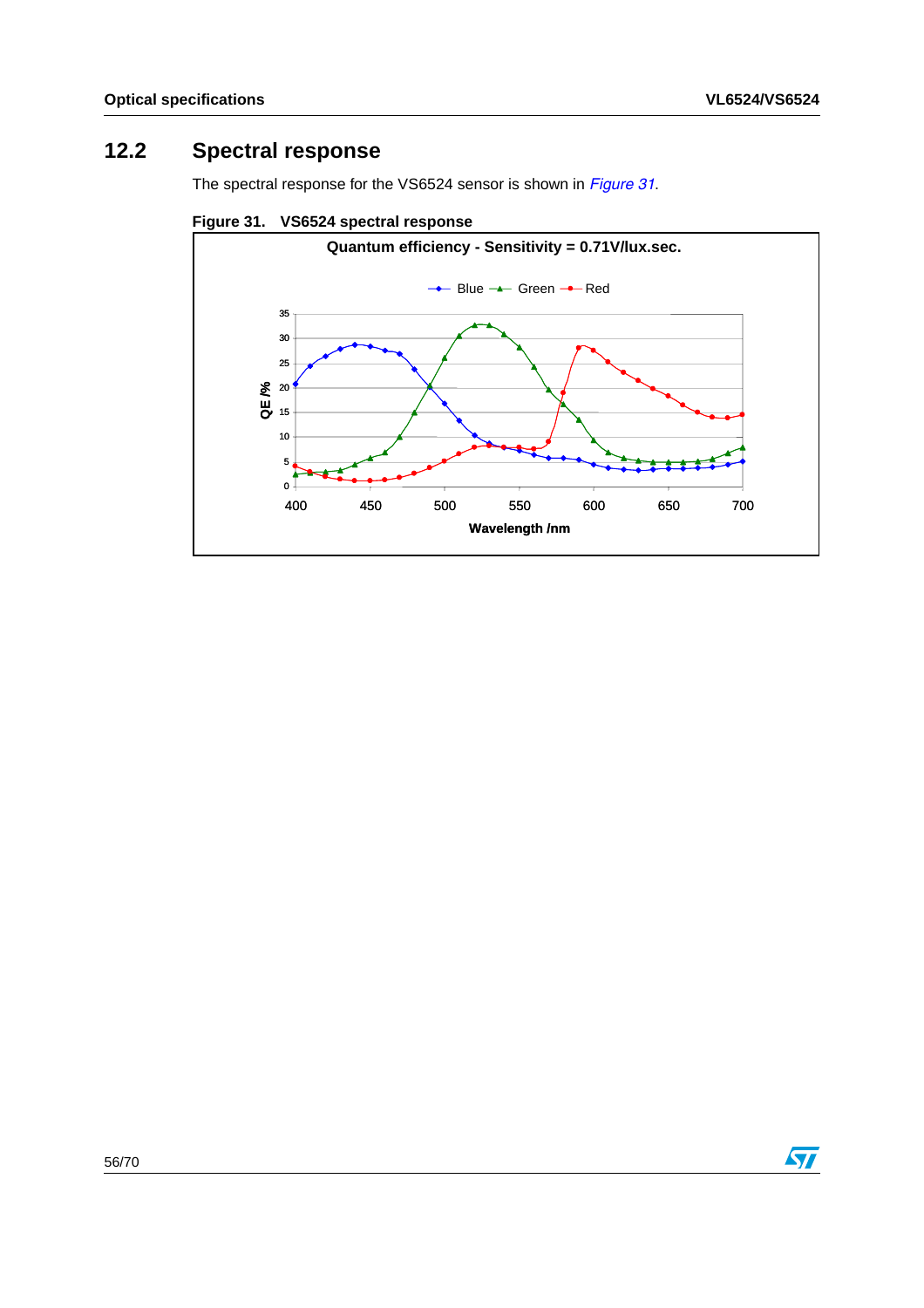# <span id="page-56-0"></span>**13 Electrical characteristics**

## <span id="page-56-1"></span>**13.1 Absolute maximum ratings**

#### <span id="page-56-3"></span>Table 32. **Absolute maximum ratings**

| Symbol           | <b>Parameter</b>       | Min.   | Max. | Unit         |
|------------------|------------------------|--------|------|--------------|
| <sup>1</sup> STO | Storage temperature    | -40    | 85   | $^{\circ}$ C |
| V <sub>DD</sub>  | Digital power supplies | $-0.5$ | 3.3  |              |
| AVDD             | Analog power supplies  | $-0.5$ | 3.3  |              |

**Caution:** Stresses above those listed under "Absolute Maximum Ratings" can cause permanent damage to the device. This is a stress rating only and functional operations of the device at these or other conditions above those indicated in the operational sections of this specification is not implied. Exposure to absolute maximum rating conditions for extended periods may affect device reliability.

## <span id="page-56-2"></span>**13.2 Operating conditions**

### <span id="page-56-4"></span>**Table 33. Supply specifications**

| טט טועו                    | <b>OUPPIY SPECINGGUONS</b>                                                      |       |      |              |
|----------------------------|---------------------------------------------------------------------------------|-------|------|--------------|
| <b>Symbol</b>              | <b>Parameter</b>                                                                | Min.  | Max. | <b>Unit</b>  |
| $T_{AF}$                   | Operating temperature, functional<br>(Camera is electrically functional)        | $-30$ | 70   | $^{\circ}$ C |
| $\mathsf{T}_{\mathsf{AN}}$ | Operating temperature, nominal<br>(Camera produces acceptable images)           | $-25$ | 55   | °C           |
| $T_{AO}$                   | Operating temperature, optimal<br>(Camera produces optimal optical performance) | 5     | 30   | °C           |
| V <sub>DD</sub>            | Digital power supplies operating range ( $@$ module pin <sup>(1)</sup> )        |       | 2.0  | $\vee$       |
|                            |                                                                                 | 2.4   | 3.0  | v            |
| <b>AVDD</b>                | Analog power supplies operating range<br>( $@$ module pin <sup>(1)</sup> )      | 2.4   | 3.0  | $\vee$       |

1. Module can contain routing resistance up to 5  $\Omega$ .

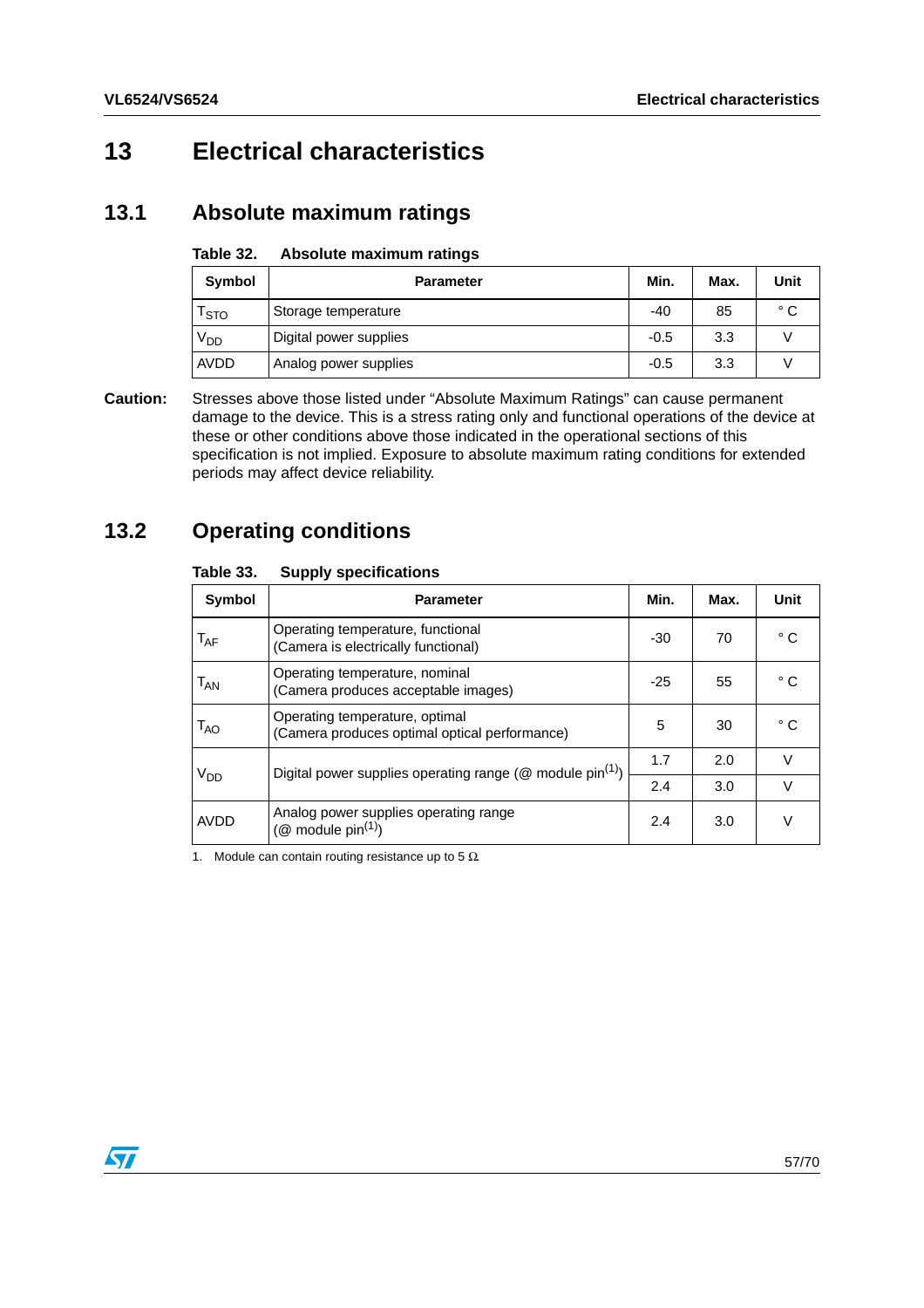## <span id="page-57-0"></span>**13.3 DC electrical characteristics**

*Note: Over operating conditions unless otherwise specified.*

| Symbol           | <b>Description</b>                              | <b>Test conditions</b>                   | Min.                | Typ. | Max.                                       | Unit     |  |
|------------------|-------------------------------------------------|------------------------------------------|---------------------|------|--------------------------------------------|----------|--|
|                  | Input low voltage                               | $V_{DD}$ 1.7 ~ 2.0 V                     | $-0.3$              |      | 0.25V <sub>DD</sub>                        | $\vee$   |  |
| $V_{IL}$         |                                                 | $V_{DD}$ 2.4 ~ 3.0 V                     | $-0.3$              |      | 0.3 V <sub>DD</sub>                        |          |  |
| $V_{\text{IH}}$  | Input high voltage                              | $V_{DD}$ < 2.7 V                         | $0.7 V_{DD}$        |      | $V_{DD}$ + 0.3                             | $\vee$   |  |
|                  |                                                 | $V_{DD}$ > 2.7 V                         | 0.7 V <sub>DD</sub> |      | 3.46                                       | V        |  |
| $V_{OL}$         | Output low voltage                              | $I_{\Omega I}$ < 2 mA<br>$I_{OL}$ < 4 mA |                     |      | 0.2 V <sub>DD</sub><br>0.4 V <sub>DD</sub> | V        |  |
| $V_{OH}$         | Output high voltage                             | $I_{OH}$ < 2 mA                          | 0.8 V <sub>DD</sub> |      |                                            | V        |  |
| I <sub>IL</sub>  | Input leakage current<br>Input pins<br>I/O pins | $0 < V_{IN} < V_{DD}$                    | $-10$<br>-1         |      | $+10$<br>$+1$                              | μA<br>μA |  |
|                  | Input leakage current<br>SDA and SCL pins       | $V_{IH}$ > $V_{DD}$ + 0.3 V              | $-2$                |      | $+500$                                     | μA       |  |
| $C_{IN}$         | Input capacitance, SCL                          | $T_A = 25^\circ$ C, freq = 1 MHz         |                     |      | 6                                          | рF       |  |
| $C_{OUT}$        | Output capacitance                              | $T_A = 25^\circ$ C, freq = 1 MHz         |                     |      | 6                                          | pF       |  |
| C <sub>I/O</sub> | I/O capacitance, SDA                            | $T_A = 25^\circ$ C, freq = 1 MHz         |                     |      | 8                                          | рF       |  |

<span id="page-57-1"></span>**Table 34. DC electrical characteristics**

<span id="page-57-2"></span>

| Table 35. |  | <b>Typical current consumption</b> |  |
|-----------|--|------------------------------------|--|
|           |  |                                    |  |

| <b>Symbol</b>       | <b>Description</b>                             | <b>Test conditions</b>                           |              | <b>I</b> <sub>VDD</sub> |                                 | <b>Units</b> |
|---------------------|------------------------------------------------|--------------------------------------------------|--------------|-------------------------|---------------------------------|--------------|
|                     |                                                |                                                  | <b>LAVDD</b> |                         | $V_{DD} = 1.8V   V_{DD} = 2.8V$ |              |
| <b>I</b> PD         | Supply current in power<br>down mode           | $CE=0$ , $CLK = 12$ MHz                          | 0.01         | 0.6                     | 0.8                             | μA           |
| <sup>I</sup> stanby | Supply current in Standby<br>mode              | $CE=1$ . CLK = 12 MHz                            | 0.001        | 0.4                     | 1.2                             | mA           |
| <b>I</b> stop       | Supply current in Stop<br>mode                 | $CE=1$ , $CLK = 12$ MHz                          | 0.002        | 0.4                     | 7.45                            | mA           |
| <b>I</b> Pause      | Supply current in Pause<br>mode                | $CE=1$ , $CLK = 12$ MHz                          | 0.050        | 14.99                   | 24.4                            | mA           |
| <sup>I</sup> run    | Supply current in active<br>streaming run mode | $CE=1$ , $CLK = 12$ MHz<br>streaming VGA @30 fps | 8.3          | 32.6                    | 41.0                            | mA           |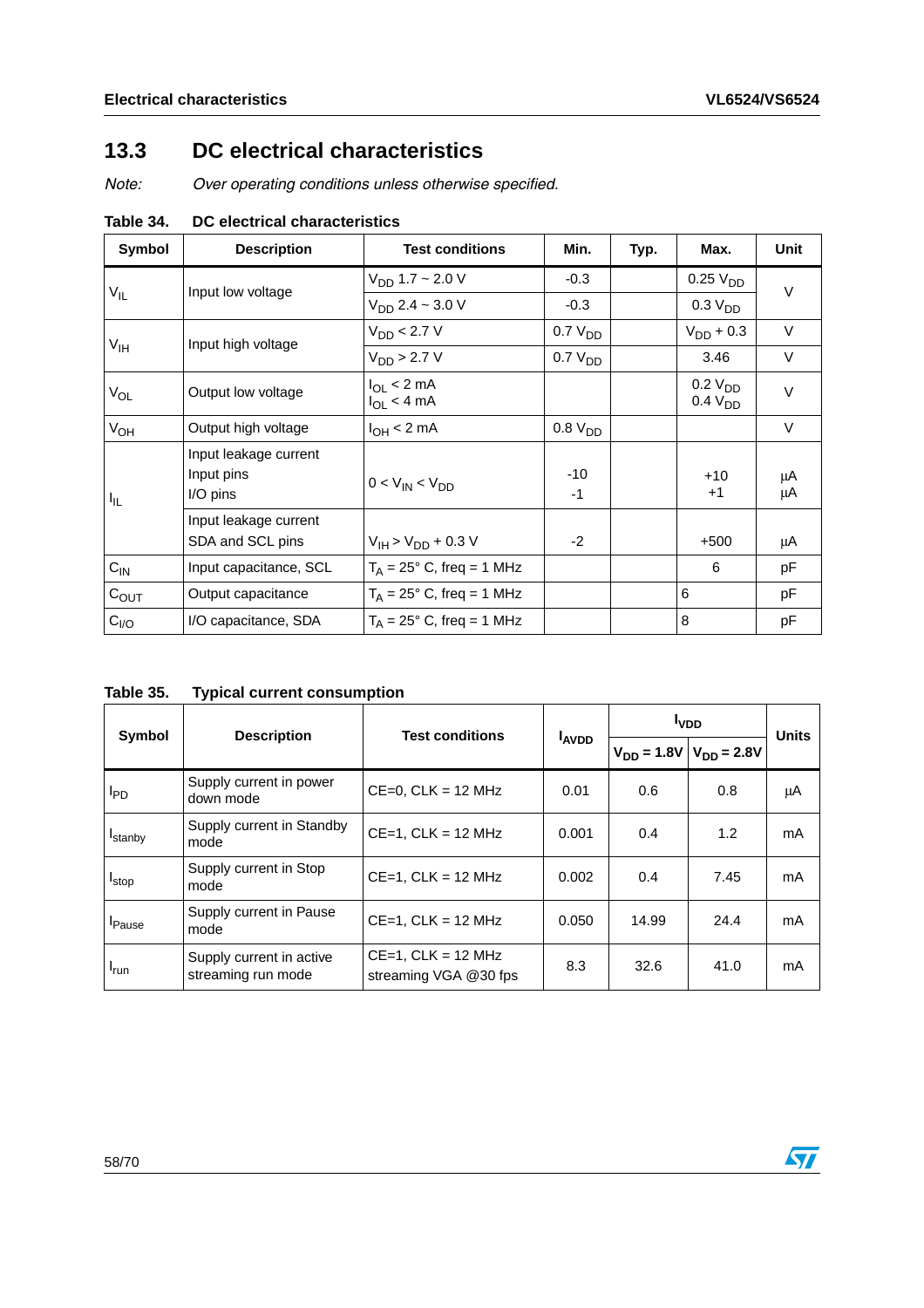## <span id="page-58-0"></span>**13.4 AC electrical characteristics**

### <span id="page-58-1"></span>**13.4.1 External clock**

The VL6524/VS6524 requires an external clock. This clock is a CMOS digital input. The clock input is fail-safe in power down mode.

<span id="page-58-4"></span>

| Table 36. | <b>External clock</b> |  |
|-----------|-----------------------|--|
|           |                       |  |

| <b>CLK</b>                         |      | Unit                                                         |      |            |
|------------------------------------|------|--------------------------------------------------------------|------|------------|
|                                    | Min. | Typ.                                                         | Max. |            |
| DC coupled square wave             |      | VDD                                                          |      |            |
| Clock frequency (normal operation) | 6.50 | 6.50, 8.40, 9.60, 9.72, 12.00,<br>13.00, 16.80, 19.20, 19.44 | 26   | <b>MHz</b> |

### <span id="page-58-2"></span>**13.4.2 Chip enable**

CE is a CMOS digital input. The module is powered down when a logic 0 is applied to CE. See *[Chapter 4](#page-12-0)* for power down and for power-up sequence.

### <span id="page-58-3"></span>**13.4.3 I²C slave interface**

VL6524/VS6524 contains an I²C-type interface using two signals: a bidirectional serial data line (SDA) and an input-only serial clock line (SCL). See *[Chapter 10](#page-31-0)* for detailed description of protocol.

|                  | <b>Parameter</b>                                                                                                     | <b>Standard Mode</b> |      | <b>Fast Mode</b>     |                     | Unit   |
|------------------|----------------------------------------------------------------------------------------------------------------------|----------------------|------|----------------------|---------------------|--------|
| Symbol           |                                                                                                                      | Min.                 | Max. | Min.                 | Max.                |        |
| $V_{HYS}$        | <b>Hysteresis of Schmitt Trigger</b><br>Inputs                                                                       |                      |      |                      |                     |        |
|                  | $V_{DD}$ > 2 V                                                                                                       | N/A                  | N/A  | 0.05 V <sub>DD</sub> |                     | V      |
|                  | $V_{DD}$ < 2V                                                                                                        | N/A                  | N/A  | 0.1 V <sub>DD</sub>  |                     | $\vee$ |
|                  | LOW level output voltage<br>(open drain) at 3mA sink current                                                         |                      |      |                      |                     |        |
| $V_{OL1}$        | $V_{DD}$ > 2 V                                                                                                       | $\Omega$             | 0.4  | 0                    | 0.4                 | $\vee$ |
| V <sub>OL3</sub> | $V_{DD}$ < 2V                                                                                                        | N/A                  | N/A  | 0                    | 0.2 V <sub>DD</sub> | V      |
| $V_{OH}$         | HIGH level output voltage                                                                                            | N/A                  | N/A  | 0.8 V <sub>DD</sub>  |                     | V      |
| $t_{OF}$         | Output fall time from V <sub>IHmin</sub> to<br>V <sub>ILmax</sub> with a bus capacitance<br>from 10 $pF$ to 400 $pF$ |                      | 250  | $20+0.1C_h^{(2)}$    | 250                 | ns     |
| $t_{\sf SP}$     | Pulse width of spikes which must<br>be suppressed by the input filter                                                | N/A                  | N/A  | 0                    | 50                  | ns     |

<span id="page-58-5"></span>Table 37. Serial interface voltage levels<sup>(1)</sup>

1. Maximum  $V_{IH} = V_{DDmax} + 0.5 V$ 

2.  $C_b$  = capacitance of one bus line in pF

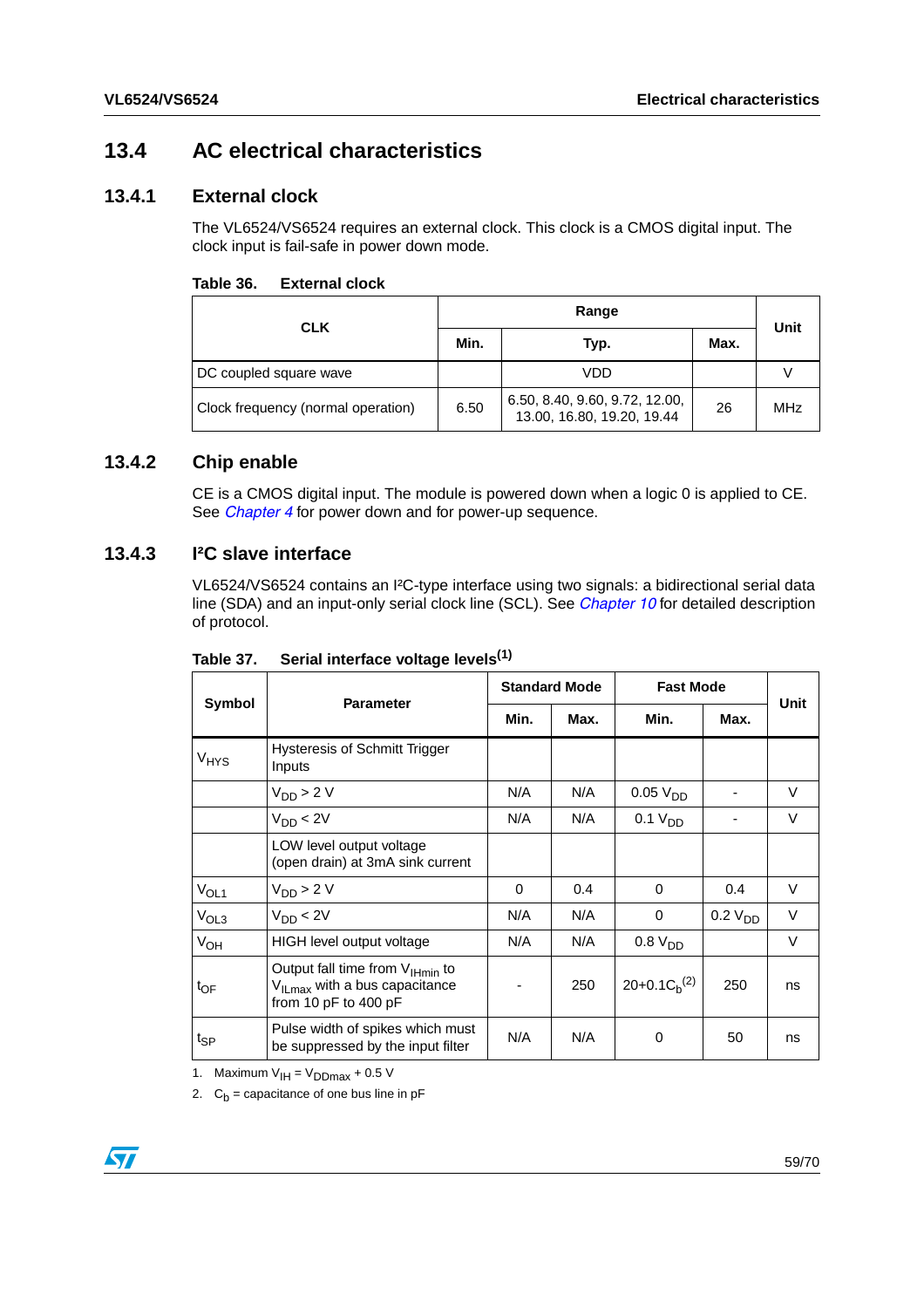<span id="page-59-1"></span>

|  |  | Figure 32. Voltage level specification |
|--|--|----------------------------------------|
|--|--|----------------------------------------|



<span id="page-59-0"></span>

| Timing specification <sup>(1)</sup><br>Table 38. |
|--------------------------------------------------|
|--------------------------------------------------|

|                     | <b>Parameter</b>                                                                      | <b>Standard mode</b> |      | <b>Fast mode</b>    |                          | Unit       |
|---------------------|---------------------------------------------------------------------------------------|----------------------|------|---------------------|--------------------------|------------|
| <b>Symbol</b>       |                                                                                       | Min.                 | Max. | Min.                | Max.                     |            |
| $f_{\rm SCL}$       | <b>SCL clock frequency</b>                                                            | $\Omega$             | 100  | $\Omega$            | 400                      | <b>kHz</b> |
| <sup>t</sup> HD;STA | Hold time for a repeated start                                                        | 4.0                  |      | 0.6                 |                          | μs         |
| $t_{LOW}$           | LOW period of SCL                                                                     | 4.7                  |      | 1.3                 |                          | μs         |
| <sup>t</sup> HIGH   | HIGH period of SCL                                                                    | 4.0                  |      | 0.6                 |                          | μs         |
| t <sub>SU;STA</sub> | Set-up time for a repeated start                                                      | 4.7                  |      | 0.6                 |                          | μs         |
| <sup>t</sup> HD;DAT | Data hold time (1)                                                                    | 300                  | ۰    | 300                 | $\overline{\phantom{a}}$ | ns         |
| $t_{\text{SU;DAT}}$ | Data Set-up time (1)                                                                  | 250                  |      | 100                 |                          | ns         |
| $t_r$               | Rise time of SCL, SDA                                                                 |                      | 1000 | $20+0.1C_h^{(2)}$   | 300                      | ns         |
| $t_f$               | Fall time of SCL, SDA                                                                 |                      | 300  | $20+0.1C_h^{(2)}$   | 300                      | ns         |
| t <sub>SU;STO</sub> | Set-up time for a stop                                                                | 4.0                  |      | 0.6                 |                          | μs         |
| $t_{\text{BUF}}$    | Bus free time between a <i>stop</i> and<br>a start                                    | 4.7                  |      | 1.3                 |                          | μs         |
| $C_{b}$             | Capacitive Load for each bus line                                                     |                      | 400  |                     | 400                      | pF         |
| $V_{nL}$            | Noise Margin at the LOW level for<br>each connected device (including<br>hysteresis)  | 0.1 V <sub>DD</sub>  |      | 0.1 V <sub>DD</sub> |                          | V          |
| $V_{nH}$            | Noise Margin at the HIGH level for<br>each connected device (including<br>hysteresis) | 0.2 V <sub>DD</sub>  |      | 0.2 V <sub>DD</sub> |                          | $\vee$     |

1. All values are referred to a  $V_{\text{IHmin}} = 0.9 V_{\text{DD}}$  and  $V_{\text{ILmax}} = 0.1 V_{\text{DD}}$ 

2.  $C_b$  = capacitance of one bus line in pF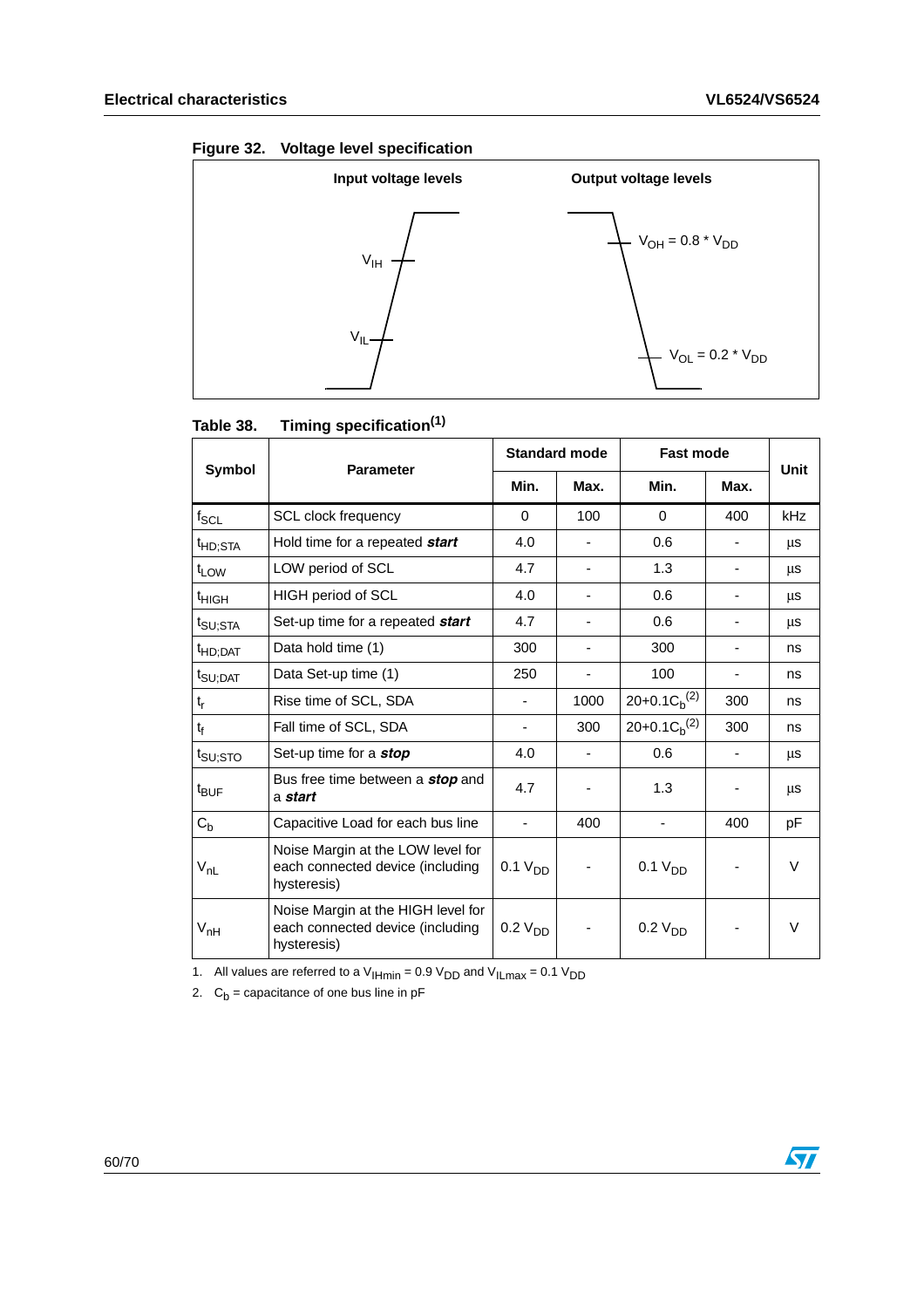

### <span id="page-60-0"></span>**Figure 33. Timing specification**

### <span id="page-60-1"></span>**Figure 34. SDA/SCL rise and fall times**



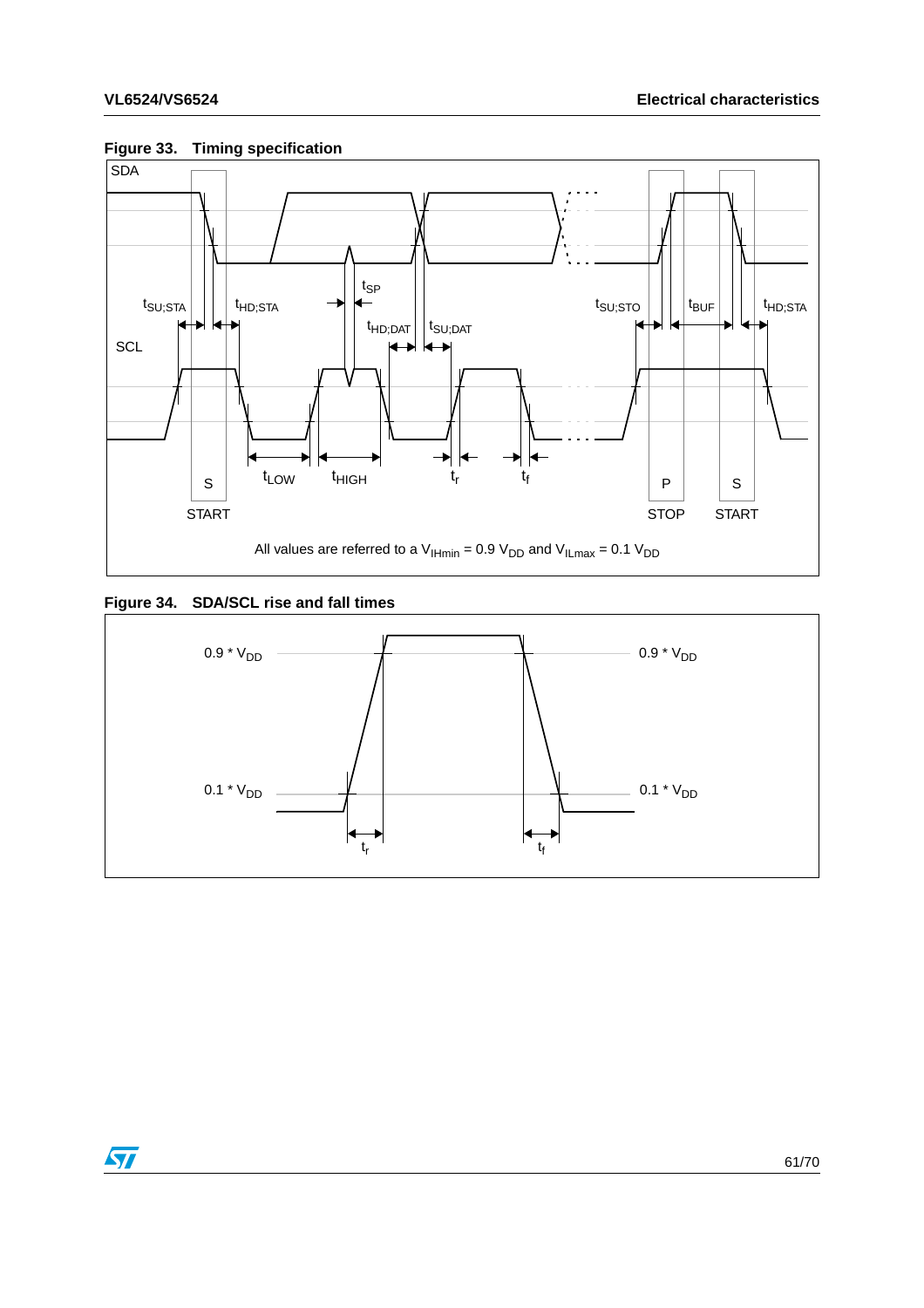## <span id="page-61-0"></span>**13.4.4 Parallel data interface timing**

VL6524/VS6524 contains a parallel data output port (D[7:0]) and associated qualification signals (HSYNC, VSYNC, PCLK and FSO).

This port can be enabled and disabled (tri-stated) to facilitate multiple camera systems or bit-serial output configurations. The port is disabled (high impedance) upon reset.

<span id="page-61-4"></span>



#### <span id="page-61-2"></span>Table 39. **Parallel data interface timings**

| Symbol             | <b>Description</b>    | <b>Conditions</b> | Min. | Typ. | Max. | Unit       |
|--------------------|-----------------------|-------------------|------|------|------|------------|
| <b>TPCLK</b>       | PCLK frequency        |                   |      |      | 26   | <b>MHz</b> |
| <sup>T</sup> PCLKL | <b>PCLK low width</b> |                   | 10   |      |      | ns         |
| <sup>t</sup> PCLKH | PCLK high width       |                   | 10   |      |      | ns         |
| t <sub>DV</sub>    | PCLK to output valid  |                   | -5   |      | 5    | ns         |

## <span id="page-61-1"></span>**13.5 ESD handling characteristics**

#### <span id="page-61-3"></span>Table 40. **ESD handling characteristics**

| Test                | <b>Criteria</b> | Unit |
|---------------------|-----------------|------|
| I ESD Machine Model | 150             |      |
| ESD Human body      | 2.0             | k۷   |

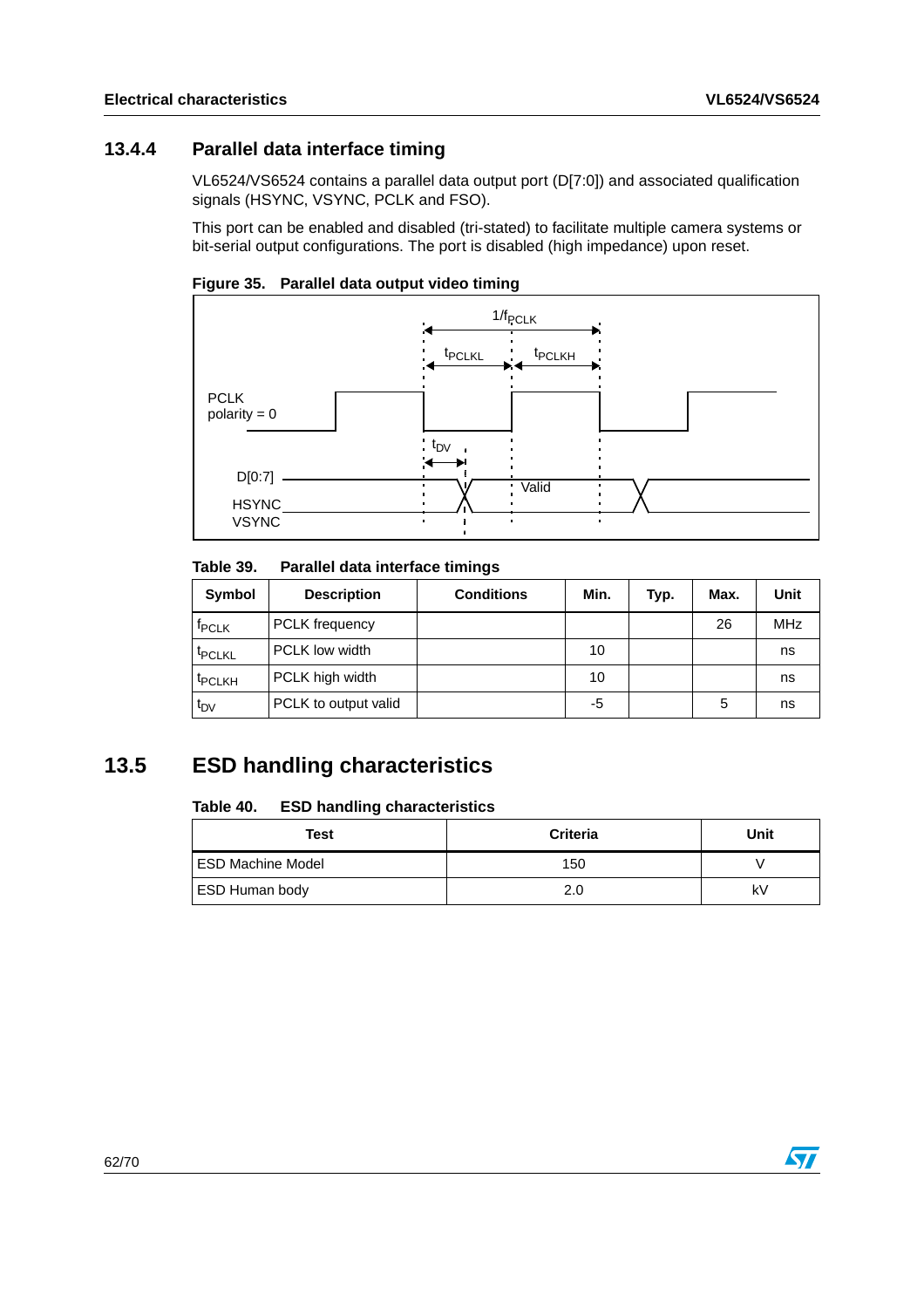## <span id="page-62-0"></span>**14 Package outline**

### <span id="page-62-1"></span>**14.1 SmOP**

### <span id="page-62-2"></span>**Figure 36. VS6524Q06J outline drawing**

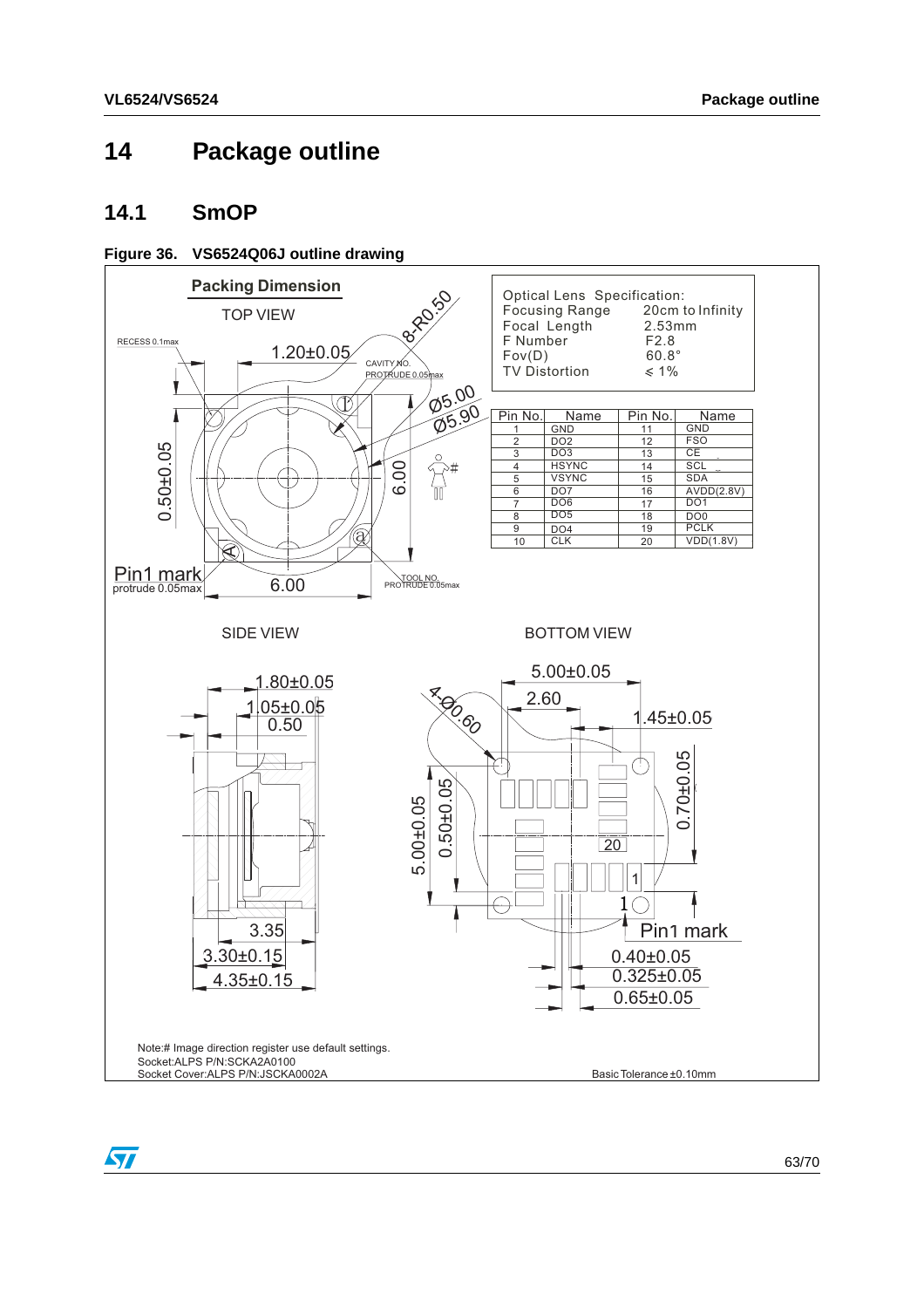

### <span id="page-63-0"></span>**Figure 37. VS6524Q06J socket assembly outline drawing for information only**

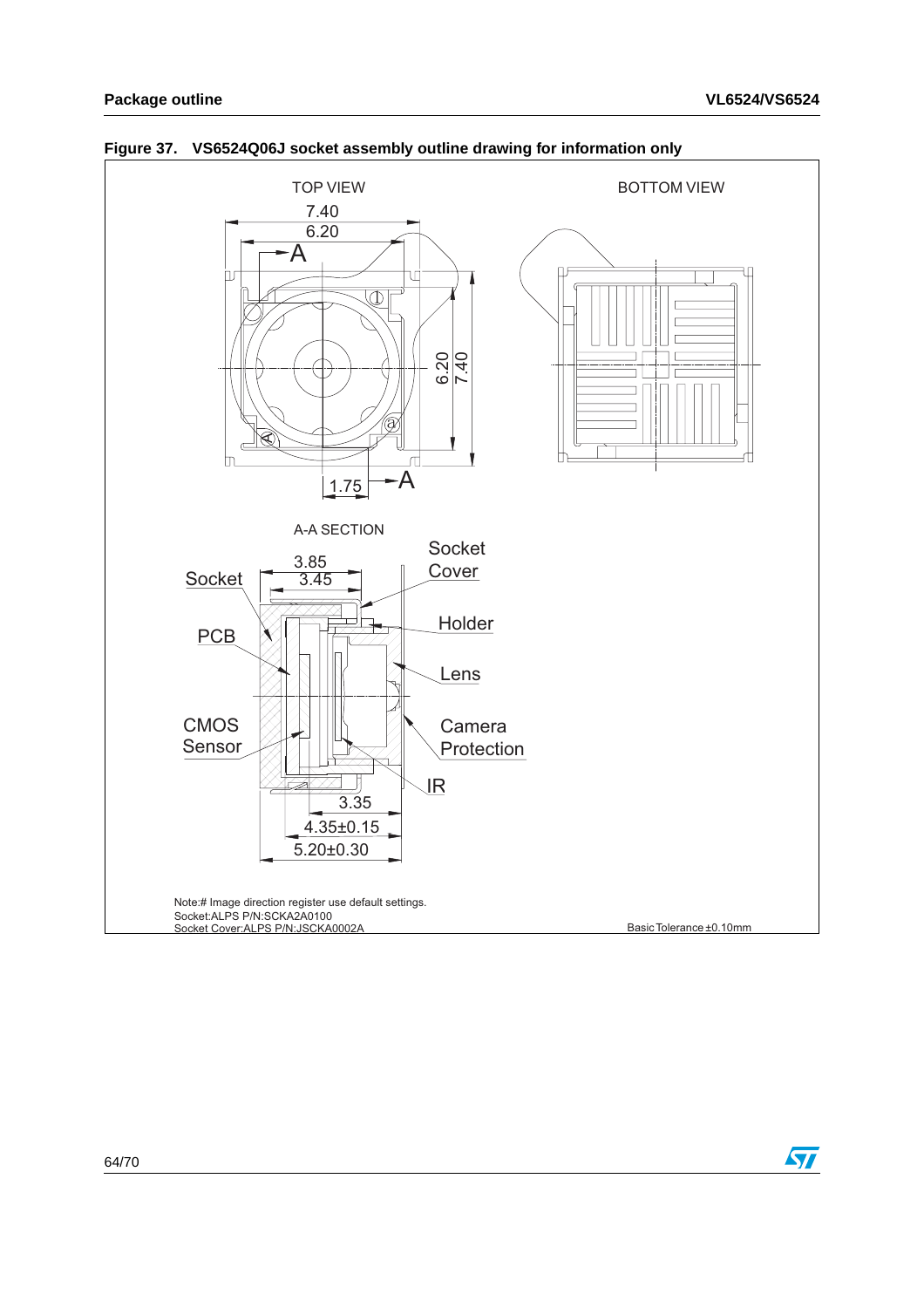## <span id="page-64-0"></span>**14.2 LGA**

In order to meet environmental requirements, ST offers these devices in ECOPACK® packages. These packages have a lead-free second level interconnect. The category of second level interconnect is marked on the package and on the inner box label, in compliance with JEDEC Standard JESD97. The maximum ratings related to soldering conditions are also marked on the inner box label. ECOPACK is an ST trademark. ECOPACK specifications are available at: www.st.com.

| Data book (mm)                    |         |              |         |  |  |
|-----------------------------------|---------|--------------|---------|--|--|
| Symbol                            | Min.    | Typ.         | Max.    |  |  |
| $\mathsf A$                       | 1.80    | 1.90         | 2.00    |  |  |
| $\mathsf{A4}$                     | 0.35    | 0.4          | 0.45    |  |  |
| A <sub>5</sub>                    | 0.7     | 0.8          | $0.9\,$ |  |  |
| B <sub>1</sub>                    |         | 2.0          |         |  |  |
| <b>B2</b>                         |         | 3.5          |         |  |  |
| B <sub>3</sub>                    |         | 0.55         |         |  |  |
| $\sf b$                           | 0.25    | 0.30         | 0.35    |  |  |
| $\mathsf D$                       | 9.90    | 10.00        | 10.10   |  |  |
| D <sub>1</sub>                    | 9.60    | 9.70         | 9.80    |  |  |
| D <sub>2</sub>                    |         | $\mathbf 5$  |         |  |  |
| D <sub>4</sub>                    |         | 5.4          |         |  |  |
| $\mathsf{e}% _{t}\left( t\right)$ |         | $0.8\,$      |         |  |  |
| E                                 | 9.90    | 10.00        | 10.10   |  |  |
| E <sub>1</sub>                    | 9.60    | 9.70         | 9.80    |  |  |
| E <sub>2</sub>                    |         | $\mathbf 5$  |         |  |  |
| E4                                |         | 4.5          |         |  |  |
| G                                 | 1.0     | 1.1          | $1.2$   |  |  |
| G <sub>1</sub>                    |         | $\mathbf{1}$ |         |  |  |
| G <sub>2</sub>                    | 0.3     | 0.4          | 0.5     |  |  |
| G <sub>3</sub>                    | $0.8\,$ | 0.9          | 1.0     |  |  |
| G4                                |         | 0.8          |         |  |  |
| H                                 | 0.8     | 0.9          | $1.0$   |  |  |
| H1                                |         | 0.8          |         |  |  |
| H2                                | $0.3\,$ | 0.4          | 0.5     |  |  |
| $\overline{1}$                    | 3.95    | 4.05         | 4.15    |  |  |
| J                                 |         | 4.1          |         |  |  |
| Κ                                 |         | 0.3          |         |  |  |

#### <span id="page-64-1"></span>Table 41. **LGA package mechanical data**

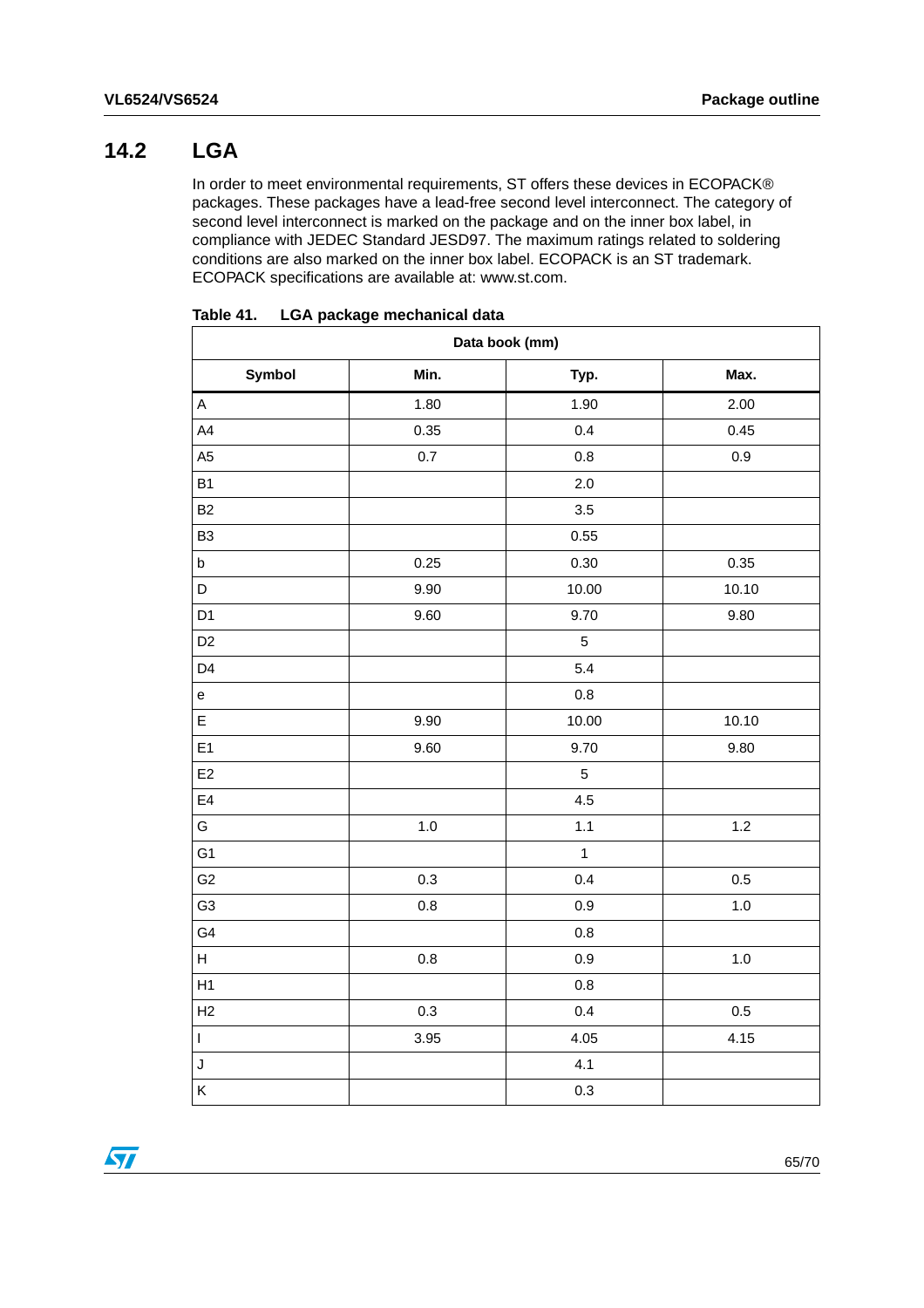| .<br>- 1------------ |             |                  |             |  |  |  |
|----------------------|-------------|------------------|-------------|--|--|--|
| Data book (mm)       |             |                  |             |  |  |  |
| Symbol               | Min.        | Typ.             | Max.        |  |  |  |
| PHI                  | $4^{\circ}$ | $5^{\circ}$      | $6^{\circ}$ |  |  |  |
| z                    |             | 1.65             |             |  |  |  |
| L                    | 0.7         | 0.8              | 0.9         |  |  |  |
| bbb                  |             | 0.01             |             |  |  |  |
| $_{\rm ccc}$         |             | 0.1              |             |  |  |  |
| ddd                  |             | 0.08             |             |  |  |  |
| eee                  |             | 0.08             |             |  |  |  |
| nD                   |             | $\boldsymbol{9}$ |             |  |  |  |
| $nE$                 |             | 9                |             |  |  |  |
| n                    |             | 36               |             |  |  |  |

### **Table 41. LGA package mechanical data (continued)**

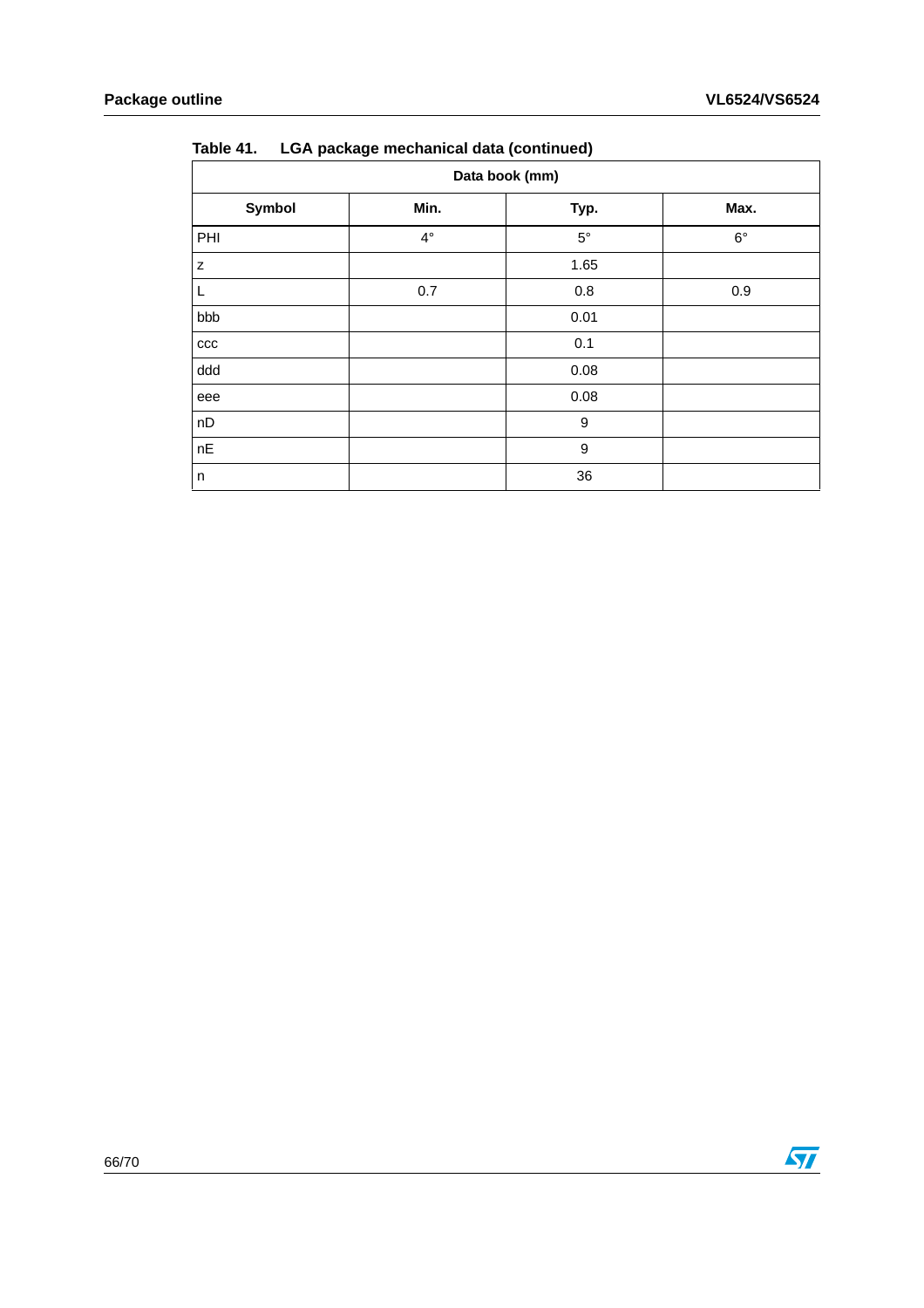

### <span id="page-66-0"></span>**Figure 38. VL6524QOMH outline drawing**

67/70

 $\sqrt{2}$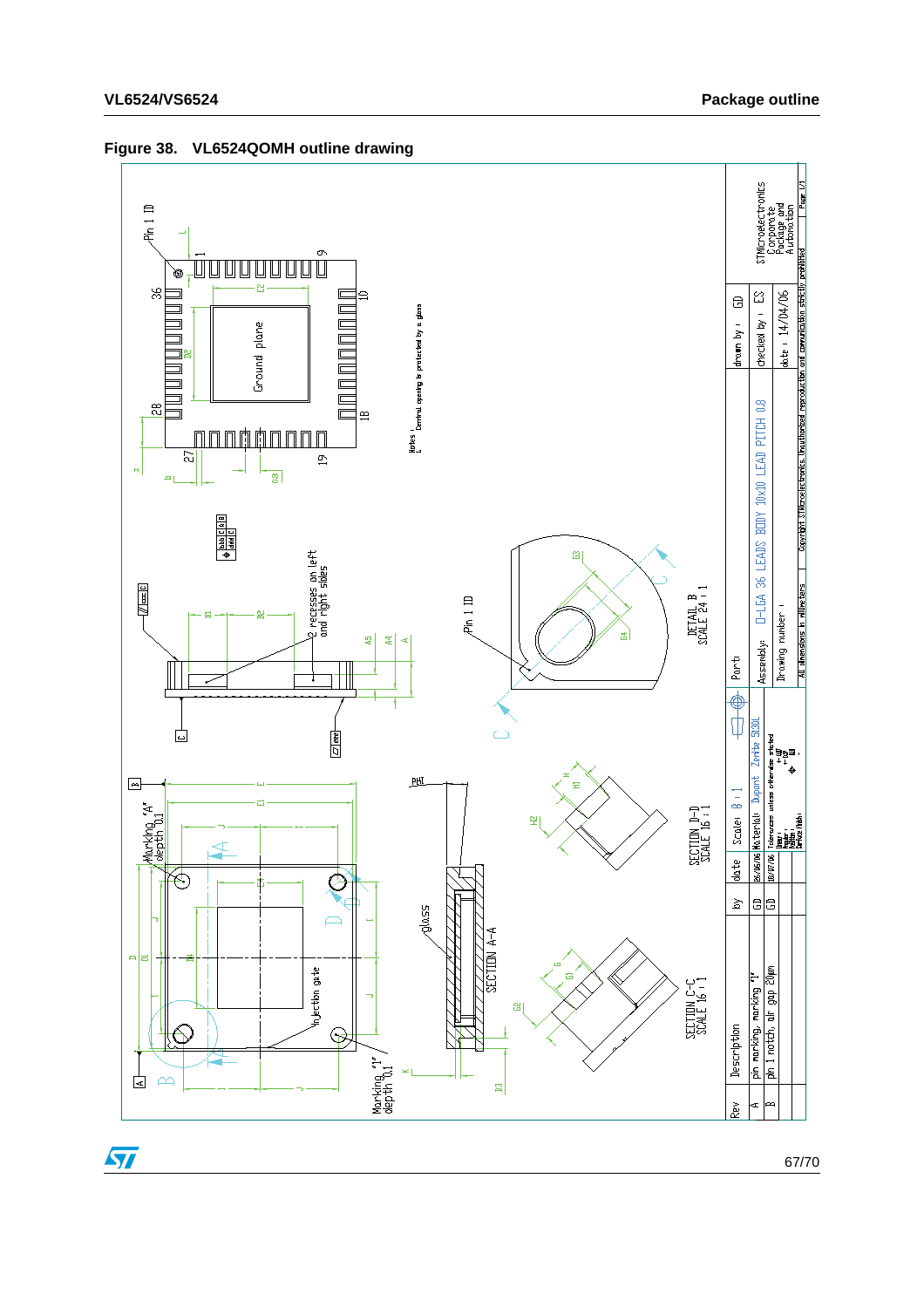| <b>Pin</b> | Signal      | Pin | Signal       | Pin | Signal           | Pin | Signal      |
|------------|-------------|-----|--------------|-----|------------------|-----|-------------|
| 1          | <b>AVDD</b> | 10  | <b>GND</b>   | 19  | DIO7             | 28  | <b>GND</b>  |
| 2          | <b>GND</b>  | 11  | <b>NC</b>    | 20  | DIO <sub>6</sub> | 29  | <b>PCLK</b> |
| 3          | <b>SDA</b>  | 12  | <b>NC</b>    | 21  | DIO <sub>5</sub> | 30  | <b>VDD</b>  |
| 4          | <b>SCL</b>  | 13  | <b>NC</b>    | 22  | DIO <sub>4</sub> | 31  | <b>NC</b>   |
| 5          | <b>CE</b>   | 14  | <b>NC</b>    | 23  | <b>VDD</b>       | 32  | <b>NC</b>   |
| 6          | <b>VDD</b>  | 15  | <b>AVDD</b>  | 24  | DIO <sub>3</sub> | 33  | <b>NC</b>   |
| 7          | <b>CLK</b>  | 16  | <b>HSYNC</b> | 25  | DIO <sub>2</sub> | 34  | <b>NC</b>   |
| 8          | <b>GND</b>  | 17  | <b>VSYNC</b> | 26  | DIO <sub>1</sub> | 35  | NC          |
| 9          | <b>FSO</b>  | 18  | <b>GND</b>   | 27  | DIO <sub>0</sub> | 36  | <b>GND</b>  |

<span id="page-67-1"></span>Table 42. **YL6524 pin assignment** 

# <span id="page-67-0"></span>**15 Ordering information**

#### <span id="page-67-2"></span>Table 43. **Order codes**

| Part number | Package                                                      |
|-------------|--------------------------------------------------------------|
| VS6524Q06J  | SmOP 6x6x4.35 mm                                             |
| VL6524QOMH  | LGA 10x10x1.90 mm                                            |
| IMG-524-E01 | Baseboard with socket plug-in for X24 camera integration kit |
| IMG-524-P02 | LGA package plug-in for X24 camera integration kit           |

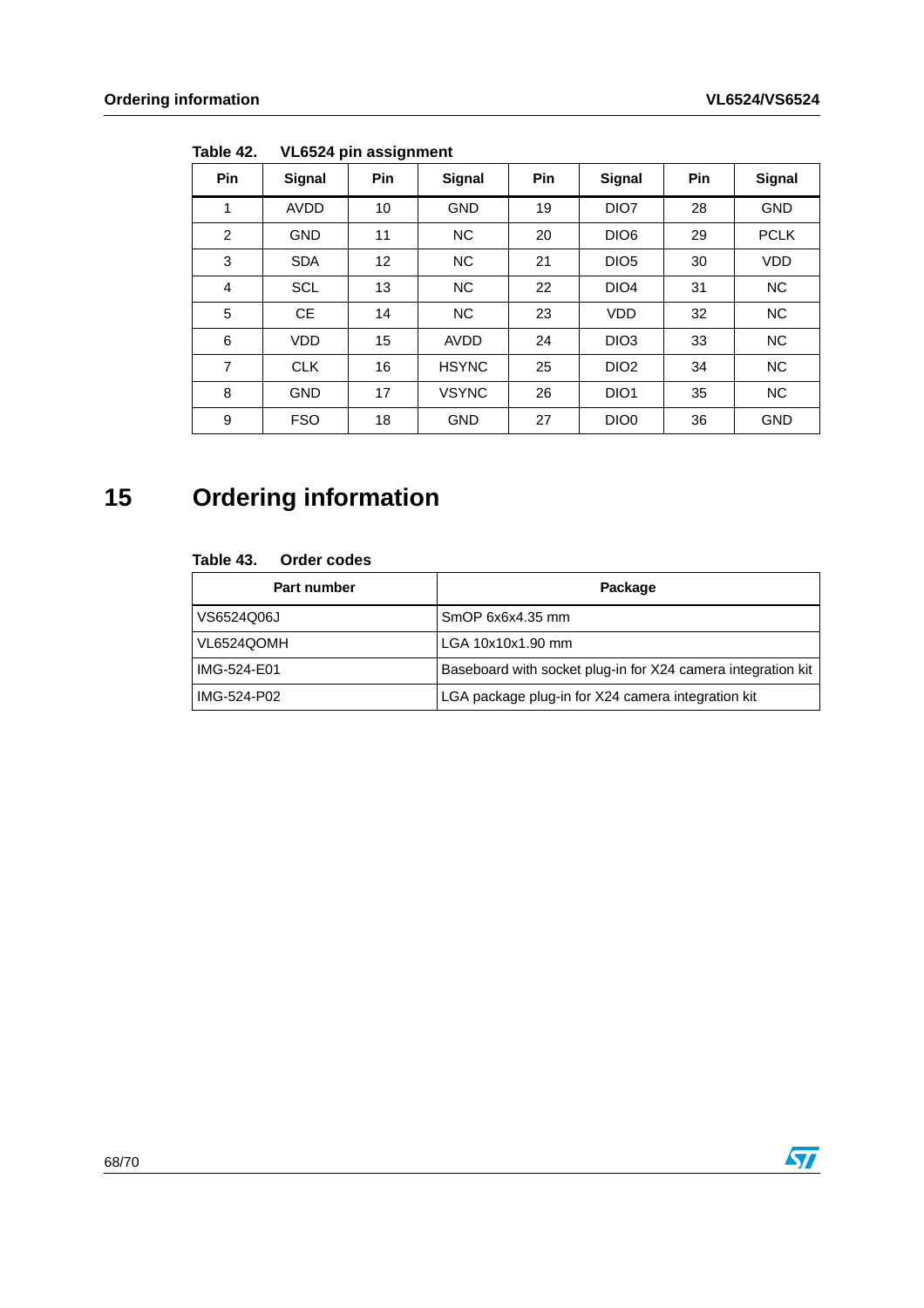# <span id="page-68-0"></span>**16 Revision history**

<span id="page-68-1"></span>

| Table 44. | <b>Document revision history</b> |  |  |
|-----------|----------------------------------|--|--|
|-----------|----------------------------------|--|--|

| Date        | <b>Revision</b> | <b>Changes</b>                                                                                                                                                                                                                                                                                                        |
|-------------|-----------------|-----------------------------------------------------------------------------------------------------------------------------------------------------------------------------------------------------------------------------------------------------------------------------------------------------------------------|
| 21-Mar-2006 | 1               | Initial release.                                                                                                                                                                                                                                                                                                      |
| 29-Jun-2006 | $\mathcal{P}$   | Updates in <i>Table 30: Optical specifications</i> and addition of<br>Section 12.1: Average sensitivity and Section 12.2: Spectral<br>response.<br>Updates in Table 34: DC electrical characteristics<br>Updates in Table 40: ESD handling characteristics<br>Updates in Figure 35: Parallel data output video timing |
| 06-Nov-2006 | 3               | Addition of VL6524 reference and package outline drawing.                                                                                                                                                                                                                                                             |
| 22-Dec-2007 | 4               | Corrected number of interframe blanking lines (0x10/0x80) in<br>Figure 5.<br>Corrected default value for registers with index 0x2007 and 0x2008<br>in Table 27.<br>Replaced IOL with IOH for VOH test conditions in Table 34.<br>Corrected t4 value( $>=$ 200 µs) in Figure 3.<br>Updated the 4 steps in Section 9.1. |
| 09-Feb-2007 | 5               | Corrected IOH value to $<$ 2 mA in Table 34, .<br>Corrected ESD human body criteria to 2.0 kV in Table 40.                                                                                                                                                                                                            |